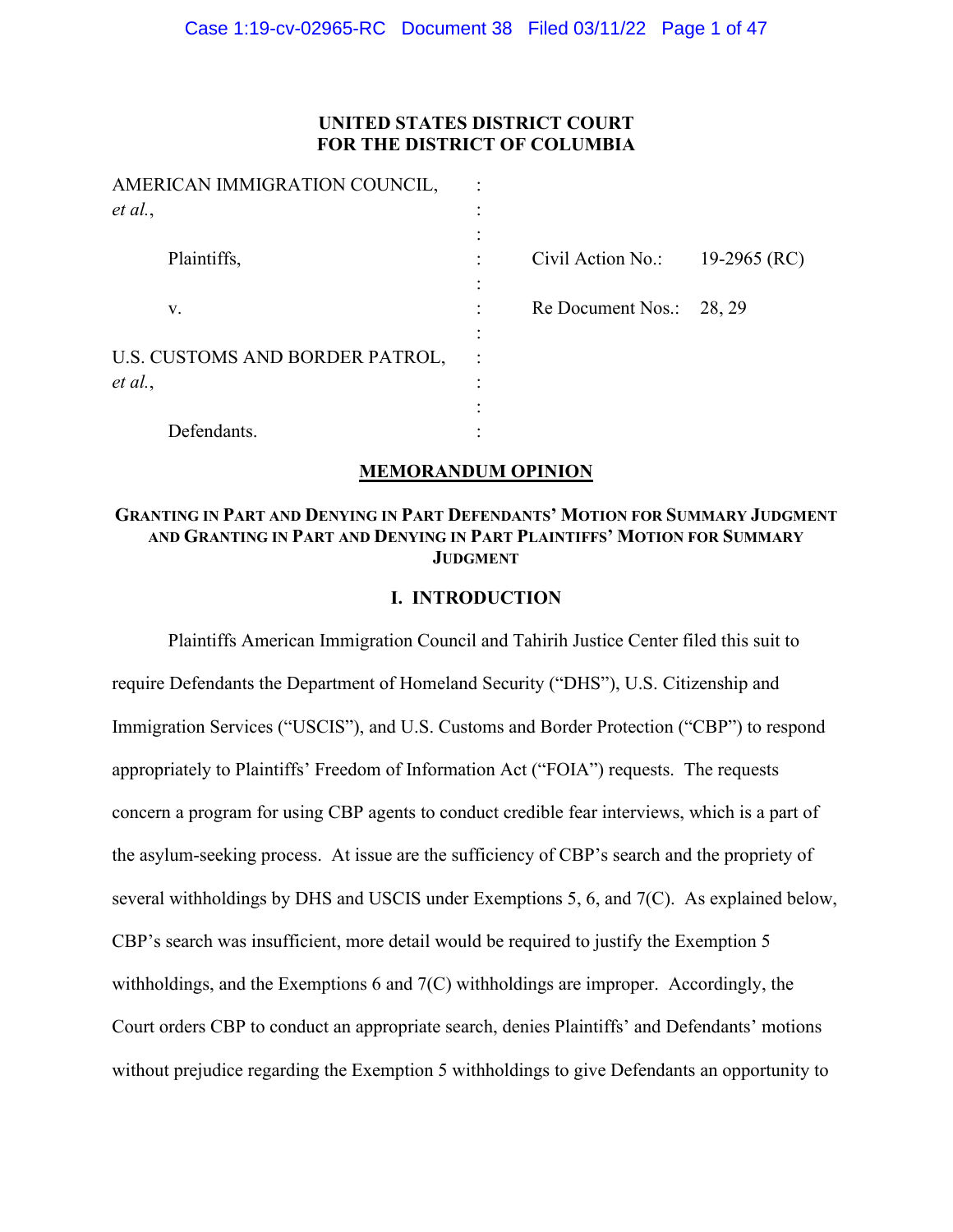### Case 1:19-cv-02965-RC Document 38 Filed 03/11/22 Page 2 of 47

address deficiencies, and grants Plaintiffs' motion regarding the Exemption 6 and 7(C) withholdings. The parties are ordered to submit a proposed schedule for further proceedings within two weeks of the issuance of this opinion. *See Jud. Watch, Inc. v. U.S. Dep't of Just.*, No. CV 17-0832 (CKK), 2019 WL 4644029, at \*9 (D.D.C. Sept. 24, 2019) (taking a similar procedural approach).

## **II. BACKGROUND1**

Credible fear interviews are a step in the asylum process where "asylum officer[s]" determine whether "an alien has a credible fear of persecution." 8 U.S.C.A. § 1225(b)(1)(A)(ii), (B)(ii). Beginning in the spring of 2019, Defendants "began a pilot program in which U.S. Border Patrol agents received training to conduct, and subsequently did conduct, credible fear interviews." Defs.' Resp. to Pls.' Statement of Material Facts ("Defs.' SUMF Resp.") ¶ 1, ECF No. 33-1. Credible fear interviews were traditionally conducted by USCIS officers and according to at least some evidence presented by Plaintiffs—the CBP officers found credible fear at a lower rate than the USCIS asylum officers. *See* Mem. P. & A. Supp. Pls.' Cross-Mot. Summ. J. & Opp'n Defs.' Mot. Summ. J. ("Pls.' Opp'n & Mem.") at 2–5, ECF Nos. 29-2, 30 (citing, among others, Molly O'Toole, *Border Patrol Agents, Rather than Asylum Officers, Interviewing Families for 'Credible Fear*,*'* L.A. Times (Sept. 19, 2019, 5:50 AM), https://www.latimes.com/politics/story/2019-09-19/border-patrol-interview-migrant-familiescredible-fear). At least some CBP officers conducting credible fear interviews were instructed not to inform the asylum seekers, or their attorneys, that they were CBP officers, and would not clarify when asked. Defs.' SUMF Resp. ¶ 3 (undisputed). On August 31, 2020, Judge Leon

<sup>&</sup>lt;sup>1</sup> This section represents the Court's best understanding of the undisputed facts based on its review of the filings and record, unless noted otherwise.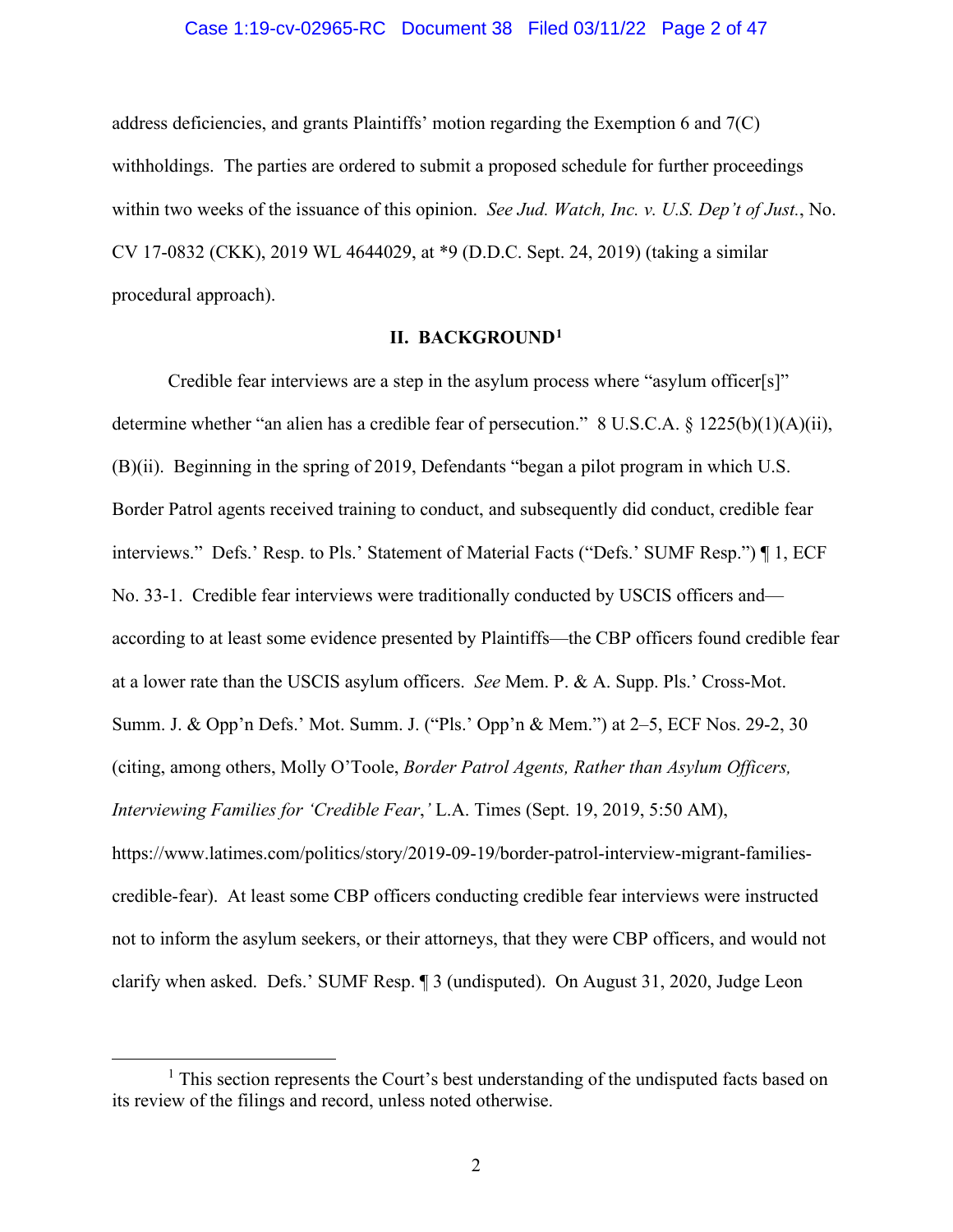### Case 1:19-cv-02965-RC Document 38 Filed 03/11/22 Page 3 of 47

granted a preliminary injunction against Defendants' heads preventing them from "permitting U.S. Customs and Border Protection agents to conduct asylum interviews or make credible fear determinations, pending a ruling on the merits in this case," because plaintiffs were likely to succeed on their claim that using "CBP agents who receive substantially less training than [USCIS] asylum officers to conduct asylum interviews violates the Immigration and Nationality Act." Order, *A.B.-B. v. Morgan*, No. 20-CV-846 (RJL) (D.D.C. Aug. 31, 2020), ECF No. 33; *A.B.-B. v. Morgan*, No. 20-CV-846 (RJL), 2020 WL 5107548, at \*1 (D.D.C. Aug. 31, 2020).

In May, July, and August 2019, Plaintiffs submitted FOIA requests to Defendants for records regarding CBP officers conducting credible fear interviews, to which Defendants initially did not substantively respond. Defs.' SUMF Resp. ¶¶ 5–9. Plaintiffs filed their complaint on October 2, 2019. *Id.* ¶ 10. The parties then engaged in discussions resulting in Plaintiffs submitting a list of seven priority categories of documents (narrowed to include only final versions, with Plaintiffs' rights reserved to later seek non-final versions). *Id.* ¶¶ 11, 13. The categories include:

- 1. any memorandum of understanding between CBP, USCIS and/or DHS regarding the use of CBP officers to conduct credible fear interviews (CFIs) and/or reasonable fear interviews (RFIs);
- 2. any written lesson plans, any curricula, and any training materials provided to CBP officers;
- 3. protocols or policies for evaluating whether a CBP officer may conduct these interviews, including materials used to evaluate and test CBP officers with respect to their training and/or ability to conduct CFIs or RFIs, excluding the results of any testing or evaluation of individual officers;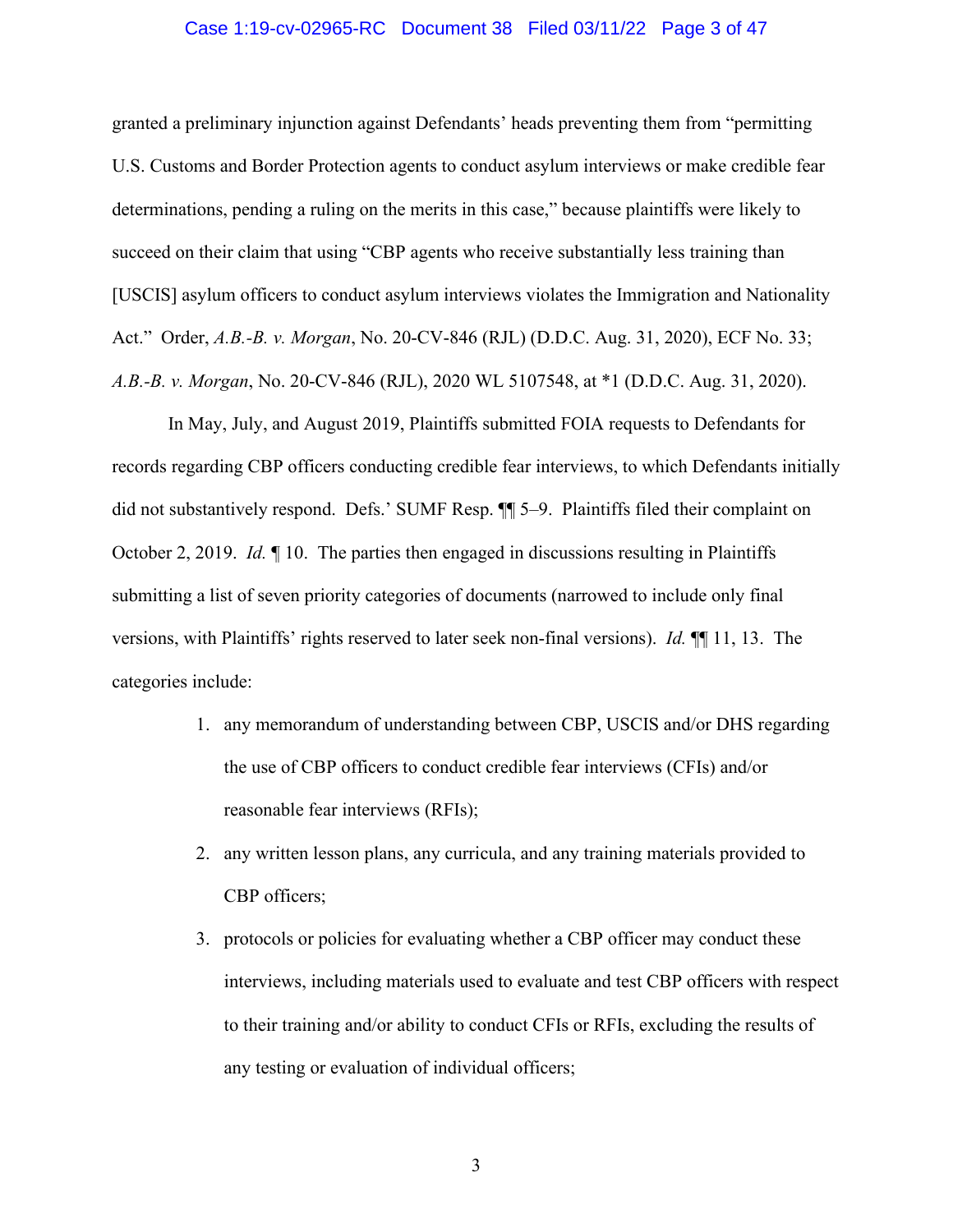- 4. protocols or policies addressing how CBP officers will be supervised in conducting CFIs or RFIs and making credible and reasonable fear determinations;
- 5. any written policy directives, written policy guidelines, or written procedures concerning the expansion of the pilot program that reportedly trained approximately 60 CBP officers to conduct CFIs or RFIs;
- 6. any written communications from DHS, CBP, or USCIS Headquarters to CBP or USCIS personnel about CBP conducting CFIs or RFIs; and
- 7. any existing reports showing grant/denial rates for CFIs/RFIs conducted by CBP officers.

*Id.*  $\parallel$  12. Defendants conducted searches and located responsive documents, some of which were produced in full, some of which were produced after redaction, and some of which were withheld in full. *See id.* ¶¶ 14–19. CBP searched for documents in only categories 1 and 5. *Id.* ¶ 19.

Defendants moved for summary judgment that the agencies conducted reasonable searches and properly withheld information under FOIA Exemptions 5, 6, 7(C), and 7(E). Defs.' Mem. P. & A. Supp. Defs.' Mot. Summ J. ("Defs.' Mem.") at 1, ECF No. 28-1.<sup>2</sup> Plaintiffs opposed and cross-moved for summary judgment that CBP did not conduct a reasonable search and that DHS and USCIS did not properly withhold certain records and information. Pls.' Opp'n & Mem. at 2. The motions are fully briefed. *See* Defs.' Reply Mem. Supp. Defs.' Mot. Summ. J. & Resp. Opp'n Pls.' Cross-Mot. Summ. J. ("Defs.' Reply & Opp'n"), ECF Nos. 33, 34; Reply Mem. Supp. Pls.' Cross-Mot. Summ. J. ("Pls.' Reply"), ECF No. 35.

<sup>&</sup>lt;sup>2</sup> However, the only references to Exemption  $7(E)$  were in introductory paragraphs.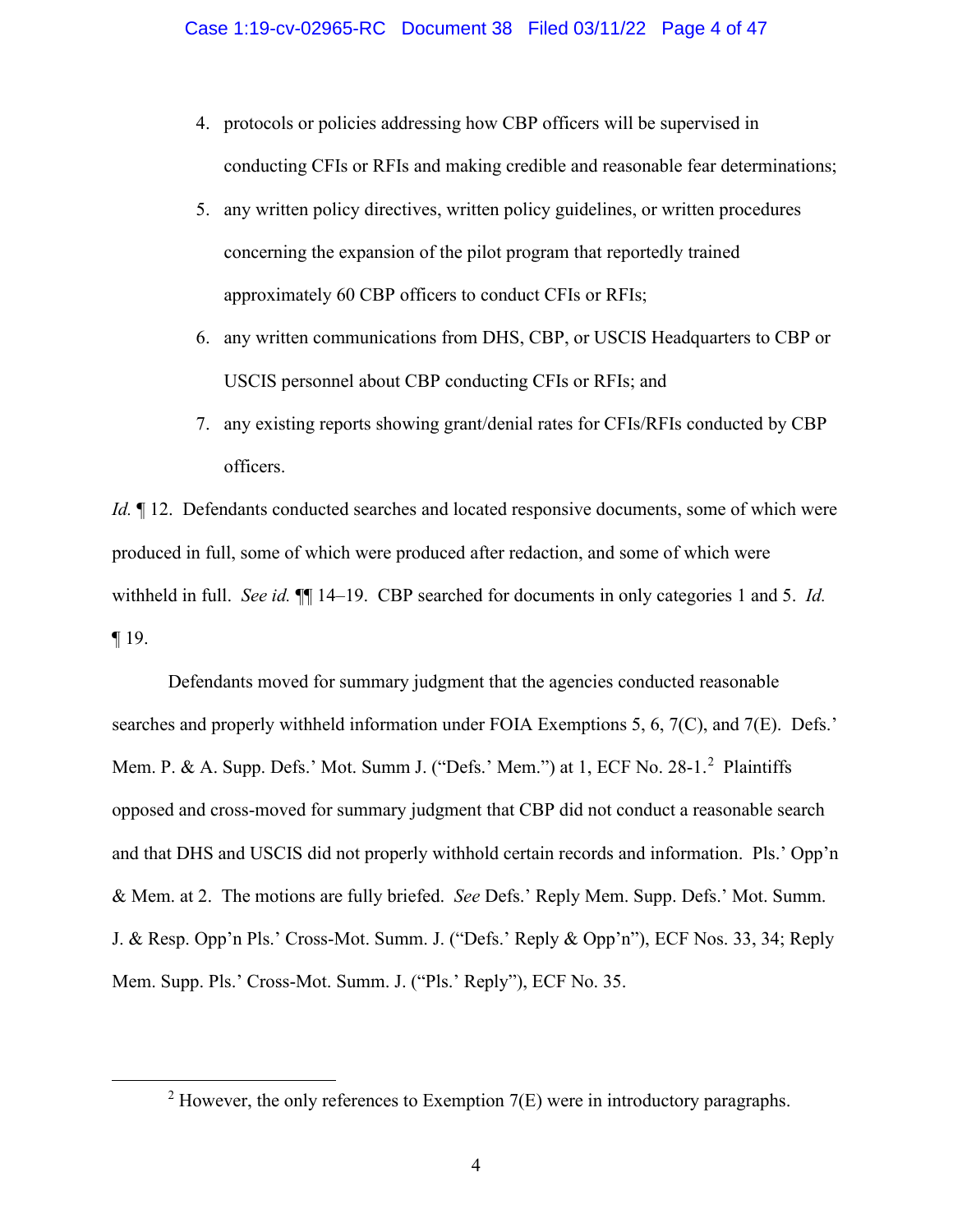### **III. LEGAL STANDARD**

The purpose of FOIA "is to ensure an informed citizenry, vital to the functioning of a democratic society, needed to check against corruption and to hold the governors accountable to the governed." *NLRB. v. Robbins Tire & Rubber Co.*, 437 U.S. 214, 242 (1978). FOIA was intended "to pierce the veil of administrative secrecy and to open agency action to the light of public scrutiny." *Dep't of the Air Force v. Rose*, 425 U.S. 352, 361 (1976) (internal quotation marks omitted). FOIA requests thus provide individuals with the opportunity to obtain access to federal agency records, except to the extent that such records are protected from public disclosure by one of nine exemptions. *See* 5 U.S.C. § 552(a)(3), (a)(4)(B), (b), (c); *see also NLRB v. Sears, Roebuck & Co.*, 421 U.S. 132, 136 (1975); *Jud. Watch, Inc. v. U.S. Dep't of Def.*, 847 F.3d 735, 738 (D.C. Cir. 2017).

Rule 56 of the Federal Rules of Civil Procedure provides that summary judgment shall be granted "if the movant shows that there is no genuine dispute as to any material fact and the movant is entitled to judgment as a matter of law." Fed. R. Civ. P. 56(a); *see, e.g.*, *Alyeska Pipeline Serv. Co. v. U.S. EPA*, 856 F.2d 309, 314 (D.C. Cir. 1988) (concluding that unsubstantiated claims of factual controversies cannot defeat a summary judgment decision in a FOIA case). FOIA cases are typically resolved through summary judgment because in FOIA cases there is rarely any factual dispute; instead, these cases center on how the law is applied to the records at issue. *See Pinson v. Dep't of Just.*, 236 F. Supp. 3d 338, 352 (D.D.C. 2017) ("FOIA cases typically and appropriately are decided on motions for summary judgment." (quoting *Defs. of Wildlife v. U.S. Border Patrol*, 623 F. Supp. 2d 83, 87 (D.D.C. 2009))); *see also Gray v. Southwest Airlines Inc.*, 33 F. App'x 865, 868 n.1 (9th Cir. 2002) (citing *Schiffer v. FBI*, 78 F.3d 1405, 1409 (9th Cir. 1996)). Accordingly, in a FOIA suit, an agency is entitled to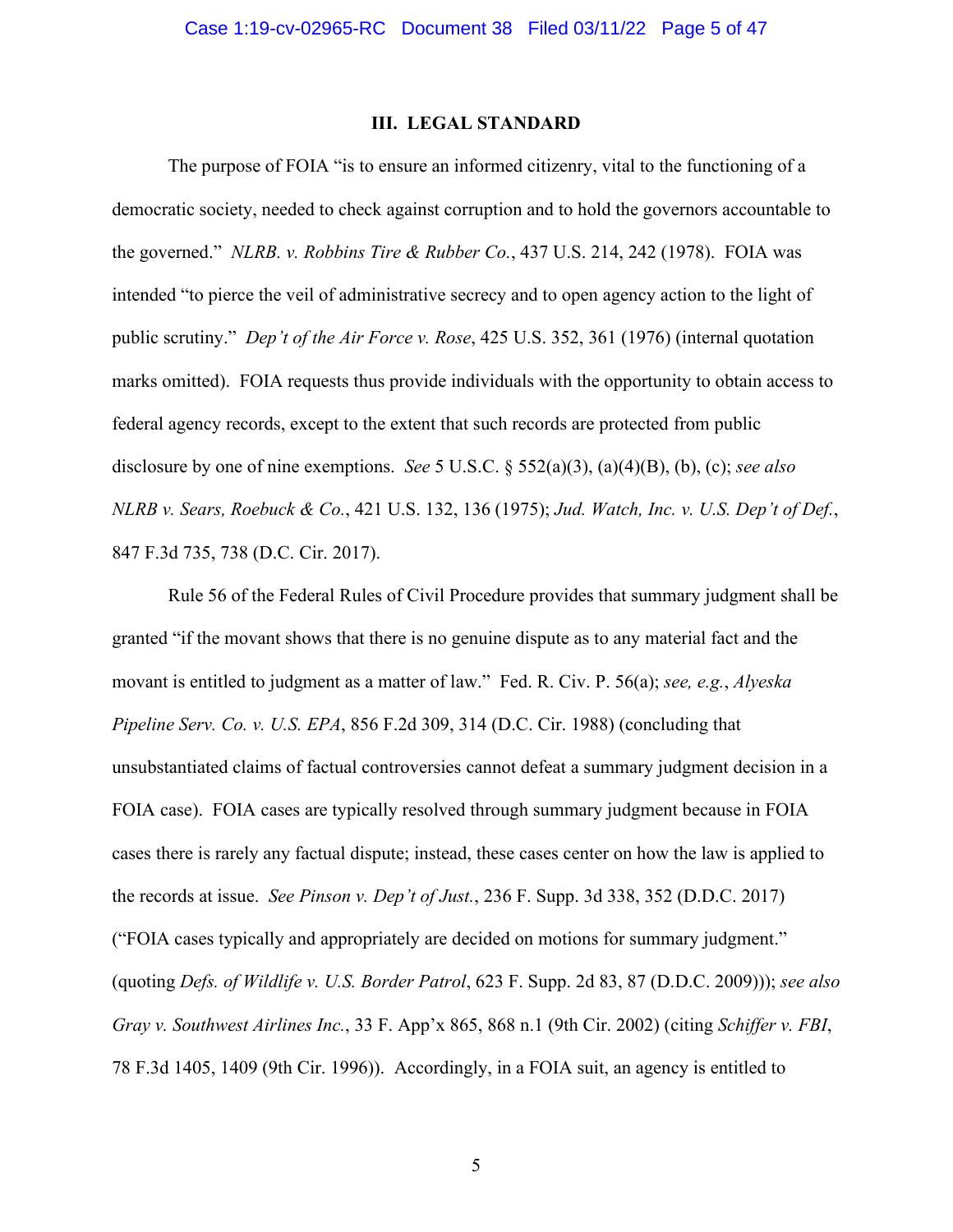## Case 1:19-cv-02965-RC Document 38 Filed 03/11/22 Page 6 of 47

summary judgment "if no material facts are genuinely in dispute and the agency demonstrates 'that its search for responsive records was adequate, that any exemptions claimed actually apply, and that any reasonably segregable non-exempt parts of records have been disclosed after redaction of exempt information.'" *Prop. of the People, Inc. v. Off. of Mgmt. and Budget*, 330 F. Supp. 3d 373, 380 (D.D.C. 2018) (quoting *Competitive Enter. Inst. v. EPA*, 232 F. Supp. 3d 172, 181 (D.D.C. 2017)). "This burden does not shift even when the requester files a cross-motion for summary judgment because 'the Government ultimately has the onus of proving that the documents are exempt from disclosure,' while the 'burden upon the requester is merely to establish the absence of material factual issues before a summary disposition of the case could permissibly occur.'" *Hardy v. ATF*, 243 F. Supp. 3d 155, 162 (D.D.C. 2017) (brackets omitted) (quoting *Pub. Citizen Health Research Grp. v. FDA*, 185 F.3d 898, 904–05 (D.C. Cir. 1999)).

In a FOIA suit, the court shall determine a motion for summary judgment de novo. *See* 5 U.S.C. § 552(a)(4)(B); *Life Extension Found., Inc. v. IRS*, 915 F. Supp. 2d 174, 179 (D.D.C. 2013). Therefore, when assessing non-disclosure decisions in a FOIA action, the court may rely solely on "affidavits or declarations if they describe 'the justifications for nondisclosure with reasonably specific detail, demonstrate that the information withheld logically falls within the claimed exemption, and are not controverted by either contrary evidence in the record nor by evidence of agency bad faith.'" *Life Extension Found.*, 915 F. Supp. 2d at 179 (quoting *Mil. Audit Project v. Casey*, 656 F.2d 724, 738 (D.C. Cir. 1981)); *see also Pronin v. Fed. Bureau of Prisons*, No. 17-cv-1807, 2019 WL 1003598, at \*3 (D.D.C. Mar. 1, 2019). "Ultimately, an agency's justification for invoking a FOIA exemption is sufficient if it appears 'logical' or 'plausible.'" *Scudder v. Cent. Intel. Agency*, 254 F. Supp. 3d 135, 140 (D.D.C. 2017) (quoting *Jud. Watch, Inc. v. U.S. Dep't of Def.*, 715 F.3d 937, 941 (D.C. Cir. 2013) (internal citations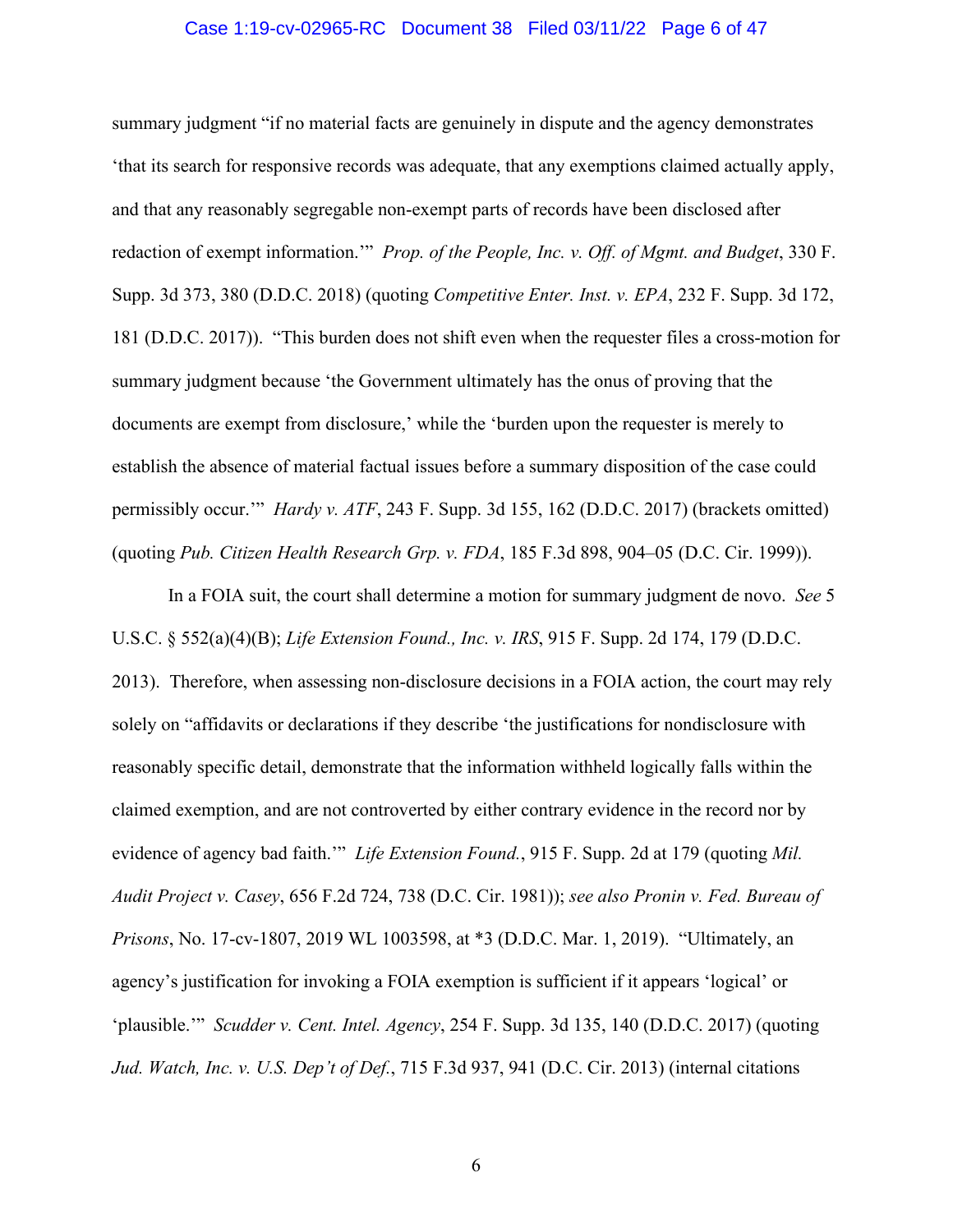### Case 1:19-cv-02965-RC Document 38 Filed 03/11/22 Page 7 of 47

omitted)). However, exemptions are to be "narrowly construed," and "conclusory and generalized allegations of exemptions are unacceptable." *Bloche v. Dep't of Def.*, 370 F. Supp. 3d 40, 50 (D.D.C. 2019) (quoting *Morley v. CIA*, 508 F.3d 1108, 1115 (D.C. Cir. 2007)); *Prop. of the People, Inc.*, 330 F. Supp. 3d at 380 (quoting *Morley*, 508 F.3d at 1114–15). Accordingly, an agency must do more than provide "summary statements that merely reiterate legal standards or offer 'far-ranging category definitions for information.'" *Citizens for Resp. & Ethics in Wash. v. U.S. Dep't of Just.*, 955 F. Supp. 2d 4, 13 (D.D.C. 2013) (quoting *King v. U.S. Dep't of Just.*, 830 F.2d 210, 221 (D.C. Cir. 1987)). "When an agency invokes an exemption, it must submit affidavits that provide the kind of detailed, scrupulous description of the withheld documents that enables a District Court judge to perform a de novo review." *Tokar v. U.S. Dep't of Just.*, 304 F. Supp. 3d 81, 89 (D.D.C. 2018) (cleaned up).

#### **IV. ANALYSIS**

In Plaintiffs' combined opening memorandum and opposition, Plaintiffs state that "[t]he following issues and records are currently in dispute": adequacy of CBP's search; USCIS's deliberative process withholdings of six records; DHS's deliberative process withholdings of six records; DHS's deliberative process and attorney-client privilege withholdings of one record; and USCIS's withholding of the names of CBP officers in an email. Pls.' Mem. & Opp'n at 10– 11. Plaintiffs subsequently withdrew their challenges to three DHS withholdings: two of the six records withheld under the deliberative process privilege alone, and the one record withheld under both deliberative process and attorney-client privileges. Pls.' Reply at 6.

But Defendants' motion goes beyond these remaining issues. For example, Defendants argue that they properly withheld the document given Bates numbers DHS-001-0973-3672 to -3676 based on deliberative process and attorney-client privilege. Defs.' Mem. at 13. This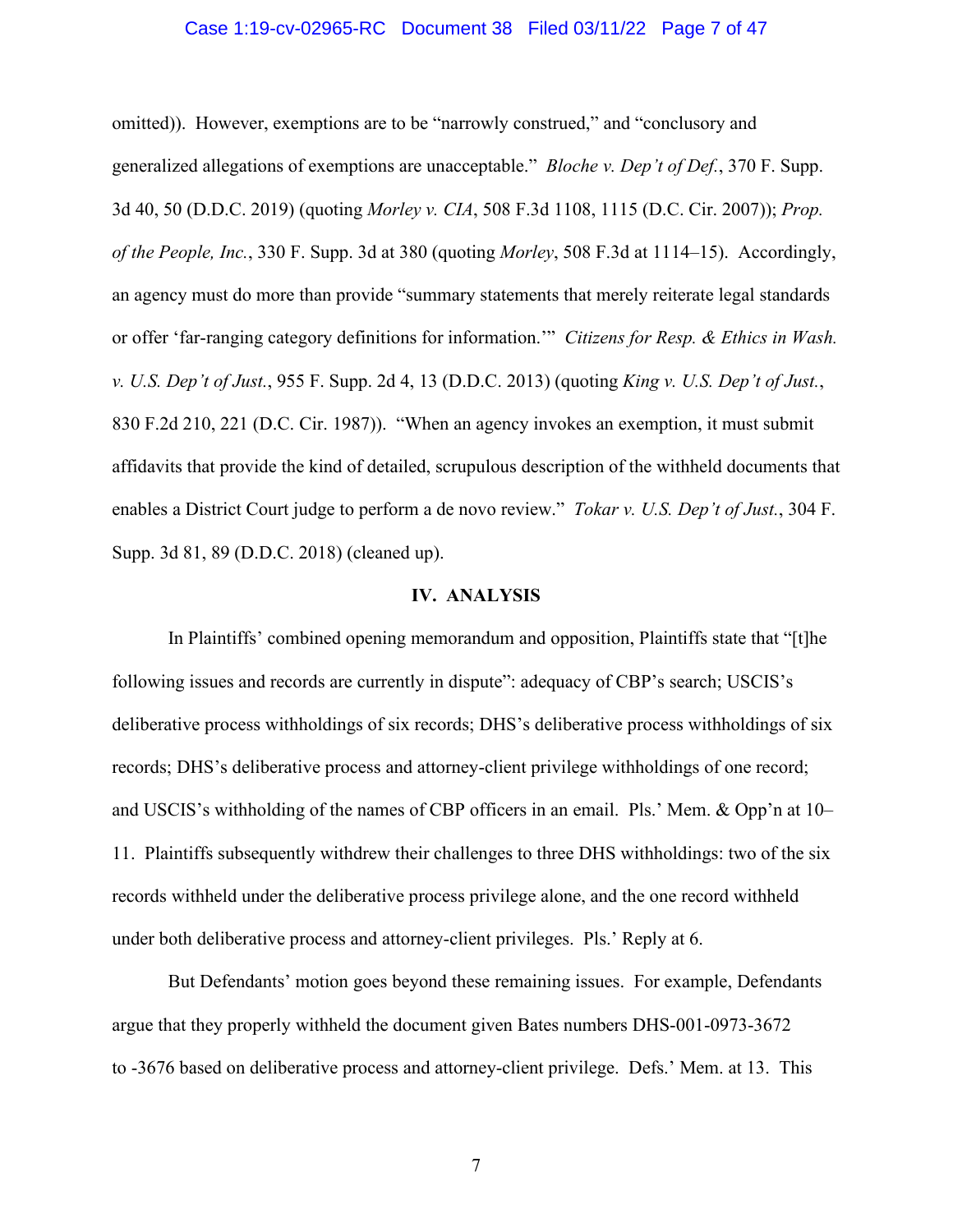### Case 1:19-cv-02965-RC Document 38 Filed 03/11/22 Page 8 of 47

document is described in the first DHS declaration as "Draft Memorandum of Agreement between CBP and USCIS; final agreement dated July 10, 2019." 2d Pavlik-Keenan Decl. at 54, ECF No. 28-3. This is not one of the documents called out in Plaintiffs' list, and Plaintiffs do not appear to discuss this document in their combined opposition and cross-motion. To the extent that Defendants seek summary judgment beyond the issues identified by Plaintiffs as being "currently in dispute," it is granted as conceded by Plaintiffs' statement that they are not in dispute.

The remaining issues are (1) the adequacy of CBP's search; (2) DHS's deliberative process withholdings of four records; (3) USCIS's deliberative process withholdings of six records; and (4) USCIS's withholding of the names of CBP officers in an email. For the reasons given below, the Court holds that Plaintiffs' motion is granted regarding CBP's search, Plaintiffs' and Defendants' motions are denied without prejudice regarding the deliberative process withholdings, and Plaintiffs' motion is granted regarding the CBP officer names.

#### **A. CBP's Search**

Both sides move for summary judgment on the adequacy of CBP's search. They dispute (1) whether CBP should have searched for additional categories of documents rather than relying on other agencies to handle those categories, and (2) whether CBP's description of the search it did conduct is adequate. For the reasons given below, Defendants' motion is denied and Plaintiffs' motion is granted on this issue.

"An agency fulfills its obligations under FOIA to conduct an adequate search 'if it can demonstrate beyond material doubt that its search was reasonably calculated to uncover all relevant documents.'" *Canning v. U.S. Dep't of State*, 346 F. Supp. 3d 1, 13 (D.D.C. 2018) (quoting *Valencia-Lucena v. U.S. Coast Guard*, 180 F.3d 321, 325 (D.C. Cir. 1999) (internal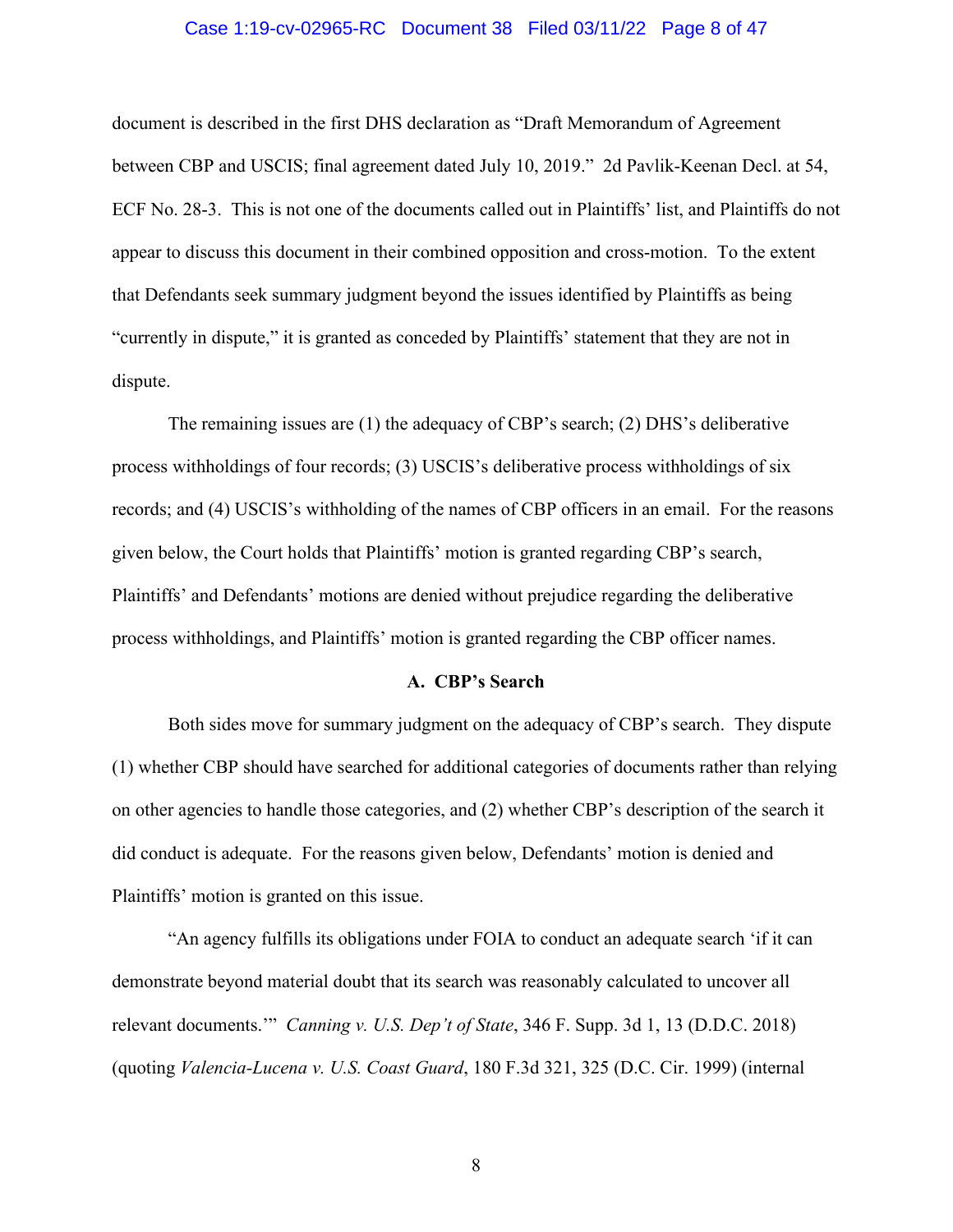## Case 1:19-cv-02965-RC Document 38 Filed 03/11/22 Page 9 of 47

citation and quotations marks omitted)); *see also Morley*, 508 F.3d at 1114. For a search to be reasonably calculated to uncover all relevant documents, the agency does not need to search "every record system" for the requested documents. *Marino v. Dep't of Just.*, 993 F. Supp. 2d 1, 9 (D.D.C. 2013) (citing *Oglesby v. U.S. Dep't of the Army*, 920 F.2d 57, 68 (D.C. Cir. 1990)). Nor must the agency's search be perfect. *Meeropol v. Meese*, 790 F.2d 942, 956 (D.C. Cir. 1986). But the agency must show that it "conduct[ed] a good faith, reasonable search of those systems of records likely to possess the requested records." *Pinson v. U.S. Dep't of Just.*, 177 F. Supp. 3d 56, 80 (D.D.C. 2016) (quoting *Marino*, 993 F. Supp. 2d at 9 (internal citation omitted)); *see also Oglesby*, 920 F.2d at 68. An agency "cannot limit its search to only [some] record system[s] if there are others that are likely to turn up the information requested." *Nation Mag., Wash. Bureau v. U.S. Customs Serv.*, 71 F.3d 885, 891 (D.C. Cir. 1995) (quoting *Oglesby*, 920 F.2d at 68).

"To prevail on summary judgment, the agency must submit declarations that 'denote which files were searched, [and] by whom those files were searched, and [that] reflect a systematic approach to document location.'" *Canning*, 346 F. Supp. 3d at 14 (quoting *Liberation Newspaper v. U.S. Dep't of State*, 80 F. Supp. 3d 137, 144 (D.D.C. 2015) (internal citation and quotation marks omitted)); *see also Baker & Hostetler LLP v. U.S. Dep't of Commerce*, 473 F.3d 312, 318 (D.C. Cir. 2006); *Steinberg v. Dep't of Just.*, 23 F.3d 548, 552 (D.C. Cir. 1994); *Oglesby*, 920 F.2d at 68. Once the agency has provided a "relatively detailed" declaration describing its search, the burden shifts to the FOIA requester to produce "countervailing evidence" suggesting that a genuine dispute of material fact exists as to the adequacy of the search. *Morley*, 508 F.3d at 1116 (internal quotation marks omitted). An agency's declarations "are accorded a presumption of good faith, which cannot be rebutted by 'purely speculative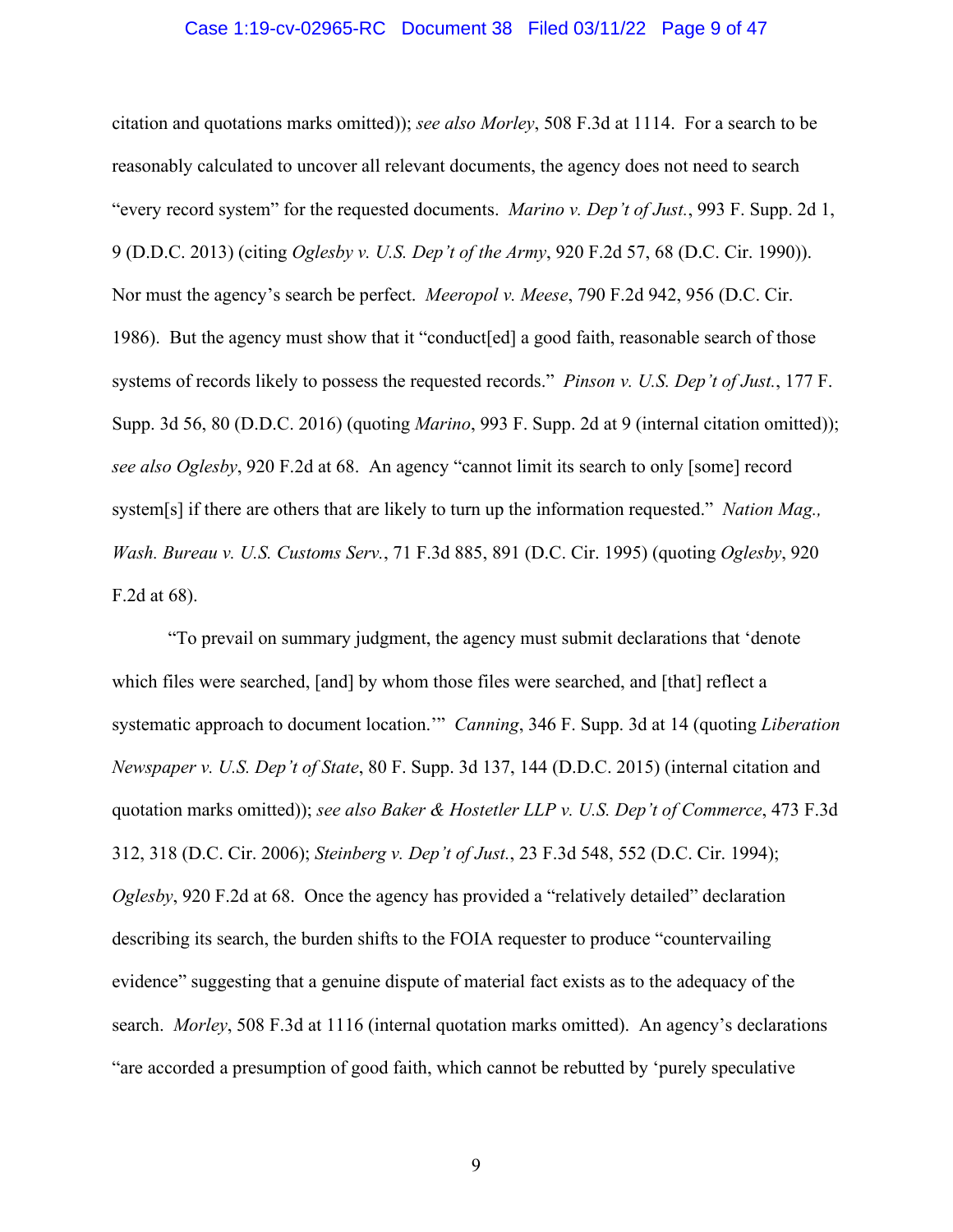### Case 1:19-cv-02965-RC Document 38 Filed 03/11/22 Page 10 of 47

claims about the existence and discoverability of other documents.'" *SafeCard Servs., Inc. v. SEC*, 926 F.2d 1197, 1200 (D.C. Cir. 1991) (quoting *Ground Saucer Watch, Inc. v. CIA*, 692 F.2d 770, 771 (D.C. Cir. 1981)). However, if the record raises substantial doubts regarding the agency's efforts, "particularly in view of well[-]defined requests and positive indications of overlooked materials," then summary judgment is not appropriate. *Valencia-Lucena*, 180 F.3d at 326 (internal quotations and citations omitted).

The first issue is whether CBP should have conducted its own search for items 2–4 and 6–7 on the expedited list. According to Defendants, CBP did not search for those documents because, after "consult[ing] with the individuals most knowledgeable about the potentially responsive records[,] . . . CBP determined that . . . DHS and USCIS were the likely custodians for categories 2–4 and 6–7." Defs.' Mem. at 7. Defendants argue that this makes sense because "CBP had a limited role—to solely provide personnel to USCIS"—citing a Memorandum of Agreement between CBP and USCIS for support of that limited role. Defs.' Reply & Opp'n at 2.

Plaintiffs disagree, arguing that Defendants did not explain how CBP made this determination nor why this determination excused CBP from its responsibility to search. Pls.' Reply at 3–5. Regarding CBP's supposed "limited role," Plaintiffs point to language in the Memorandum of Agreement appearing to describe more involvement by CBP. For example, the Memorandum "calls for 'collaboration' between CBP and USCIS and provides that USCIS will provide feedback to CBP regarding the performance of Border Patrol agents upon request." *Id.* at 3. It also requires CBP to ensure that its agents are not exercising their law enforcement authorities while on the assignment and, upon USCIS's request, reassign CBP agents who are not performing interviews at an acceptable level of competence. *Id.* at 3–4. Plaintiffs also highlight facts from one of the DHS declarations—and its attached *Vaughn* indices—suggesting that CBP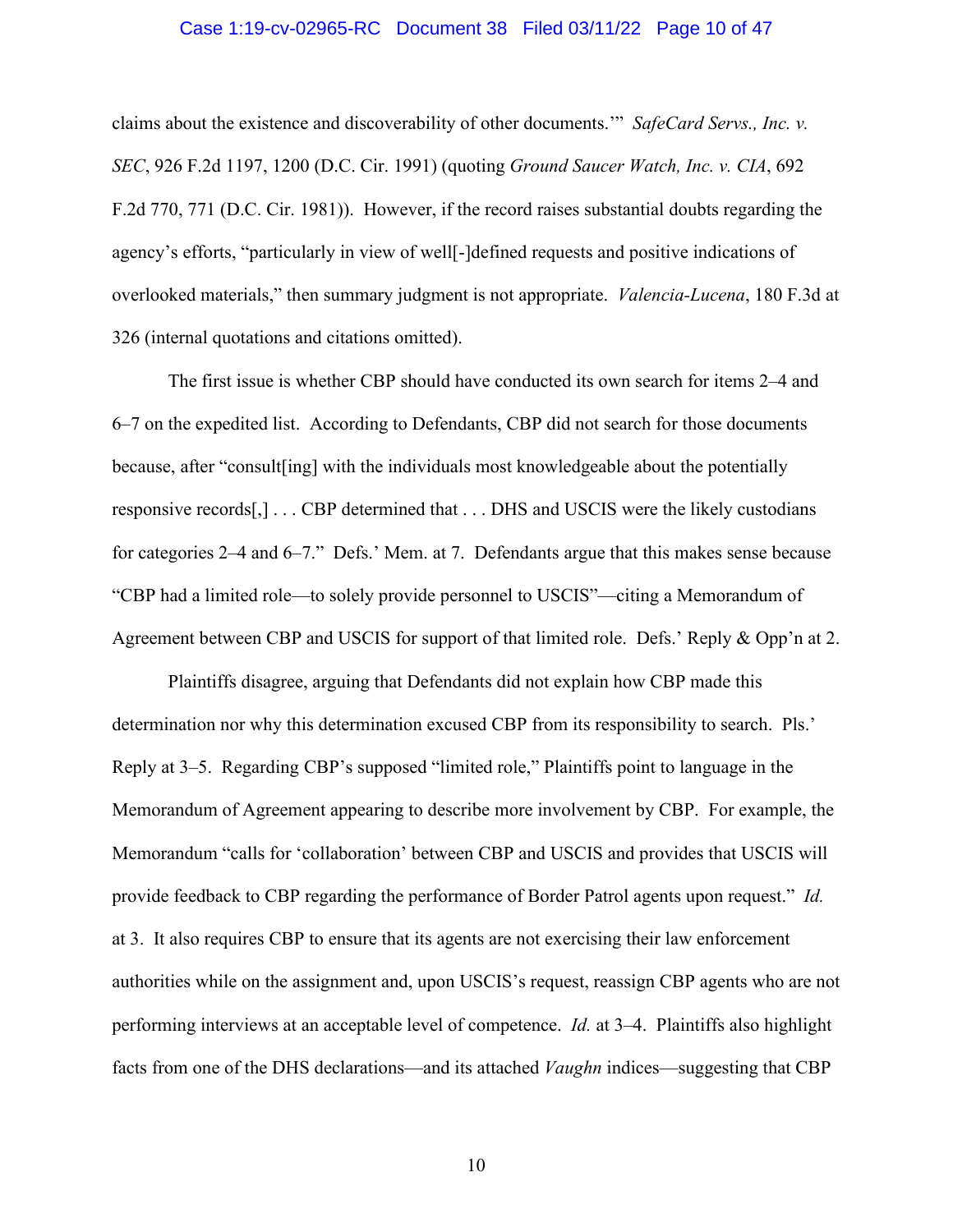### Case 1:19-cv-02965-RC Document 38 Filed 03/11/22 Page 11 of 47

had a more central role in the pilot. *See, e.g.*, *id.* at 4 (citing DHS's statement that "CBP has confirmed" the date of the most recent working version of an issue paper despite DHS not discovering the recent version in its search).

Defendants have not "demonstrate[d] beyond material doubt that [their] search was reasonably calculated to uncover all relevant documents.'" *Canning*, 346 F. Supp. 3d at 13 (quoting *Valencia-Lucena*, 180 F.3d at 325 (internal citation and quotations marks omitted)). Although CBP may ultimately lack responsive documents for categories 2–4 and 6–7, Plaintiffs have raised substantial doubts about whether that is the case. This is not a case of requesting documents from an agency that is clearly unrelated to the subject matter. By providing the personnel alone, CBP played a facially nontrivial role in this program. Defendants have not provided sufficient evidence demonstrating that CBP's role was so limited such that failing to have CBP search for categories 2–4 and 6–7 could be reasonably calculated to uncover all relevant documents. *See Davidson v. U.S. Dep't of State*, 206 F. Supp. 3d 178, 191 (D.D.C. 2016) (explaining that "bald statements" that "do not *explain* why no other record system was likely to produce responsive documents," such as statements that "no other offices or records systems were reasonably likely to maintain [responsive] document," are insufficient), *aff'd*, 728 F. App'x 7 (D.C. Cir. 2018). The declaration provided by the Branch Chief of the CBP FOIA Division does not even state that "the CBP subject matter experts most knowledgeable of the program" affirmatively opined that CBP was unlikely to have responsive records. Howard Decl. ¶ 7, ECF No. 28-5 (stating that CBP subject matter experts "were consulted on the scope of the expedited search" and that "consideration was given as to which of the three Defendants would be reasonably likely to have the requested documents within its custody," but not stating that, or explaining why, CBP was unlikely to have responsive records). Defendants cannot limit their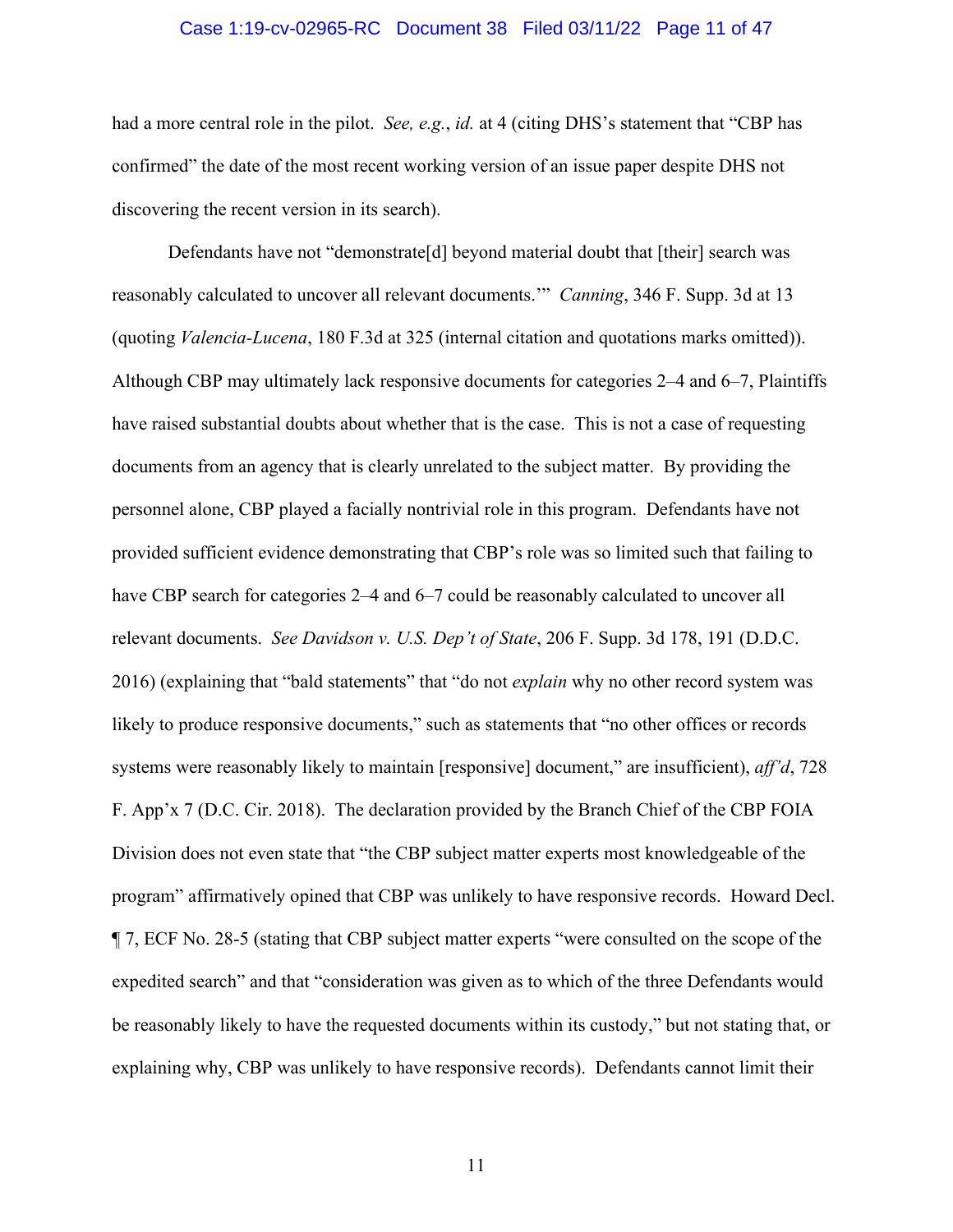### Case 1:19-cv-02965-RC Document 38 Filed 03/11/22 Page 12 of 47

search without, "[a]t the very least, . . . explain[ing] in [their] affidavit that no other record system was likely to produce responsive documents." *Oglesby*, 920 F.2d at 68; *see also id.* (explaining that it is insufficient to search only the "record system most likely to contain the information" without demonstrating that such a search "was reasonably calculated to uncover all relevant documents"); *DiBacco v. U.S. Army*, 795 F.3d 178, 190 (D.C. Cir. 2015) ("'[M]ost likely' is not the relevant metric"). And even if CBP's headquarters personnel may have limited responsive documents, CBP does not explain why the dozens of its personnel that took part in the program would not have responsive documents.

The second issue regarding CBP's search is whether the search was adequately described. Plaintiffs argue that Defendants barely describe CBP's search for documents in categories 1 and 5, which turned up only a single document for category 1 and nothing for category 5 despite CBP's participation in "a ground-breaking program that employed its officers." Pls.' Opp'n  $\&$ Mem. at 14. Defendants argue that CBP's search was sufficient because it "rel[ied] on the employee with the relevant knowledge about the records at issue" by "identifying the subject matter expert" and having that "employee review[] the categories[] [and] determin[e] the location of responsive documents." Defs.' Reply & Opp'n at 3.

CBP's description of its search is insufficient. Category 5 covers "[a]ny written policy directives, written policy guidelines, or written procedures concerning the expansion of the pilot program that reportedly trained approximately 60 CBP officers to conduct CFIs or RFIs." Defs.' Mem. at 7. CBP's supplemental declaration gives the following explanation for its search (or lack thereof) for category 5: "CBP did not produce documents specified in paragraph 8(e), above, because expansion of the Pilot Program to include U.S. Customs and Border Protection officers post-dated the date upon which CBP initiated its search in the instant FOIA case."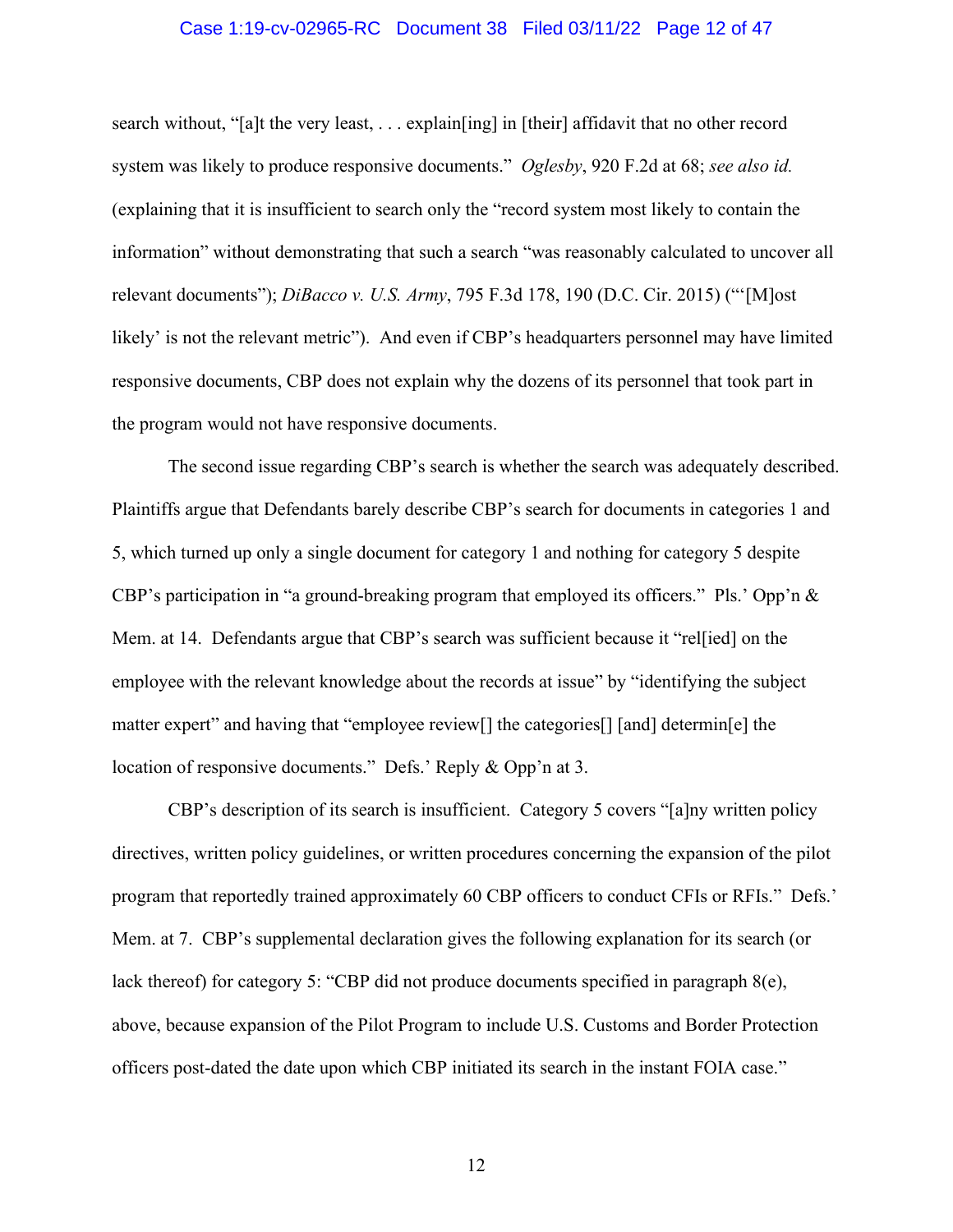### Case 1:19-cv-02965-RC Document 38 Filed 03/11/22 Page 13 of 47

Howard Suppl. Decl. ¶ 15, ECF No. 33-2. But, as Plaintiffs argue, this explanation is insufficient on its face at least because records relating to an event may proceed that event. *See* Pls.' Reply at 5. It is not difficult to imagine "written procedures concerning the expansion of the pilot program" being drafted before any expansion itself took place, and Defendants have given no reason to suggest otherwise.

The supplemental declaration seems to state that no search for category 5 documents occurred via its oblique statement that "CBP did not produce documents." Howard Suppl. Decl. ¶ 15. To the extent that CBP did not search for category 5 documents, Defendants have not supported that decision, as explained above. To the extent that CBP did search for category 5 documents, Defendants have not "submit[ted] declarations that 'denote which files were searched, [and] by whom those files were searched, and [that] reflect a systematic approach to document location.'" *Canning*, 346 F. Supp. 3d at 14 (internal citation and quotation marks omitted) (quoting *Liberation Newspaper*, 80 F. Supp. 3d at 144). To support its search, Defendants cite only one paragraph of the first Howard declaration beyond the paragraph from the supplemental declaration discussed above, which states that (1) "the CBP subject matter experts most knowledgeable of the program . . . were consulted on the scope of the expedited search"; (2) "consideration was given as to which of the three Defendants would be reasonably likely to have the requested documents within its custody, and which points of contacts within the agencies would be the likely custodian(s)"; (3) "CBP determined that it had no documents that were responsive to the fifth category"; and (4) CBP produced "the document responsive to the first category." Howard Decl. ¶ 7. These descriptions do not state which files were searched, state who performed the search, or describe a systematic approach. *See Canning*, 346 F. Supp. 3d at 14. They do not even clearly state that a search occurred, merely implying as much by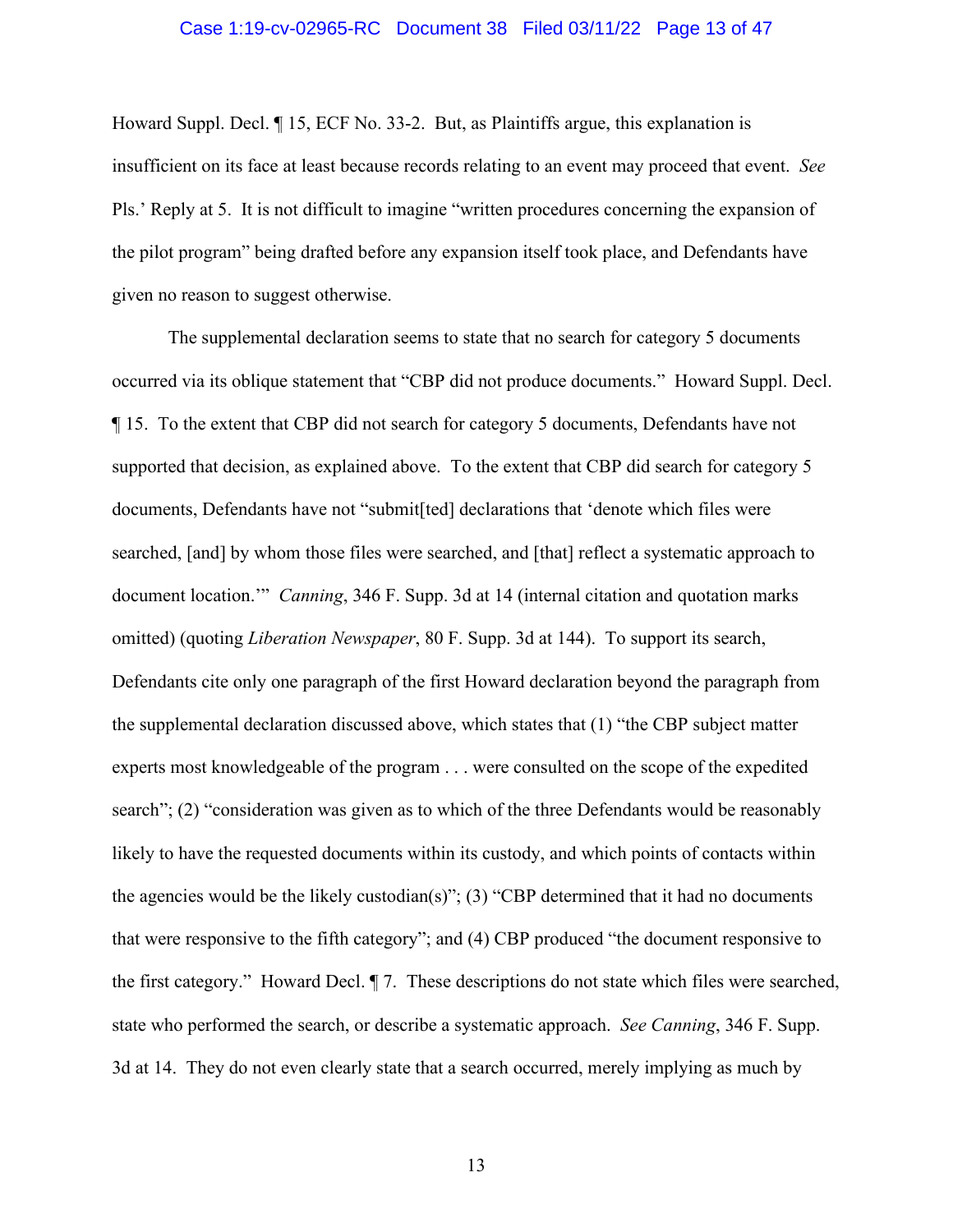### Case 1:19-cv-02965-RC Document 38 Filed 03/11/22 Page 14 of 47

referencing consultations with subject matter experts, a determination that no documents were responsive to category 5, and CBP's location of one document for category 1. This is akin to stating in a conclusory fashion that the agency performed a "systematic search for records," which this Court has found insufficient. *Pinson v. U.S. Dep't of Just.*, 145 F. Supp. 3d 1, 12–13 (D.D.C. 2015).

Plaintiffs do not specifically call out category 1 in their reply brief as they did with category 5, but they objected to this search in their opening brief and it also appears insufficient. The relevant paragraph of the Howard declaration, as identified by Defendants, states that "CBP searched for and produced the July 10, 2019 MOA pursuant to the request for documents specified in paragraph 8(a), above." Howard Suppl. Decl. ¶ 11; *see* Defs.' Reply & Opp'n at 3 (citing paragraphs 10–17 of the supplemental Howard declaration as "describing CBP's search"). This does not state which files were searched, state who performed the search, or describe a systematic approach. *See Canning*, 346 F. Supp. 3d at 14. In fact, it is framed as stating that CBP searched for one specific document as opposed to searching for all documents responsive to the request, which asked for "[*a*]*ny* memorandum of understanding between CBP, USCIS and/or DHS regarding the use of CBP officers to conduct credible fear interviews (CFIs) and/or reasonable fear interviews (RFIs)." Howard Suppl. Decl. ¶ 8 (emphasis added). Perhaps CBP did search for "any" memorandum of understanding and located only the July 10, 2019 memorandum. But CBP would need to state that clearly as opposed to stating that CBP searched for merely the July 10, 2019 memorandum.

For the reasons given above, Plaintiffs have shown that CBP's search was insufficient as a matter of law. Plaintiffs' motion is therefore granted, and Defendants' motion is denied, on this ground. CBP is ordered to conduct a search reasonably calculated to uncover all relevant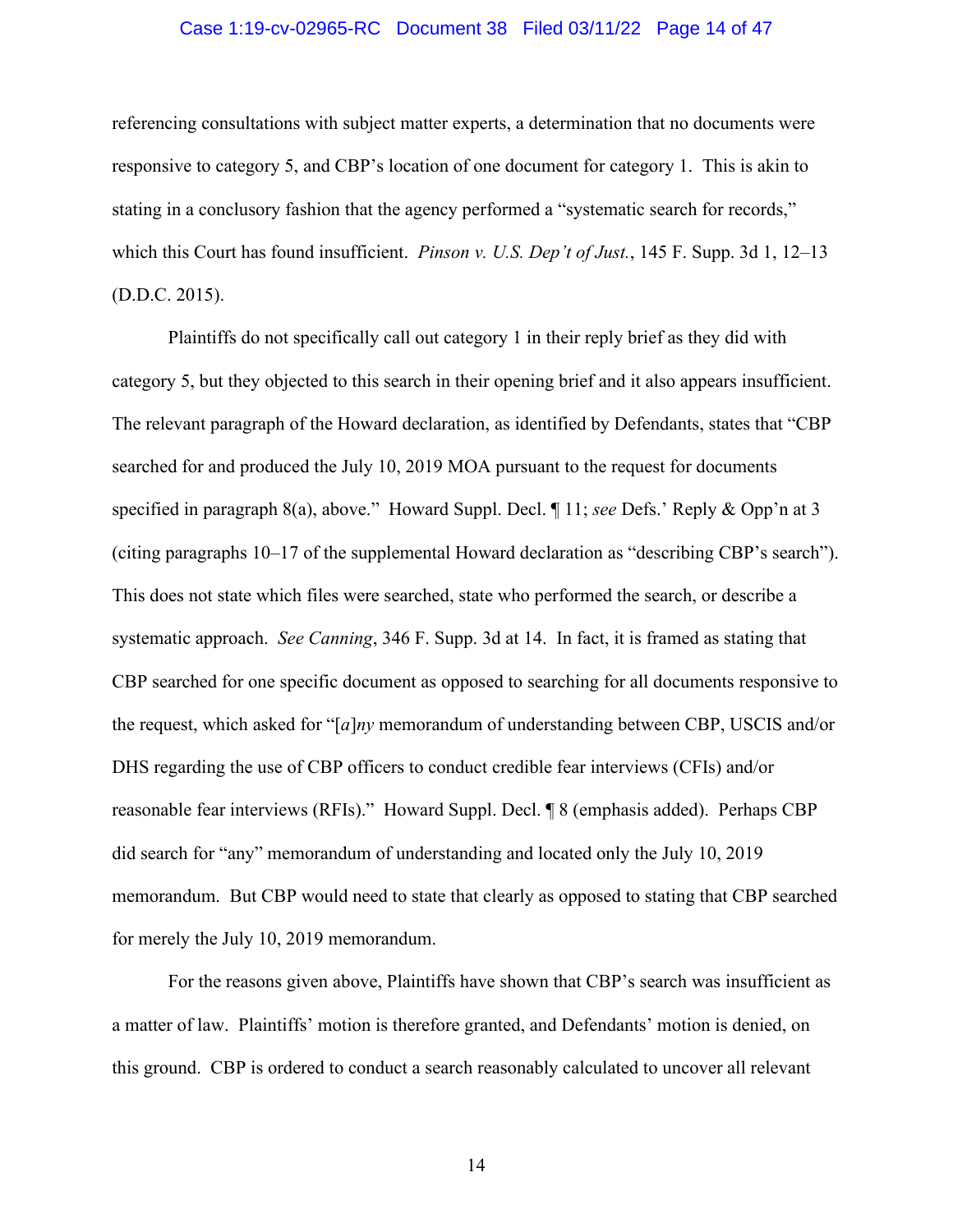### Case 1:19-cv-02965-RC Document 38 Filed 03/11/22 Page 15 of 47

documents from the expedited requests, and the parties are ordered to file a proposed schedule for further proceedings within two weeks of the issuance of this opinion.

#### **B. Exemption 5**

Both sides move for summary judgment on specific withholdings under Exemption 5. For the reasons given below, the Court holds that Defendants have not adequately justified these withholdings. Plaintiffs' and Defendants' motions on this issue are denied without prejudice. Defendants are ordered to either supplement their *Vaughn* indices to justify these withholdings or release the documents, and the parties are ordered to file a proposed schedule for further proceedings within two weeks of the issuance of this opinion.

Exemption 5 of FOIA protects "inter-agency or intra-agency memorandums or letters that would not be available by law to a party other than an agency in litigation with the agency." 5 U.S.C. § 552(b)(5). The Supreme Court and the D.C. Circuit have construed Exemption 5 to exempt documents "normally privileged in the civil discovery context." *Sears*, 421 U.S. at 149; *see also Martin v. Office of Special Counsel*, 819 F.2d 1181, 1184 (D.C. Cir. 1987). Exemption 5 thus "'incorporates the traditional privileges that the Government could assert in civil litigation against a private litigant'—including the presidential communications privilege, the attorneyclient privilege, the work product privilege, and the deliberative process privilege." *Brown v. Dep't of State*, 317 F. Supp. 3d 370, 376 (D.D.C. 2018) (quoting *Loving v. Dep't of Def.*, 550 F.3d 32, 37 (D.C. Cir. 2008) (internal quotation marks and citation omitted)); *see also Baker & Hostetler LLP*, 473 F.3d at 321.

The government bears the burden of showing that a FOIA exemption applies. *Reps. Comm. for Freedom of the Press v. FBI*, 3 F.4th 350, 361 (D.C. Cir. 2021). The agency's burden as to privilege "does not shift even when the requester files a cross-motion for summary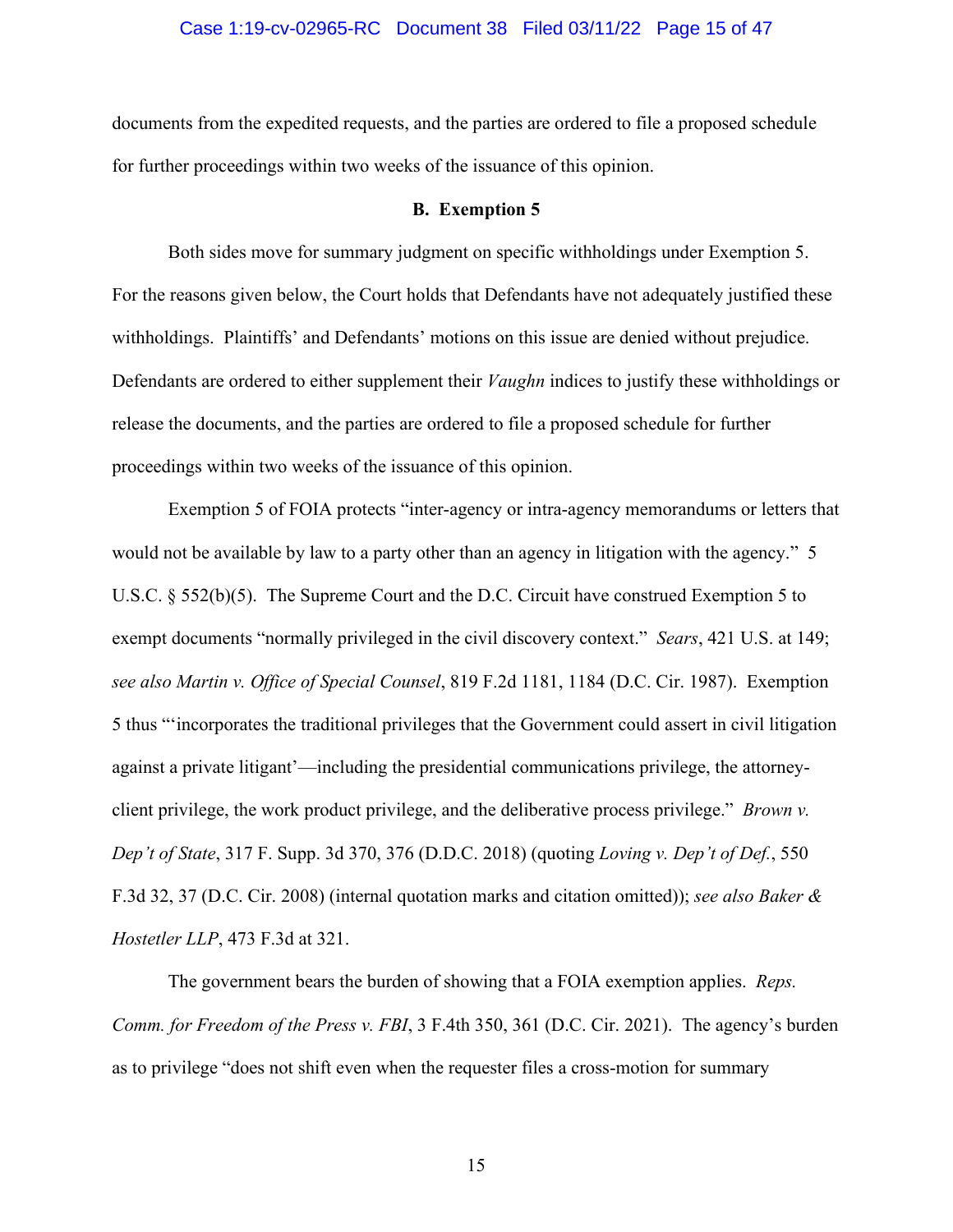### Case 1:19-cv-02965-RC Document 38 Filed 03/11/22 Page 16 of 47

judgment because 'the Government ultimately [has] the onus of proving that the [documents] are exempt from disclosure.'" *Hardy*, 243 F. Supp. 3d at 162 (cleaned up) (quoting *Pub. Citizen Health Research Grp.*, 185 F.3d at 904–05). To meet its burden, the agency must offer a "relatively detailed justification" of its application of the privilege. *Elec. Privacy Info. Ctr. v. U.S. Drug Enf't Agency*, 192 F. Supp. 3d 92, 103 (D.D.C. 2016) (quoting *Mead Data Cent., Inc. v. U.S. Dep't of Air Force*, 566 F.2d 242, 251 (D.C. Cir. 1977)). "[A]n agency may rely on detailed affidavits, declarations, a *Vaughn* index, in camera review, or a combination of these tools." *Elec. Frontier Found. v. Dep't of Just.*, 57 F. Supp. 3d 54, 59 (D.D.C. 2014) (quoting *Comptel v. FCC*, 910 F. Supp. 2d 100, 111 (D.D.C. 2012)). "Ultimately, an agency's justification for invoking a FOIA exemption is sufficient if it appears 'logical' or 'plausible.'" *Scudder*, 254 F. Supp. 3d at 140 (internal quotation marks omitted) (quoting *Jud. Watch, Inc.*, 715 F.3d at 941).

### 1. Predecisional and Deliberative

The only privilege still at issue for these motions concerning Exemption 5 is the deliberative process privilege. The deliberative process privilege aims to "prevent injury to the quality of agency decisions." *Sears*, 421 U.S. at 151. The privilege protects the "decision making processes of government agencies and focus[es] on documents reflecting advisory opinions, recommendations and deliberations comprising part of a process by which governmental decisions and policies are formulated." *Id.* at 150 (cleaned up). It "rests on the obvious realization that officials will not communicate candidly among themselves if each remark is a potential item of discovery and front page news, and its object is to enhance 'the quality of agency decisions' by protecting open and frank discussion among those who make them within the Government." *Dep't of Interior v. Klamath Water Users Protective Ass'n*, 532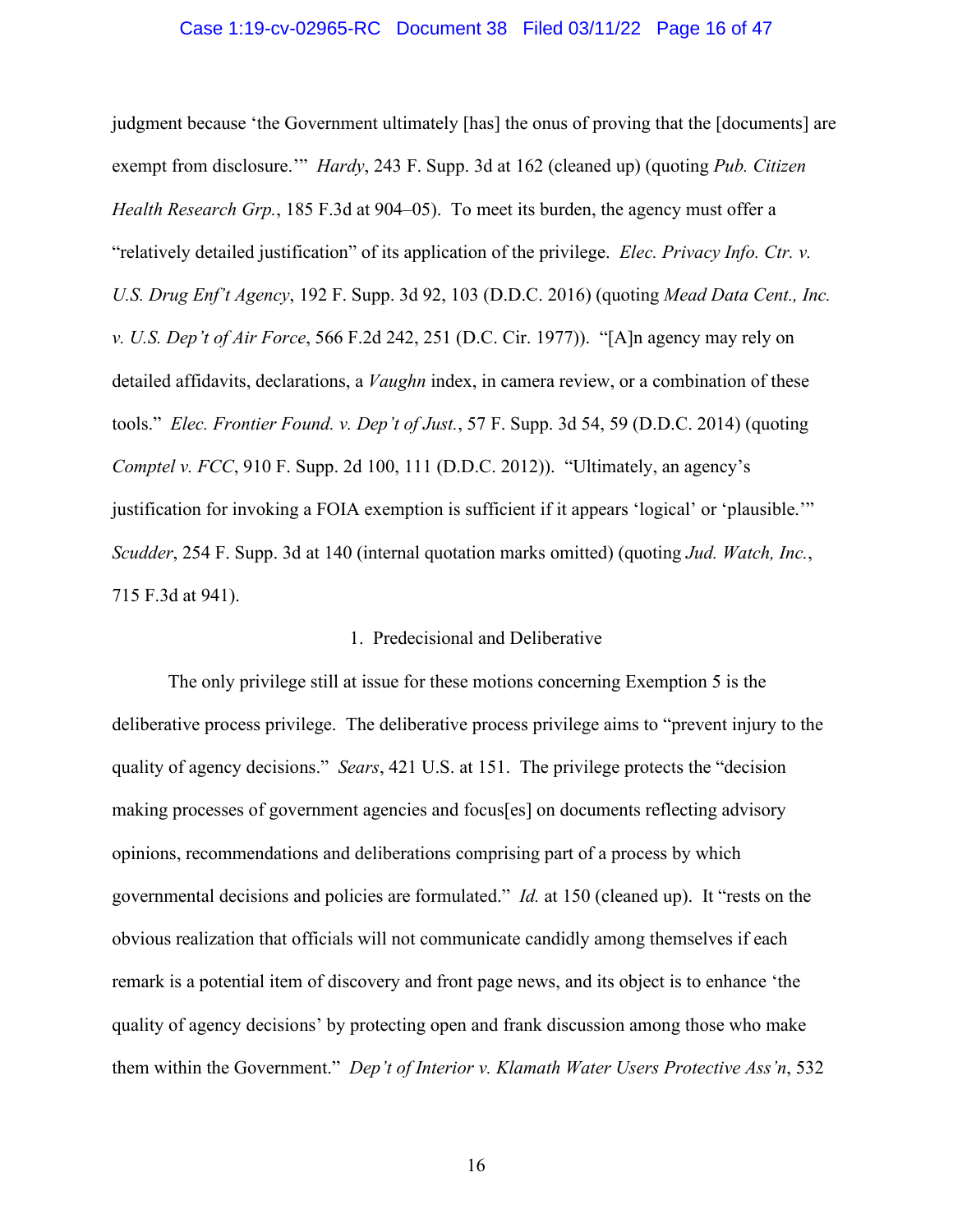### Case 1:19-cv-02965-RC Document 38 Filed 03/11/22 Page 17 of 47

U.S. 1, 8–9 (2001) (citation omitted) (quoting *Sears*, 421 U.S. at 151). This privilege aims to balance the merits of transparency against the concern that agencies will be "forced to operate in a fishbowl." *Petroleum Info. Corp. v. Dep't of the Interior*, 976 F.2d 1429, 1434 (D.C. Cir. 1992) (internal quotation marks omitted).

For the deliberative process privilege to apply, the record must "bear on the formulation or exercise of agency policy-oriented *judgment*." *Petroleum Info. Corp.*, 976 F.2d at 1435. An agency typically cannot withhold "[p]urely factual material . . . unless it reflects an 'exercise of discretion and judgment calls.'" *Ancient Coin Collectors Guild v. U.S. Dep't of State*, 641 F.3d 504, 513 (D.C. Cir. 2011) (quoting *Mapother v. Dep't of Just.*, 3 F.3d 1533, 1539 (D.C. Cir. 1993)). The party invoking the privilege must establish that the record is both predecisional and deliberative. *See Prop. of the People*, 330 F. Supp. 3d at 382. "A document is predecisional if it was 'generated before the adoption of an agency policy.'" *Jud. Watch, Inc. v. U.S. Dep't of Just.*, 20 F.4th 49, 54 (D.C. Cir. 2021) (quoting *Coastal States Gas Corp. v. Dep't of Energy*, 617 F.2d 854, 866 (D.C. Cir. 1980)). Although "the term 'deliberative' does not add a great deal of substance to the term 'pre-decisional,'" it essentially means "that the communication is intended to facilitate or assist development of the agency's final position on the relevant issue." *Nat'l Sec. Archive v. Cent. Intelligence Agency*, 752 F.3d 460, 463 (D.C. Cir. 2014); *see also Reps. Comm. for Freedom of the Press*, 3 F.4th at 362 ("A document is deliberative when it is prepared to help the agency formulate its position and it reflects the give-and-take of the consultative process." (cleaned up)). "[T]he agency invoking the deliberative process privilege must show (1) 'what deliberative process is involved,' and (2) 'the role played by the documents in issue in the course of that process,'" and "should also explain (3) the 'nature of the decisionmaking authority vested in the officer or person issuing the disputed document,' and (4) the 'relative positions in the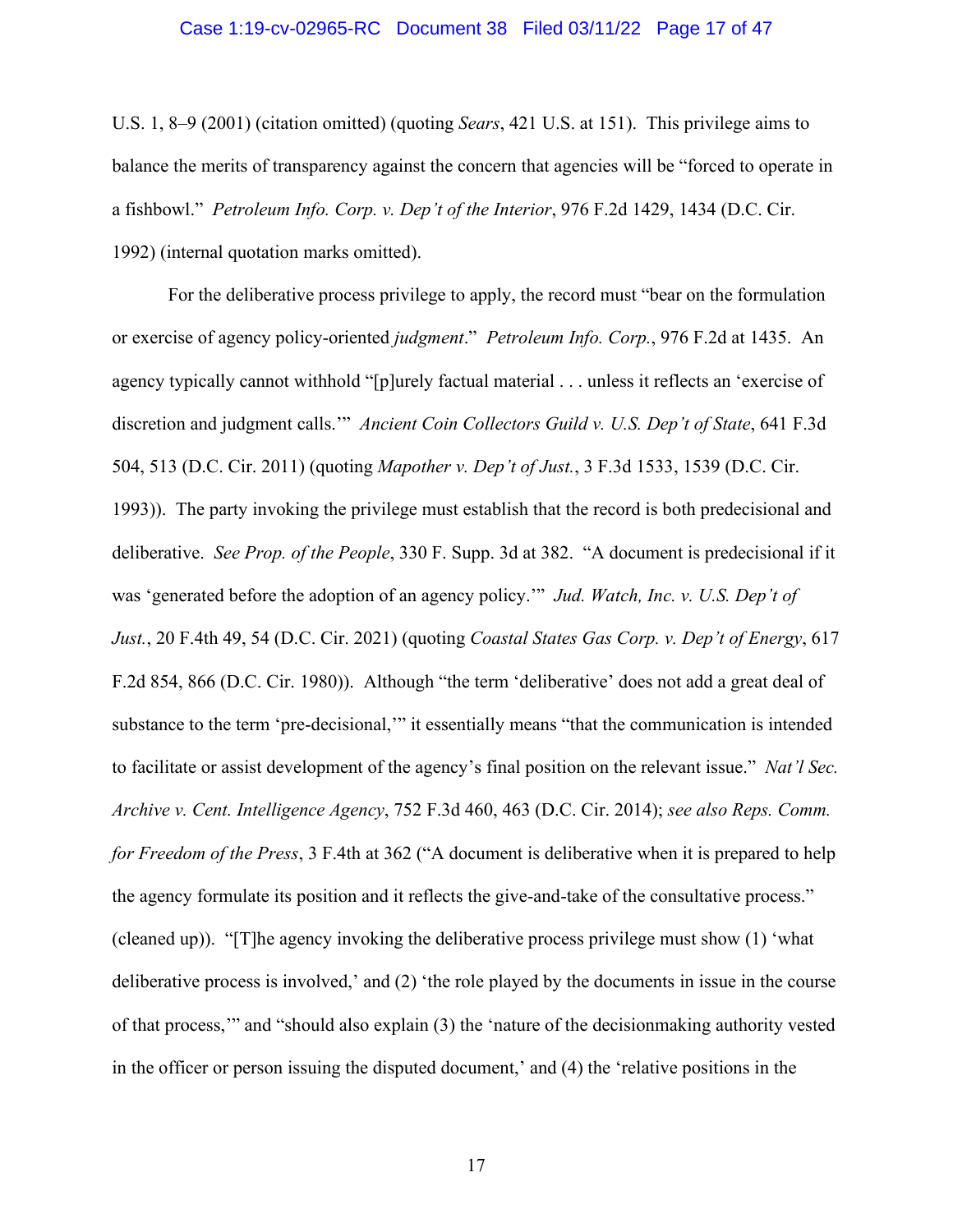### Case 1:19-cv-02965-RC Document 38 Filed 03/11/22 Page 18 of 47

agency's chain of command occupied by the document's author and recipient.'" *Jud. Watch, Inc.*, 20 F.4th at 54 (citation omitted) (quoting *Senate of the Com. of P.R. ex rel. Judiciary Comm. v. U.S. Dep't of Just.*, 823 F.2d 574, 585–86 (D.C. Cir. 1987)).

### *a. DHS*

The parties dispute DHS's withholding of four documents. None of these withholdings are currently justified.

"Issue paper regarding U.S. Border Patrol Credible Fear Program, dated May 16, 2019" (DHS-001-0973-1739 to -1742). DHS's supplemental declaration included with its combined reply and opposition states that this document is "a non-final version of an issue paper," the "most recent working version" of which is dated April 27, 2020. 3d Pavlik-Keenan Decl. at 8, ECF No. 33-3. It is an internal document with "comments highlighted in red and green pertaining to the status of certain action items, including notations that certain items are still pending." *Id.* DHS argues that disclosure of this document would be misleading and inhibit candor among employees because it is not a final version. *Id.*

Defendants argue that this document is deliberative because "it represents the give and take of the consultative process between the agency employees" and predecisional because it is "a draft of a final document." Defs.' Mem. at 13; *see also* Defs.' Reply & Opp'n at 4–5 (arguing that *Vaughn* index shows that document is deliberative because of "the nature of the discussions and the discourse between agency employees" and predecisional because of "ongoing decisionmaking about the pilot program and the processing of asylum seekers along the southern border"). Plaintiffs argue that this document "post-dates the April 2019 decision to launch the pilot program" and Defendants have not adequately identified the relevant deliberative process nor the role played by this document in that process. Pls.' Opp'n & Mem. at 20. They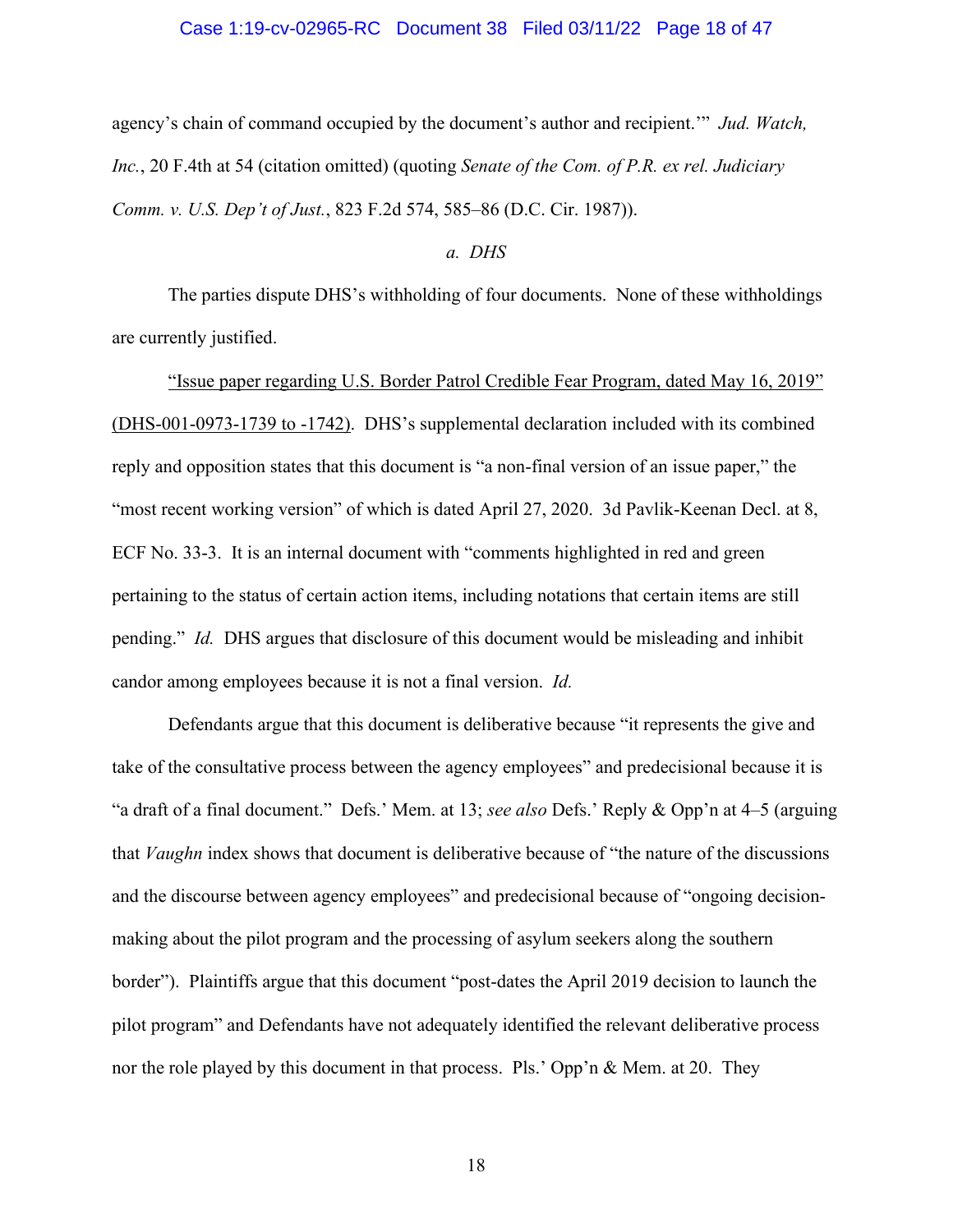### Case 1:19-cv-02965-RC Document 38 Filed 03/11/22 Page 19 of 47

emphasize that if this document merely describes past decisions or "play[ed] no role in shaping agency policy," it is not eligible for deliberative process withholding. *Id.*

Defendants' description of this document and its role at DHS is insufficient to justify application of Exemption 5. "[A] 'broad and opaque description of the deliberative process involved does not provide the Court with enough detail about whether these documents are deliberative and predecisional.'" *Hunton & Williams LLP v. U.S. EPA*, 248 F. Supp. 3d 220, 241 (D.D.C. 2017) (quoting *Trea Senior Citizens League v. U.S. Dep't of State*, 923 F. Supp. 2d 55, 68 (D.D.C. 2013)). The fact that the document is a non-final draft does not on its own demonstrate that the document is predecisional. Defendants do not identify what decision or policy this document was leading towards, or why it does not merely "embody or explain a policy that the agency adopt[ed]." *Reps. Comm. for Freedom of the Press*, 3 F.4th at 362 (quoting *U.S. Fish & Wildlife Serv. v. Sierra Club, Inc.*, 141 S. Ct. 777, 783 (2021)); *see also id.* at 363 (explaining that documents may be predecisional if they are "part of an internal dialogue about critical judgment calls aimed at advancing the agency's interests" rather than "descriptive discussions"). Even if Defendants had shown that the document was predecisional, the non-final status of the document does not make the document per se deliberative. *See Arthur Andersen & Co. v. IRS*, 679 F.2d 254, 257–58 (D.C. Cir. 1982) ("Even if a document is a 'draft of what will become a final document,' the court must also ascertain 'whether the document is deliberative in nature.'" (quoting *Coastal States Gas Corp.*, 617 F.2d at 866)). And the details Defendants provide to support the non-final nature of the document—that it has "comments highlighted in red and green pertaining to the status of certain action items, including notations that certain items are still pending," 3d Pavlik-Keenan Decl. at 8—do not unambiguously reflect deliberation. Statuses of action items, without more, could be considered facts that do not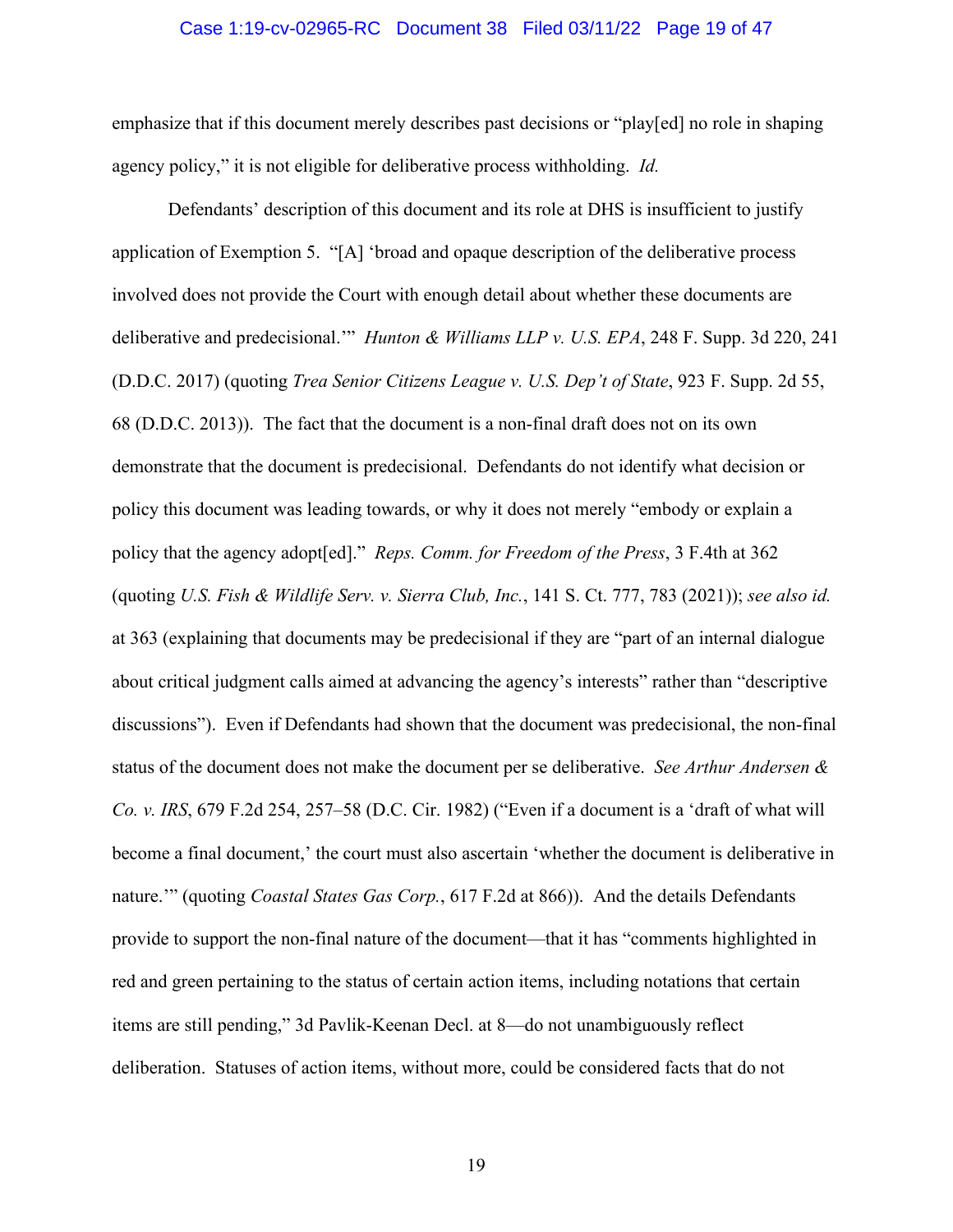### Case 1:19-cv-02965-RC Document 38 Filed 03/11/22 Page 20 of 47

necessarily reflect any deliberation or give-and-take. *See Reps. Comm. for Freedom of the Press*, 3 F.4th at 365–66 (explaining that even though "factual corrections" were predecisional because they were provided to be used in drafting a final report, they were not deliberative because no editorial judgment was exercised and the process "did not call for judgment or the candid exchange of ideas"). The document's characterization as an "issue paper" does not unambiguously characterize it as deliberative.

If Defendants continue to assert the deliberative process privilege over this document (and the others discussed herein), they must more clearly "show (1) 'what deliberative process is involved,' and (2) 'the role played by the documents in issue in the course of that process,'" and "should also explain (3) the 'nature of the decisionmaking authority vested in the officer or person issuing the disputed document,' and (4) the 'relative positions in the agency's chain of command occupied by the document's author and recipient.'" *Jud. Watch, Inc.*, 20 F.4th at 55 (citation omitted) (quoting *Senate of the Com. of P.R. ex rel. Judiciary Comm.*, 823 F.2d at 585– 86). As part of this showing, Defendants must necessarily explain whether they assert that the document *contains* evidence of a deliberative process—for example, a policy documented therein or comments and highlighting about various statuses—or whether the document *reflects* a deliberative process—for example, the process of creating the document which may reveal editorial judgments. Defendants' briefing must leave the Court with a clear understanding of what deliberative process is asserted and the relationship between the document and that deliberative process.

"Draft Briefing Memo" (DHS-001-0973-2747 to -2770). DHS's supplemental declaration describes this document as a 24-page draft "briefing memo titled 'CBP Migration Statistics - Fiscal Year 2019 Year to Date.'" 3d Pavlik-Keenan Decl. at 9. It "contains a draft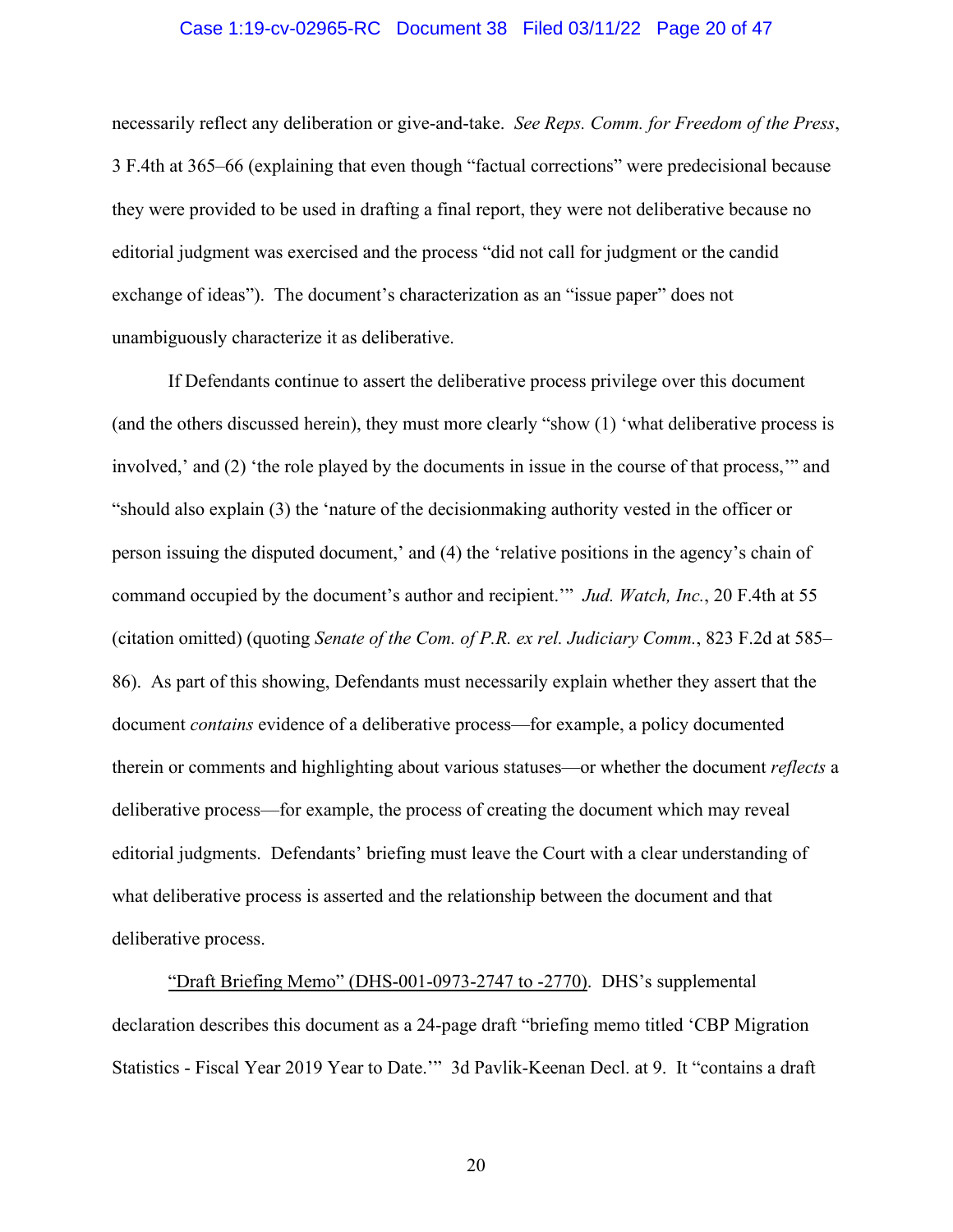### Case 1:19-cv-02965-RC Document 38 Filed 03/11/22 Page 21 of 47

water mark on all pages, is undated, and contains placeholders throughout for input from certain DHS employees." *Id.* It also has "redline edits and bubble comments throughout" and "reflects internal discussions between DHS employees, including information DHS may have determined was confidential and not appropriate for release." *Id.* DHS argues that disclosure of this document would be misleading and inhibit candor among employees because it is a draft and that, although there is "statistical information" in the document, it "is inextricably intertwined with deliberative and predecisional information." *Id.*

Defendants do not make any separate argument on behalf of this record aside from those discussed above regarding the issue paper. *See* Defs.' Mem. at 12–13; Defs.' Reply & Opp'n at 4–5. Plaintiffs also largely address these documents together, arguing that for both, "the agency relies entirely on the draft nature of the records to defend their withholding" and noting that there is insufficient information to determine whether this document post-dates the decision to launch the pilot program. Pls.' Opp'n & Mem. at 20.

Defendants' description of this document and its role at DHS is insufficient to justify withholding under Exemption 5. As with the issue paper above, Defendants do not describe what decision or policy this document was leading towards, nor the nature of any deliberations or give and take. If Defendants believe this document led to the beginning of the pilot program, they would need to at least provide evidence that it pre-dated the beginning of that program. Although the document has redline edits, comments, and internal discussions among employees, no detail is given about their nature. These could be of a non-deliberative nature, such as fixing mistakes, as opposed to the "back-and-forth exchange of ideas, constructive feedback, [or] internal debate." *Reps. Comm. for Freedom of the Press*, 3 F.4th at 364.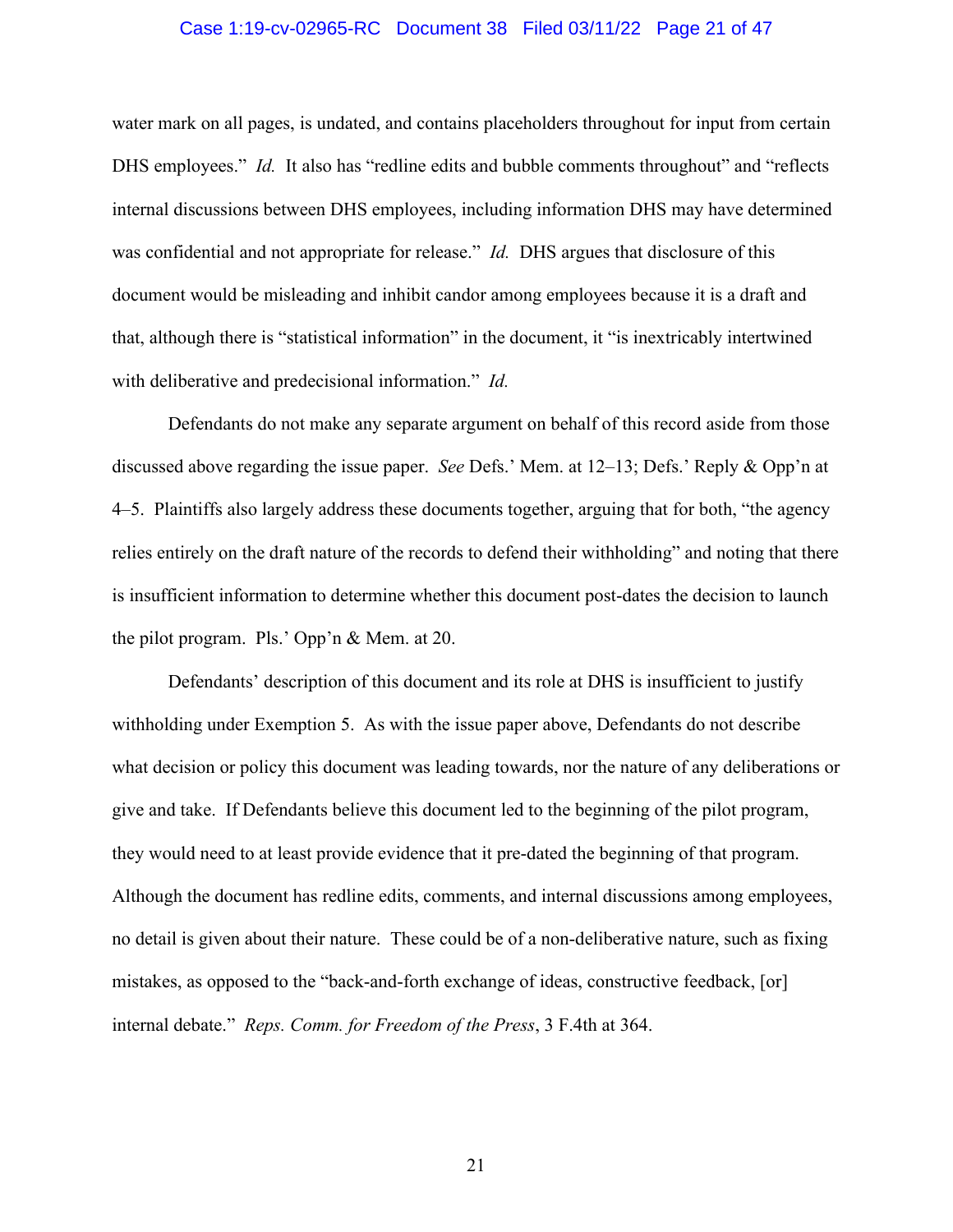### Case 1:19-cv-02965-RC Document 38 Filed 03/11/22 Page 22 of 47

"Draft Outline" (DHS-001-0973-2742 to -2746). DHS's supplemental declaration describes this document as "a 5 page working draft document with the heading unclassified/for official use only/pre-decisional" that is titled "Department of Homeland Security, Strategy to Address Crisis at the Southern Border, Draft Outline." 3d Pavlik-Keenan Decl. at 8. It has "a draft water mark on all pages." *Id.* DHS is not aware of this document being circulated as final but cannot locate a final version. *Id.* DHS argues that disclosure of this document would be misleading and inhibit candor among employees because it is not a final version. *Id.* The first DHS declaration—but not the supplemental declaration—states that this document has portions that were "not populated/left open for further input" and "reflects internal discussions between DHS employee[s] how to address the crisis at the Southern Border, including information DHS may have determined was confidential and not appropriate for release." 2d Pavlik-Keenan Decl. at 45.

Defendants do not make any separate argument on behalf of this record aside from those discussed above regarding the issue paper. *See* Defs.' Mem. at 12–13; Defs.' Reply & Opp'n at 4–5. Plaintiffs note that it is not clear whether this document "pre-dates any particular decision or describes decisions already made." Pls.' Opp'n & Mem. at 20–21. As with the documents above, Defendants do not describe what decision or policy this document was leading towards, nor the nature of any deliberations or give and take. The earlier declaration's statement that the document "reflects internal discussions between DHS employee[s] how to address the crisis at the Southern Border," 2d Pavlik-Keenan Decl. at 45, might have been sufficient to show that the document was predecisional ("how to address the crisis at the Southern Border") and deliberative ("reflects internal discussions"), but that text appears to have been withdrawn in the subsequent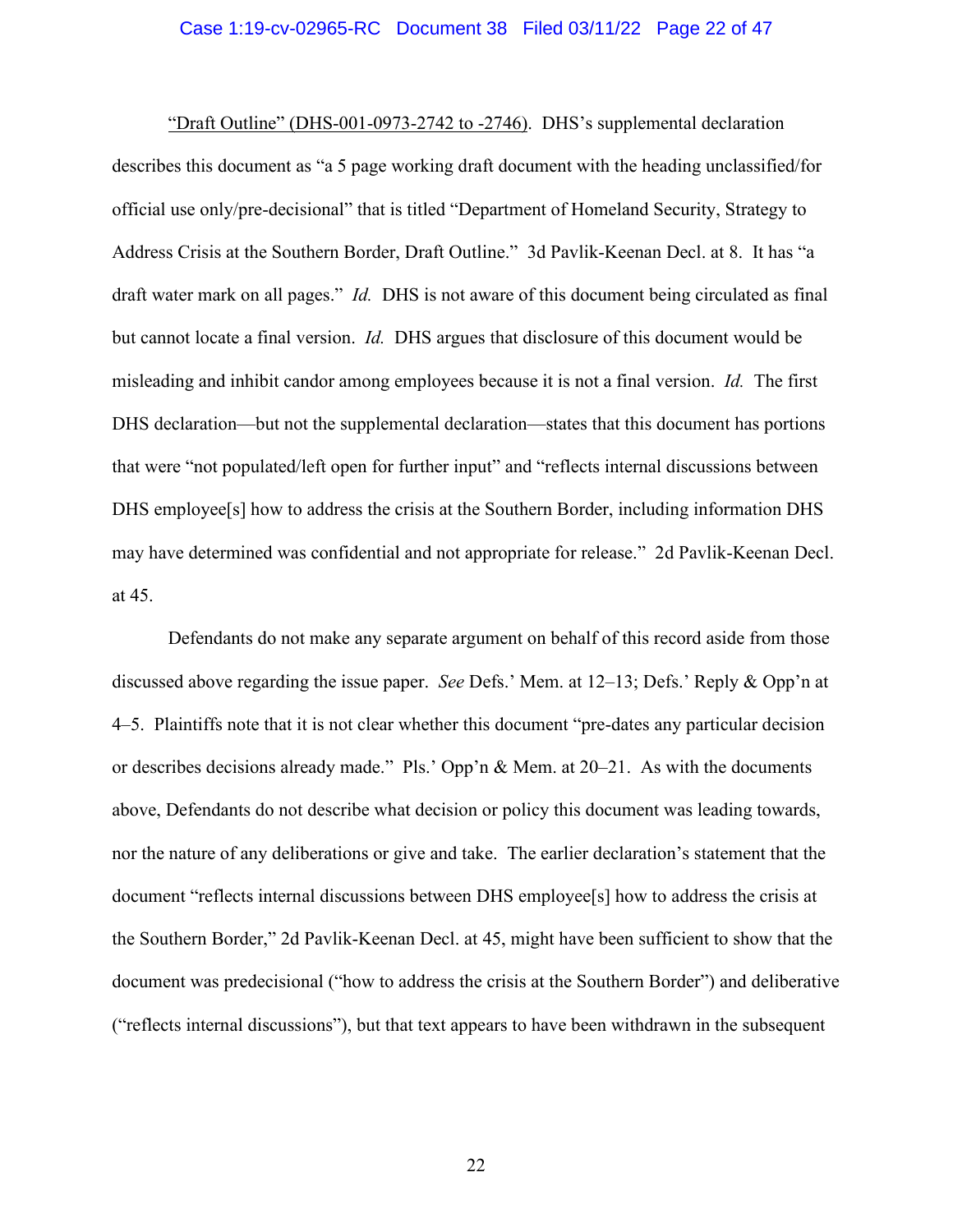### Case 1:19-cv-02965-RC Document 38 Filed 03/11/22 Page 23 of 47

declaration, *see* Pls.' Reply at 8 ("Notably, with respect to [the draft outline], DHS' supplemental index includes *less* information about the substance of the record in dispute.").

"CBP meeting mk edits Clean v1.1" (DHS-001-0973-CBP-16 to -23). DHS's supplemental declaration describes this document as "an internal DHS document entitled 'Issues for Discussion between CBP and USCIS,' which consists of 8 pages of confidential, internal communications pertaining to a number of immigration programs and initiatives." 3d Pavlik-Keenan Decl. at 11. The supplemental declaration states that disclosure of this document would be misleading and inhibit candor among employees, though it does not state that this is because it is not a final version. *Id.* The supplemental declaration also states that "[r]elease of these topics of discussion would disclose deliberations concerning sensitive agency priorities." *Id.* However, the earlier declaration states that this document contains "*potential* topics of discussion between CBP and USCIS regarding a number of immigration programs and initiatives." 2d Pavlid-Keenan Decl. at 62 (emphasis added).

Defendants do not make any separate argument on behalf of this record aside from that discussed above regarding the issue paper. *See* Defs.' Mem. at 12–13; Defs.' Reply & Opp'n at 4–5. Plaintiffs argue that Defendants "provided almost no information at all" about this document and therefore failed to sufficiently describe the justification for exemption. Pls.' Opp'n & Mem. at 21. As with the documents above, Defendants do not describe what decision or policy this document was leading towards, nor the nature of any deliberations or give and take. The earlier declaration's reference to "*potential* topics of discussion between CBP and USCIS," 2d Pavlid-Keenan Decl. at 62 (emphasis added), might have demonstrated both that the document was predecisional (have not yet decided on the topics) and deliberative (describing as "potential" implies that they are part of a give-and-take). But this description appears to have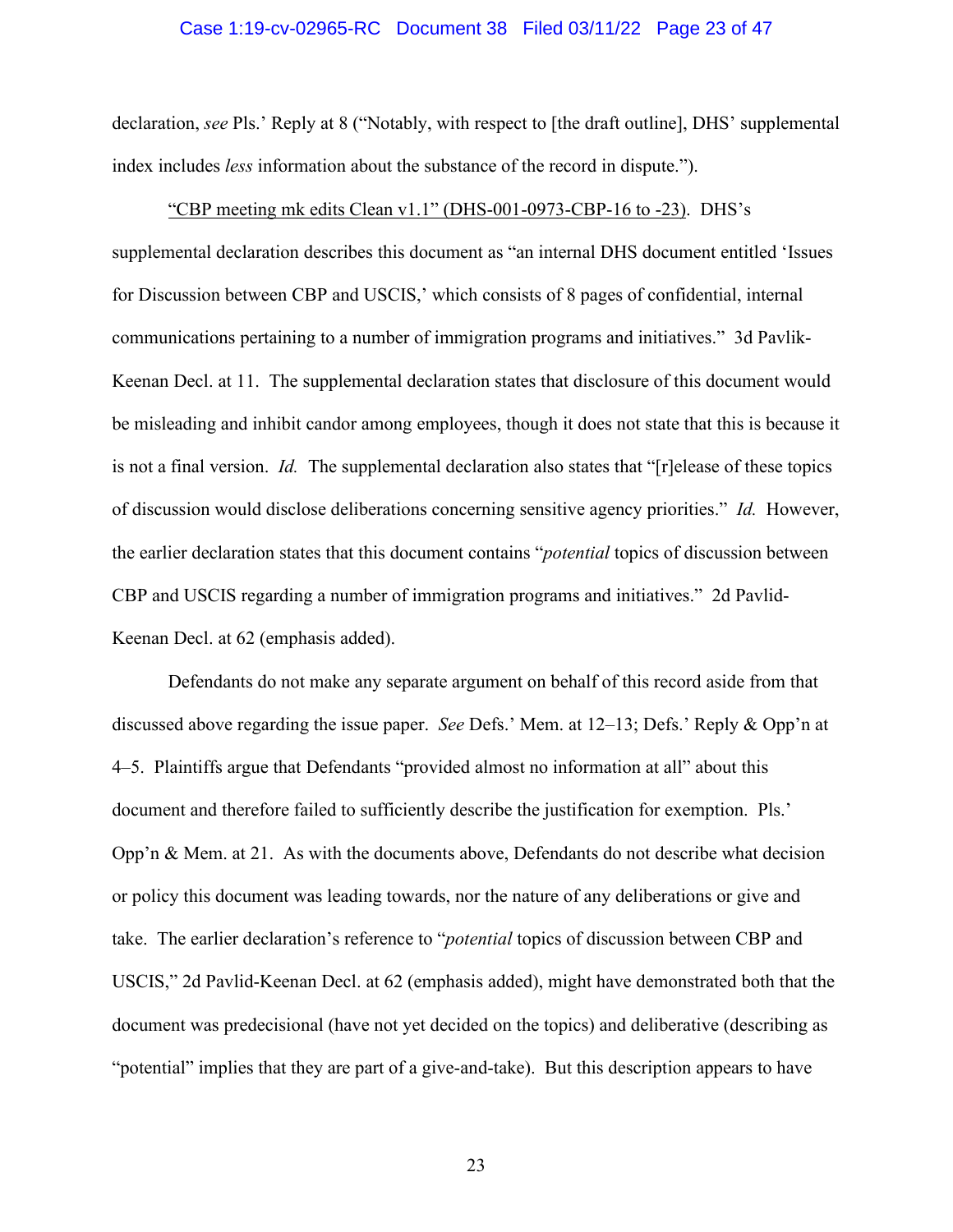### Case 1:19-cv-02965-RC Document 38 Filed 03/11/22 Page 24 of 47

been withdrawn. With the document described merely as "topics of discussion" and "internal communications pertaining to a number of immigration programs and initiatives," 3d Pavlik-Keenan Decl. at 11, it is not clear that this document is predecisional or deliberative. *See Ecological Rts. Found. v. EPA*, No. CV 19-980 (BAH), 2021 WL 535725, at \*23 (D.D.C. Feb. 13, 2021) (holding that agency did not show that a meeting agenda was predecisional or deliberative because it was unclear "whether the agenda precedes in time the final decision about which policy issues would be discussed at the . . . meeting"), *opinion vacated in part on reconsideration on other grounds*, 541 F. Supp. 3d 34 (D.D.C. 2021). Although there is some authority suggesting that documents like this one that list topics to be discussed in the future are necessarily predecisional and deliberative, the Court declines to make such a holding without more targeted briefing. *See, e.g.*, *Ctr. for Pub. Integrity v. Fed. Election Comm'n*, 332 F. Supp. 3d 174, 180 (D.D.C. 2018) ("A meeting agenda prepared before the meeting is necessarily predecisional and inherently deliberative in that staff are suggesting the topics to be discussed at the meeting.").

#### *b. USCIS*

The parties dispute USCIS's withholding of three groups of documents. None of these withholdings are currently justified.

Three documents re: Credible Fear pilot program (Bates numbers 3–13). USCIS's supplemental *Vaughn* index lists three documents in the same entry. Two of these documents are described as versions of "[d]ocumentation about how the pilot program would work to include purpose, roles, responsibilities, training plan, workforce, and resources," that are dated April 17 and May 8, 2019. USCIS Suppl. *Vaughn* Index at 3, ECF No. 33-4. The third document is described as containing "[i]nformation about how many CBP employees will receive training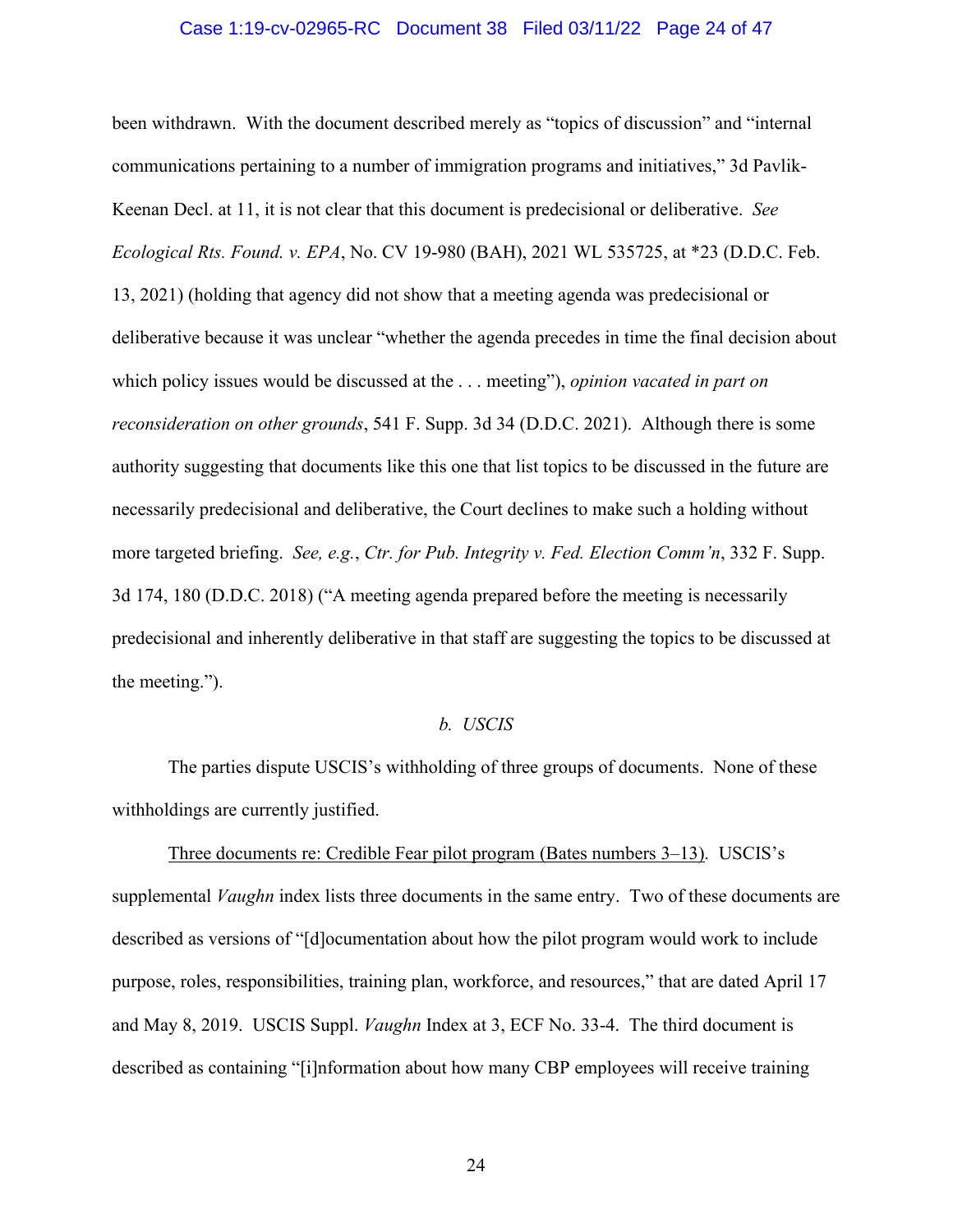### Case 1:19-cv-02965-RC Document 38 Filed 03/11/22 Page 25 of 47

and descriptions about the training CBP officers will receive." *Id.* For the "justification" of withholding these documents under Exemption 5, USCIS argues in its supplemental index that these documents contain "information shared during the deliberative process regarding development of the Credible Fear Task Force Pilot Program," the disclosure of which "would reveal the deliberative process used to evaluate the Pilot Program, the status of such an internal review, and the methods utilized to conduct such review." *Id.* USCIS also argues that disclosure of these documents would have a chilling effect by "reveal[ing] how the CBP employees prioritized different facts, what they considered to be important, and other considerations in deliberating as to the continuation of the program." *Id.*

Defendants do not address these documents in their opening brief. Defs.' Mem. at 15. In their reply and opposition they argue that "the records at issue relate to USCIS' decision-making on the conduct of credible fear interviews on the southern border of the United States due [to] a surge in the number of noncitizens seeking asylum, which involved the use of CBP officers or agents to assist USCIS with credible fear interviews." Defs.' Reply & Opp'n at 5. Moreover, they argue that "the agencies' decision-making is ongoing," in part because this program is a pilot that is "part of a larger decision on how to handle noncitizens seeking asylum along the southern border." *Id.* Plaintiffs respond that Defendants have "failed to identify the role these documents played in any deliberative process, where the descriptions strongly suggest that they are explaining actions to be taken in implementing an already established pilot program." Pls.' Opp'n & Mem. at 18.

Defendants' description of these documents and their role at USCIS is insufficient to justify withholding under Exemption 5. Defendants do not describe in sufficient detail what decision or policy these documents were leading towards, nor the nature of any deliberations or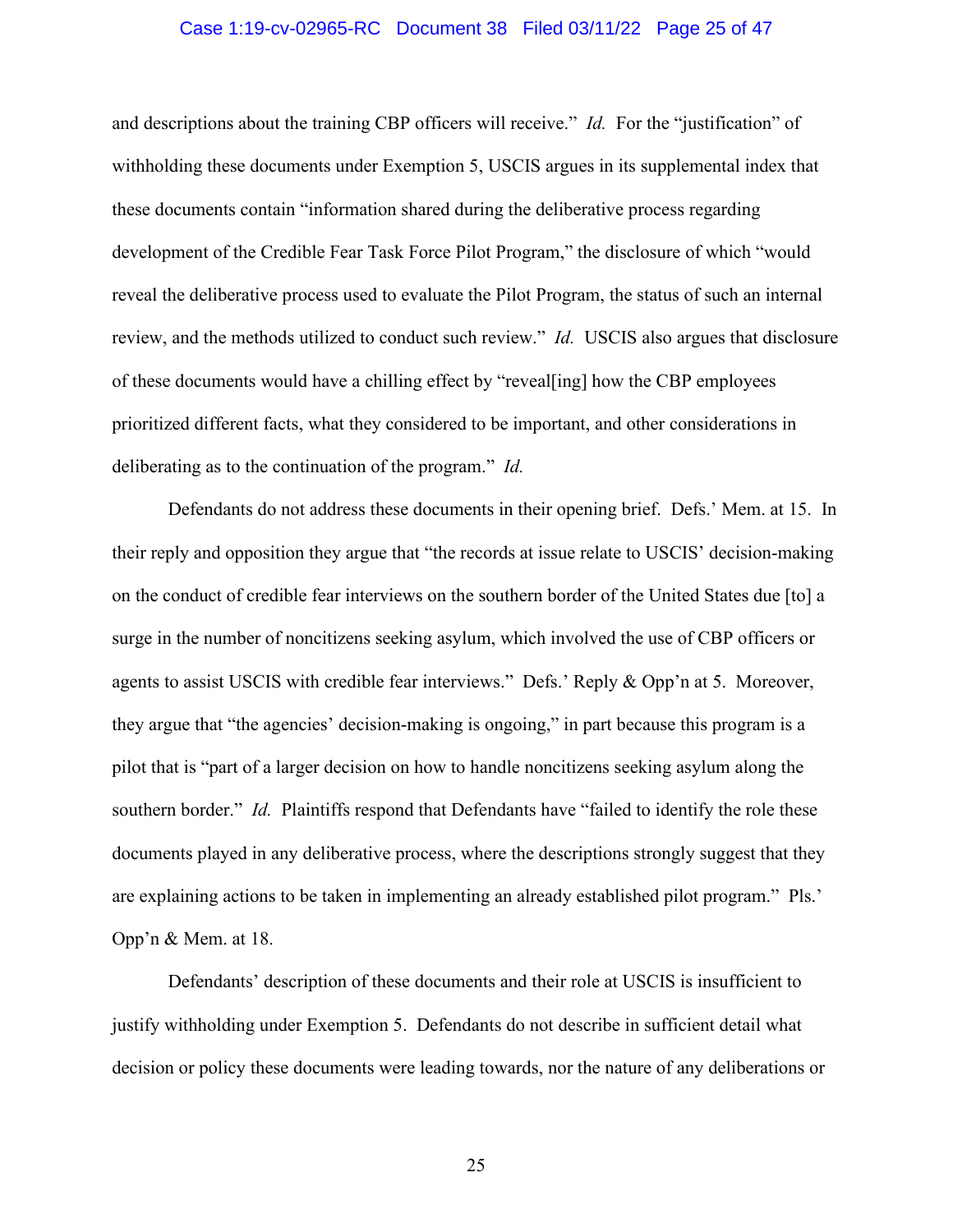### Case 1:19-cv-02965-RC Document 38 Filed 03/11/22 Page 26 of 47

give and take. USCIS's supplemental *Vaughn* index references "the deliberative process regarding development of the Credible Fear Task Force Pilot Program" and "deliberating as to the continuation of the program," USCIS Suppl. *Vaughn* Index at 3, but Defendants have not clarified what role these documents played in any deliberative process leading to those decisions. There is no indication of whether the two documents describing how the pilot program would work ended up being adopted by the agency, in which case they would not necessarily continue to be predecisional. *See Reps. Comm. for Freedom of the Press*, 3 F.4th at 362. The same goes for the document containing information about how many CBP employees will receive training and what that training will entail. It is similarly unclear whether these documents were deliberative. There is no description of how these documents were used in any deliberative process, such as being part of the "back-and-forth exchange of ideas, constructive feedback, [or] internal debate." *Id.* at 364. The index's perfunctory statement that "disclosure of this draft would reveal the deliberative process" is insufficient. *See id.* at 361 ("In ruling on summary judgment, courts may rely on *non-conclusory* agency affidavits demonstrating the basis for withholding if they are not contradicted . . . ." (emphasis added)). Additionally, it is not clear how, based on the index's descriptions of the documents, these documents could "reveal the deliberative process used to *evaluate* the Pilot Program, the status of such an internal review, and the methods utilized to conduct such review." USCIS Suppl. *Vaughn* Index at 3 (emphasis added). The documents are described as documenting how the pilot program, including its training, would work; there is no indication that they contain the drafters' impressions or evaluations of the program. *See id.* The other justification for Exemption 5—that disclosure would reveal how CBP employees valued different priorities or facts—does not itself bear on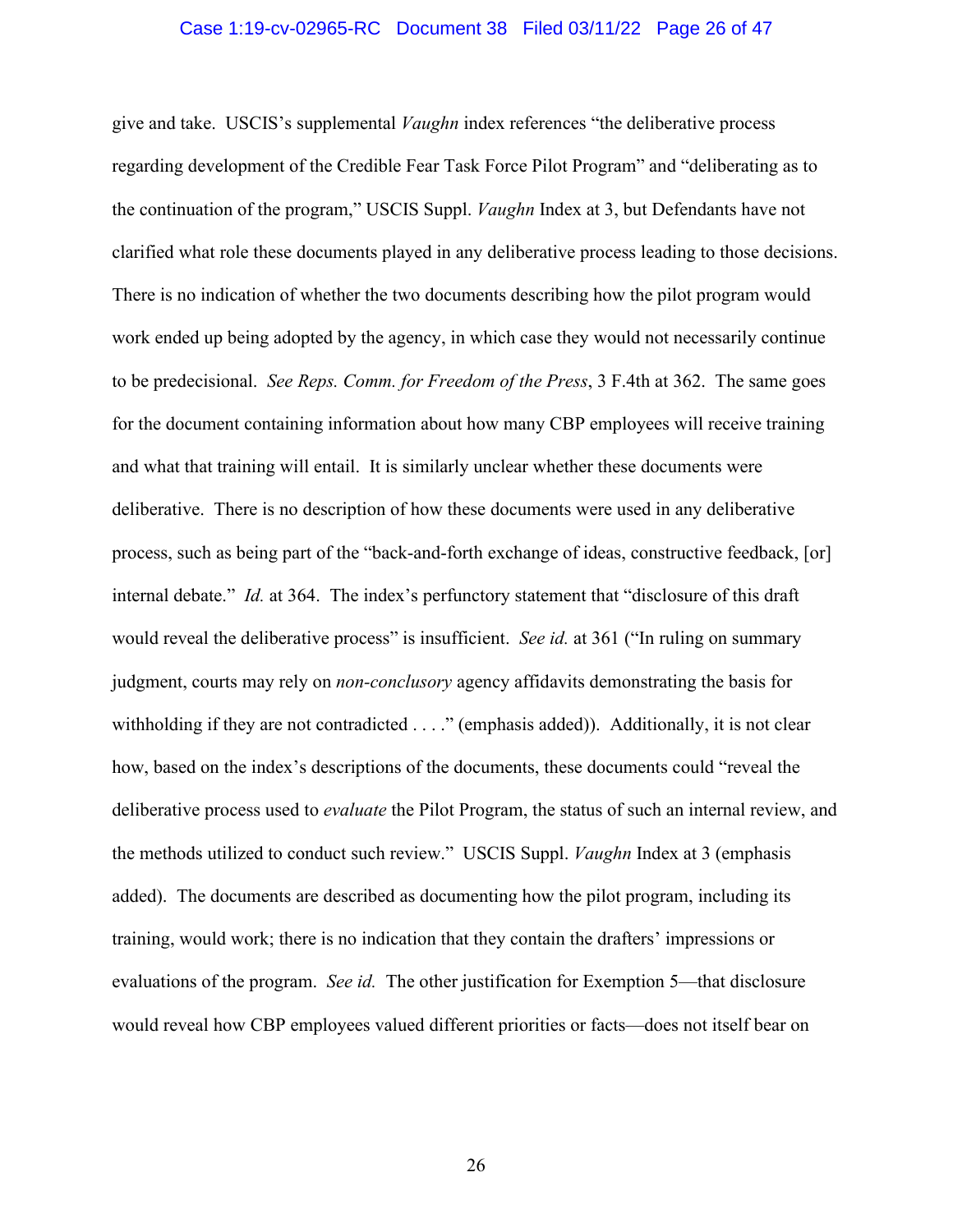### Case 1:19-cv-02965-RC Document 38 Filed 03/11/22 Page 27 of 47

whether the documents are predecisional or deliberative. Disclosing final agency policy also reveals an agency's priorities.

"USCIS draft document of Asylum Facts and Stats as of July 15, 2019" (Bates numbers 1–2). USCIS's supplemental *Vaughn* index justifies the withholding of this document by describing its contents as "pre-decisional deliberative information between the USCIS Office of the director and staff employees who are working on developing talking points with respect to asylum facts and stats." USCIS Suppl. *Vaughn* Index at 2. It states that the document's information "is not finalized and does not accurately reflect any final agency statistics," and that it is a non-final draft "prepared in response to a Director's Office tasking for information and clarification that can ultimately be provided to the public." *Id.* USCIS emphasizes that disclosing this document would chill candid and frank discussions. *Id.*

Defendants make the same arguments for all documents at issue here. They argue that this draft document "is deliberative, in that it represents the give and take consultative process between USCIS employees about the draft document, and is pre-decisional, in that, as a draft document, it is antecedent to any decisions by USCIS." Defs.' Mem. at 15. And, as explained above regarding the argument in their reply and opposition, they argue that "the records at issue relate to USCIS' decision-making on the conduct of credible fear interviews on the southern border of the United States due [to] a surge in the number of noncitizens seeking asylum, which involved the use of CBP officers or agents to assist USCIS with credible fear interviews." Defs.' Reply & Opp'n at 5. Moreover, they argue that "the agencies' decision-making is ongoing," in part because this program is a pilot that is "part of a larger decision on how to handle noncitizens seeking asylum along the southern border." *Id.*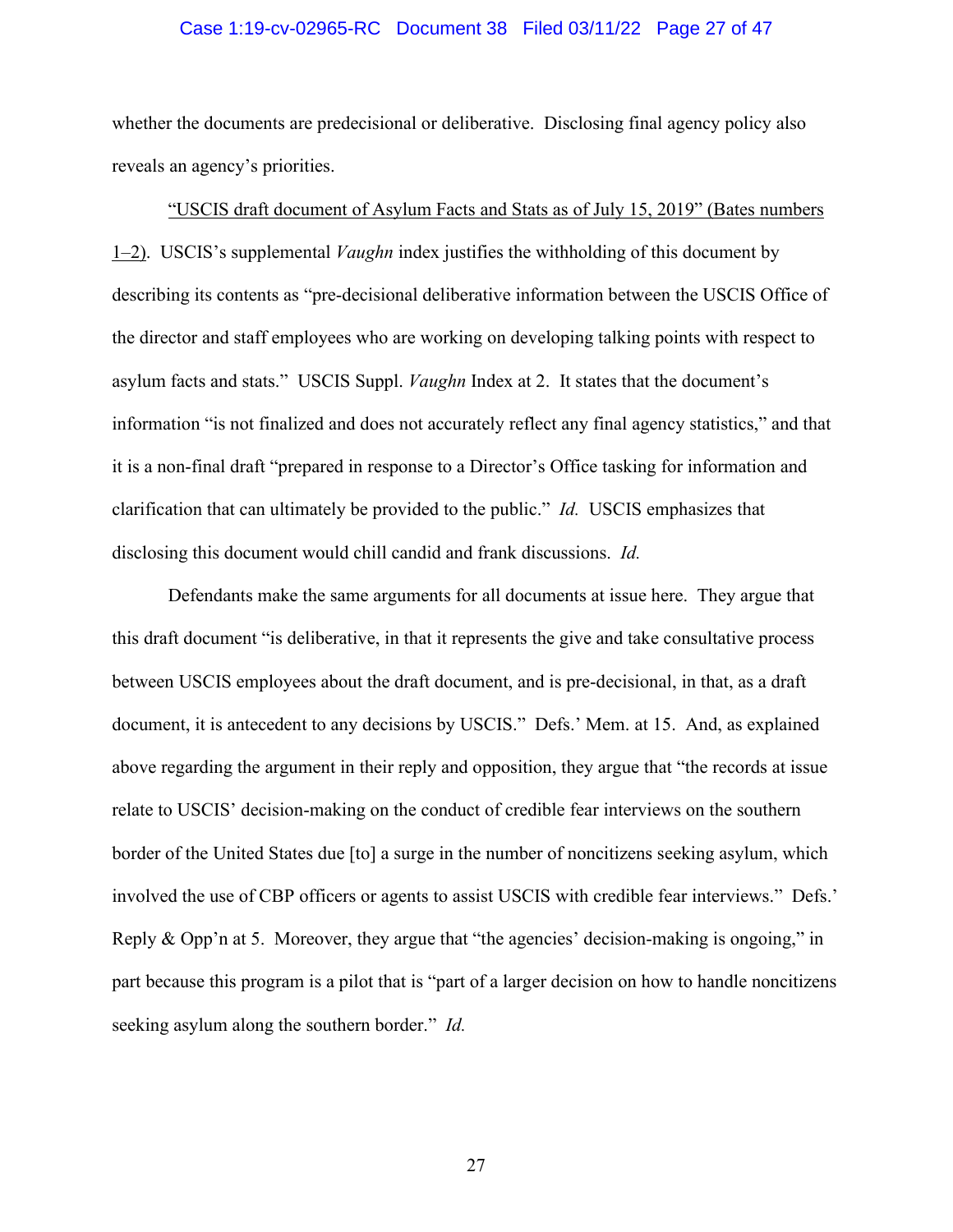### Case 1:19-cv-02965-RC Document 38 Filed 03/11/22 Page 28 of 47

Plaintiffs argue that Defendants "fail[] to identify the deliberative process at issue" by not identifying an agency policy it worked towards, noting that its July 2019 date post-dates the decision to implement the pilot. Pls.' Opp'n & Mem. at 18. Plaintiffs also highlight the nature of the document—containing "Facts and Stats"—to argue that it is not deliberative. *Id.*; *see Petroleum Info. Corp. v. U.S. Dep't of Interior*, 976 F.2d 1429, 1434 (D.C. Cir. 1992) ("Under the deliberative process privilege, factual information generally must be disclosed, but materials embodying officials' opinions are ordinarily exempt."). Last, Plaintiffs again note that drafts do not per se meet the deliberative process privilege. Pls.' Opp'n & Mem. at 18.

Defendants' description of this document and its role at USCIS is insufficient to justify withholding under Exemption 5. There may be sufficient information provided to show that this document is predecisional. The supplemental *Vaughn* index states that this document contains "information between the USCIS Office of the director and staff employees who are working on developing talking points with respect to asylum facts and stats." USCIS Suppl. *Vaughn* Index at 2. The document therefore appears to be working towards a final decision about what to include in a set of talking points and was therefore "generated before the adoption of an agency policy." *Jud. Watch, Inc.*, 20 F.4th at 54 (quoting *Coastal States Gas Corp.*, 617 F.2d at 866). Plaintiffs' argument that this document is not predecisional because it post-dates the decision to implement the pilot program, Pls.' Opp'n & Mem. at 18, is irrelevant because Defendants identify a different decision: finalizing talking points. Although, as noted above, it would also be necessary to foreclose the possibility that this document became the final document; Defendants do not state in their briefs or *Vaughn* indices whether a version of this document was "ultimately . . . provided to the public." USCIS Suppl. *Vaughn* Index at 2.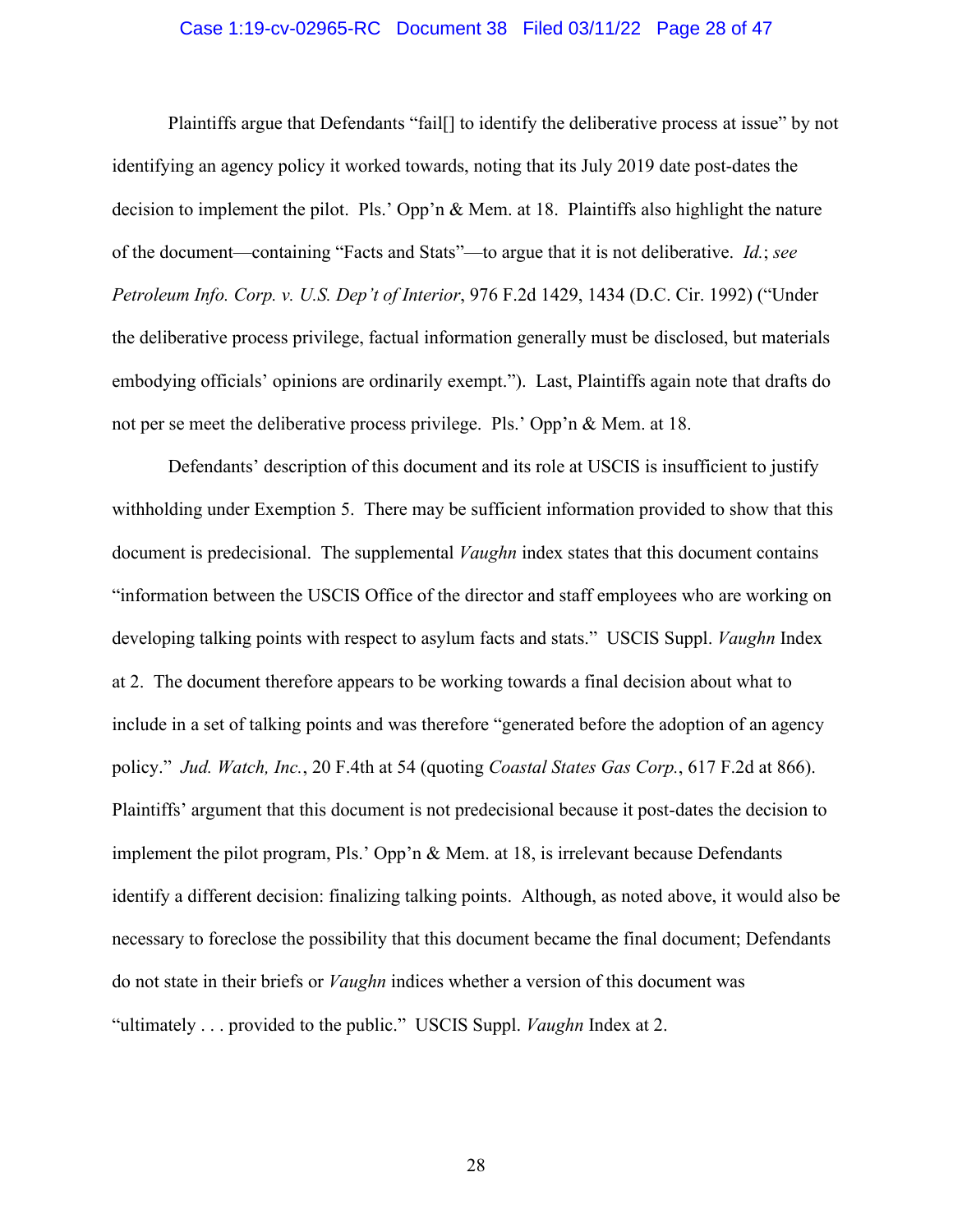### Case 1:19-cv-02965-RC Document 38 Filed 03/11/22 Page 29 of 47

Regardless, Defendants do not describe how this document was deliberative. There is no description of any give and take or consultation. The document is described as being "prepared in response to a Director's Office tasking for information and clarification that can ultimately be provided to the public." USCIS Suppl. *Vaughn* Index at 2. But this description could cover a simple request for factual information and statistics. "While the fact/opinion distinction is not a wooden rule, it is a 'rough guide' for sifting out non-deliberative factual content from deliberative policy judgments." *Reps. Comm. for Freedom of the Press*, 3 F.4th at 365 (quoting *Access Reps. v. Dep't of Just.*, 926 F.2d 1192, 1195 (D.C. Cir. 1991)). Based on the description provided, it does not appear that disclosure of this document would "*inevitably* reveal the government's deliberations." *Pub. Citizen, Inc. v. Off. of Mgmt. & Budget*, 598 F.3d 865, 876 (D.C. Cir. 2010) (emphasis added) (quoting *In re Sealed Case*, 121 F.3d 729, 737 (D.C. Cir. 1997)). The Court does not doubt that a document of this kind—facts and statistics provided at the request of the USCIS Office of the Director to assist development of talking points regarding asylum facts and statistics—could reveal the give and take of the consultative process. For example, if the requestor requested the most important facts and statistics relevant to asylum requests or requested the facts and statistics that best show some policy in a favorable light, disclosing the document would reveal the agency's deliberative process. *See Ecological Rts. Found.*, 2021 WL 535725, at \*15 ("At least two circuits, and the overwhelming majority of Judges on this Court, have thus concluded that an agency's consideration of what information to present to external parties and how to present it is a decision in itself, distinct from the underlying policy decision that is the subject of any anticipated communication, and thus can qualify a record of such consideration for exemption under the deliberative process privilege."); *id.* at \*17 ("[A] set of talking points or similar document, even if focused on an agency's external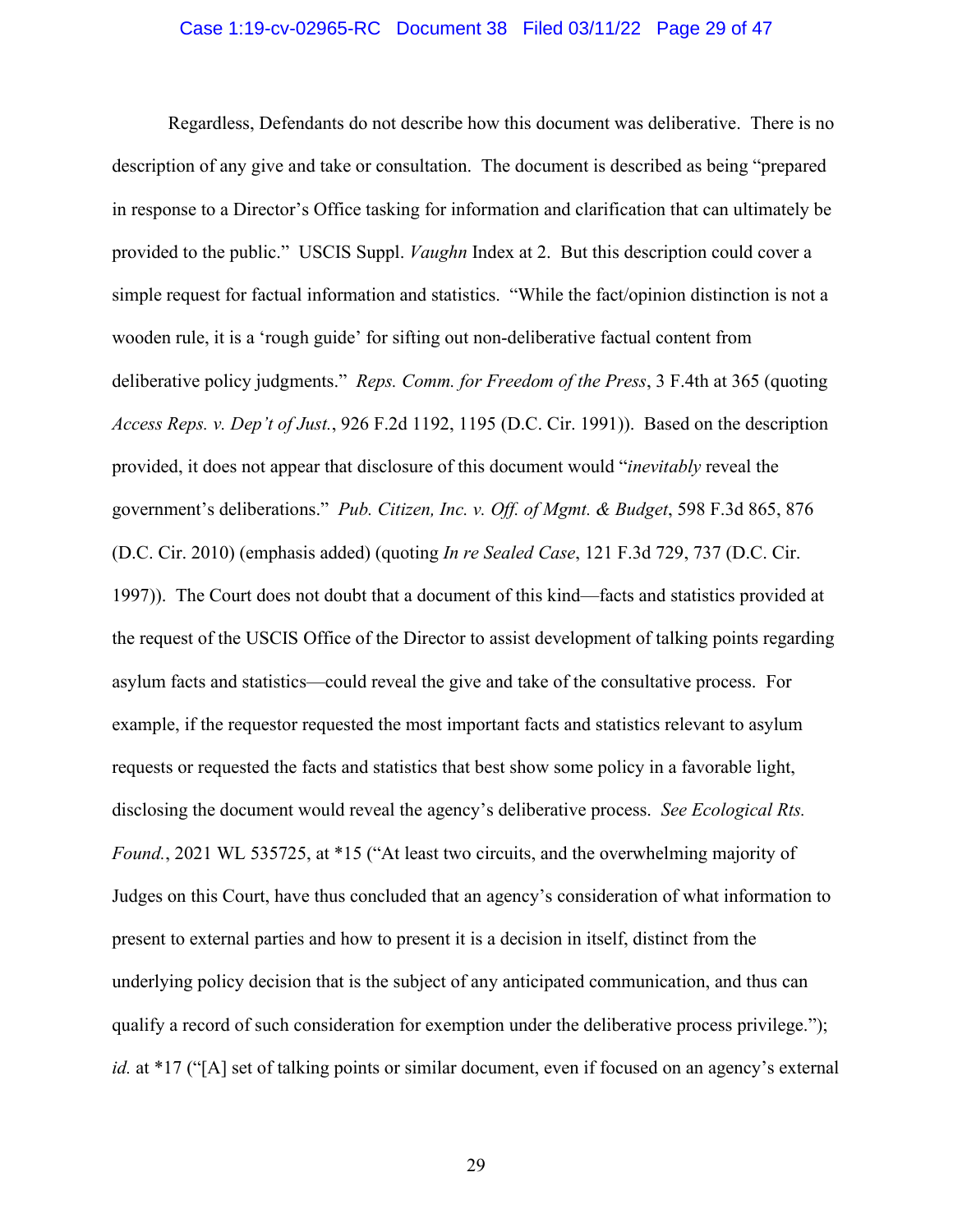### Case 1:19-cv-02965-RC Document 38 Filed 03/11/22 Page 30 of 47

presentation of a past policy decision, *may* fall within the scope of the deliberative process privilege."); *see also id.* at \*15 n.8 (collecting cases); *Am. Ctr. for L. & Just. v. U.S. Dep't of Just.*, 392 F. Supp. 3d 100, 106 (D.D.C. 2019) ("[M]any times courts in this Circuit have found that the privilege applies to agency deliberations about future public statements, including talking points," but "that protection is not categorical" and the "key" is "context."). But insufficient information has been provided by Defendants for the Court to discern the relevant deliberative process and this document's role in it. *See Ecological Rts. Found.*, 2021 WL 535725, at \*17 (explaining that, although talking points may be "predecisional as to what is ultimately communicated . . . and deliberative because they reveal the decision-making among staff," the agency's obligation to show that each record reflects deliberations meeting the exemption remains (cleaned up)).

Draft response to media inquiry and draft talking points (Bates numbers 15–22, 26–27). USCIS's supplemental *Vaughn* index describes the first document as a "[d]raft response to a media inquiry about a USCIS pilot program to train US Border Patrol Agents about how to conduct credible fear interviews" and the second document as "[d]raft talking points for the USCIS Director to present about the assistance CBP agents in the Los Angeles Asylum Office are providing to help with credible fear interviews." USCIS Suppl. *Vaughn* Index at 5–6. The justifications provided for the two are nearly the same: "The material withheld is pre-decisional deliberative information between the USCIS Office of the director and USCIS office of public affairs staff employees who are working on developing," for the first document, "a media response inquiry about the proposed USCIS pilot program," and for the second document, "talking points for the Director's upcoming visit to the Los Angeles Asylum Field office to talk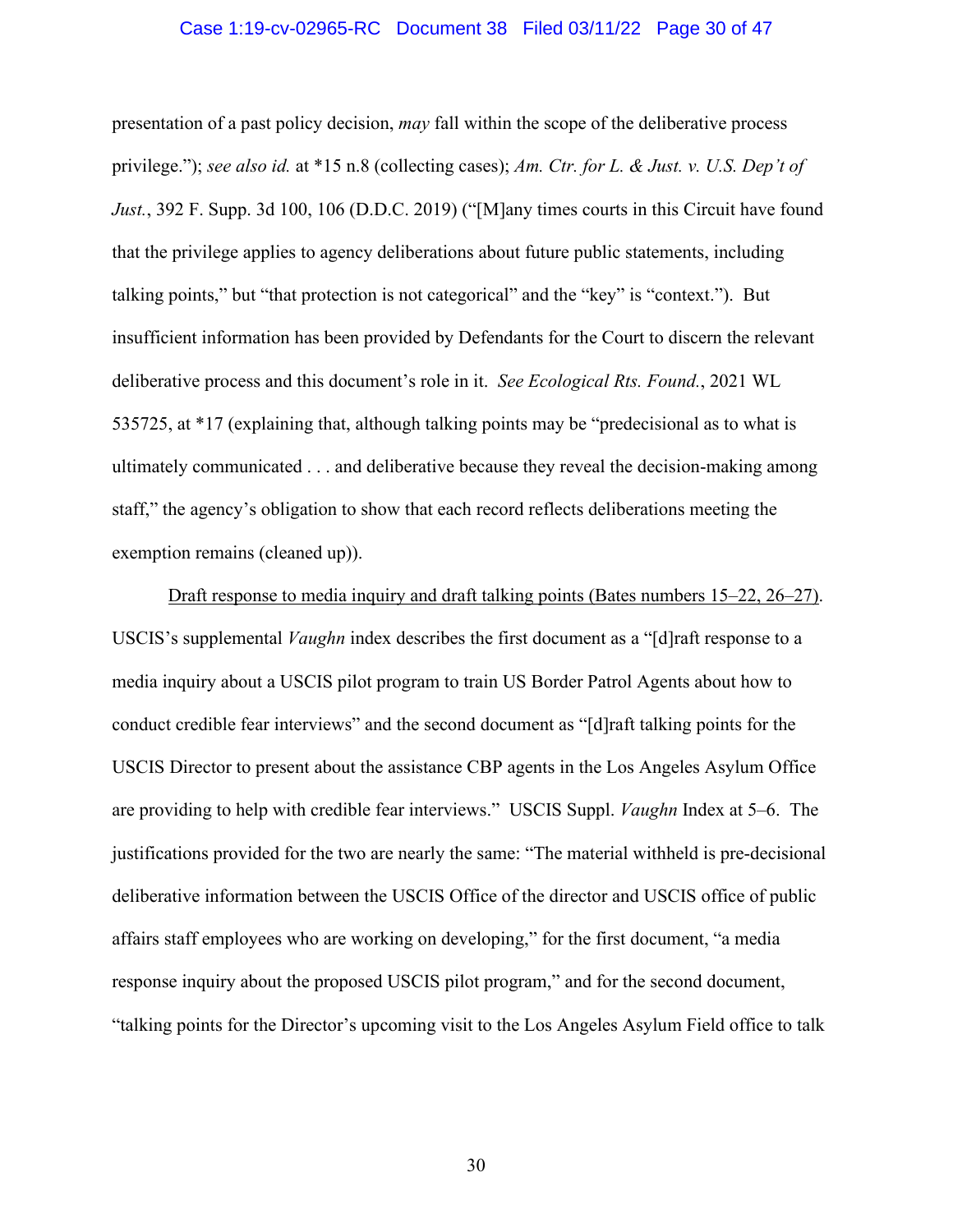### Case 1:19-cv-02965-RC Document 38 Filed 03/11/22 Page 31 of 47

about the pilot program." *Id.* The remainder of the supplemental *Vaughn* index's "justification" section contains boilerplate about harms caused by disclosure of deliberative material. *See id.*

Defendants make the same arguments as above for the other USCIS documents. *See* Defs.' Mem. at 15; Defs.' Reply & Opp'n at 5. Plaintiffs argue that Defendants have not established whether these documents "are predecisional or merely explain a program that was already up and running." Pls.' Opp'n & Mem. at 19. Defendants' description of this document and its role at USCIS is insufficient to justify withholding under Exemption 5. As discussed above, drafts are not per se predecisional or deliberative. Here, the documents are predecisional in the sense that they were building towards final versions—a final response to the media inquiry and final talking points—but it is possible under Defendants' explanations that these documents "embody . . . a policy that the agency adopt[ed]." *Reps. Comm. for Freedom of the Press*, 3 F.4th at 362 (quoting *U.S. Fish & Wildlife Serv.*, 141 S. Ct. at 783). "[A] draft that was predecisional and deliberative when prepared may 'lose that status if it is adopted, formally or informally, as the agency position on an issue or is used by the agency in its dealings with the public.'" *Judge Rotenberg Educ. Ctr., Inc. v. U.S. Food & Drug Admin.*, 376 F. Supp. 3d 47, 69 (D.D.C. 2019) (quoting *Arthur Andersen & Co.*, 679 F.2d at 257–58). Defendants would need to elaborate on that issue to show that these were predecisional documents. *See id.* at 70 ("The agency's burden is to establish that documents do not constitute the working law." (cleaned up)).

Although Plaintiffs do not explicitly challenge whether these documents are deliberative, they do question whether the documents "merely explain a program that was already up and running." Pls.' Opp'n & Mem. at 19. They are correct that the supplemental *Vaughn* index does not foreclose that possibility. If these documents merely describe the pilot program, they would "not call for judgment or the candid exchange of ideas." *Reps. Comm. for Freedom of the Press*,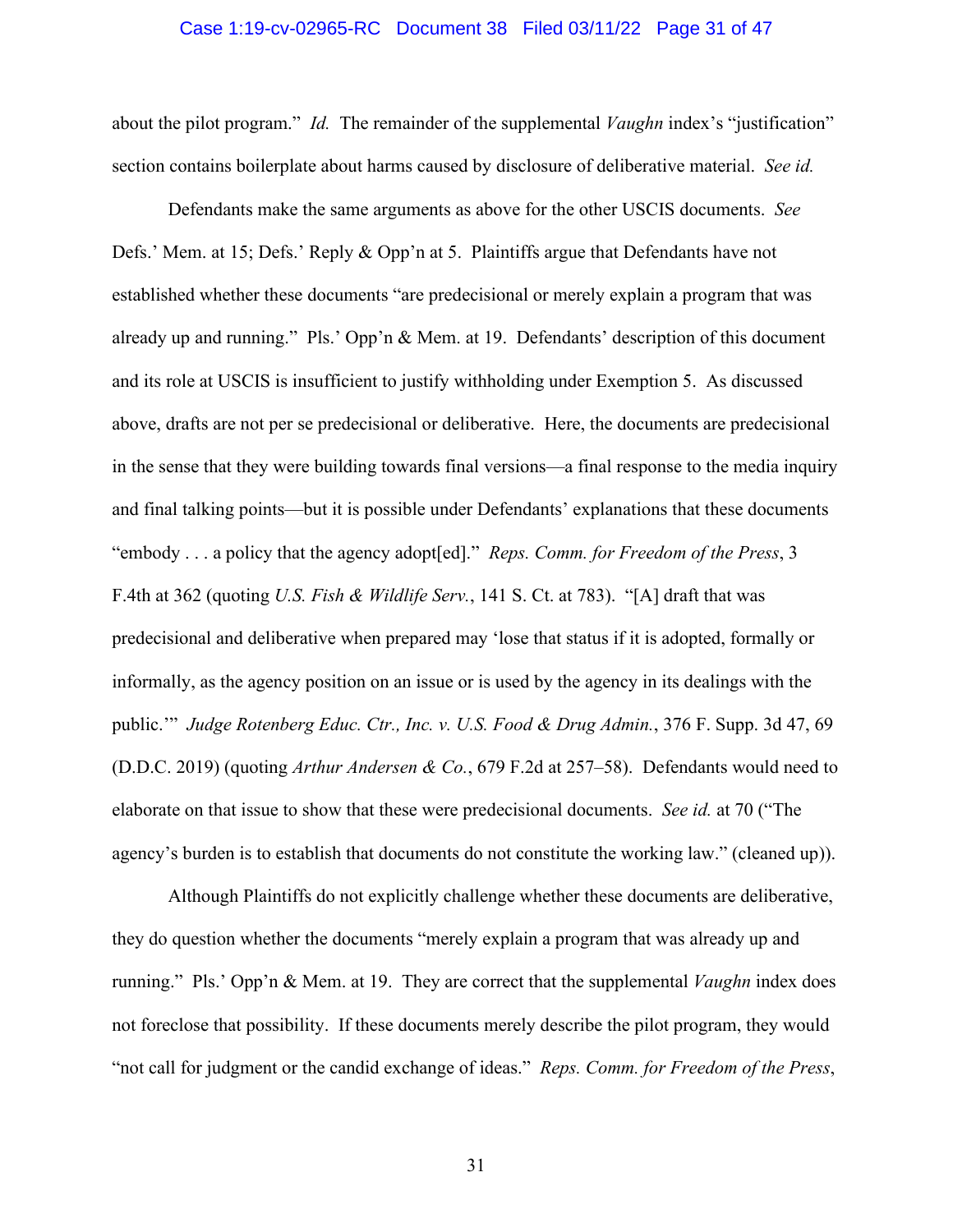### Case 1:19-cv-02965-RC Document 38 Filed 03/11/22 Page 32 of 47

3 F.4th at 366. Alternatively, as explained above regarding the facts and stats document, "an agency's consideration of what information to present to external parties and how to present it is a decision in itself, distinct from the underlying policy decision that is the subject of any anticipated communication." *Ecological Rts. Found.*, 2021 WL 535725, at \*15. Defendants may believe that these documents reflect such consideration about what to present externally, as opposed to reflecting deliberation on the policies themselves. *See, e.g.*, USCIS Suppl. *Vaughn* Index at 5 (referring to "employees who are working on developing a media response inquiry about the proposed USCIS pilot program"). But Defendants have not been perfectly clear on this front. *See, e.g.*, Defs.' Reply & Opp'n at 5 (arguing that the relevant deliberative process is "USCIS' decision-making on the conduct of credible fear interviews" and emphasizing that the documents "relate to a *pilot* program"). Either way, Defendants must more clearly "show (1) 'what deliberative process is involved,' and (2) 'the role played by the documents in issue in the course of that process,'" and "should also explain (3) the 'nature of the decisionmaking authority vested in the officer or person issuing the disputed document,' and (4) the 'relative positions in the agency's chain of command occupied by the document's author and recipient.'" *Jud. Watch, Inc.*, 20 F.4th at 55 (quoting *Senate of the Com. of P.R. ex rel. Judiciary Comm.*, 823 F.2d at 585–86). Therefore, Defendants have not demonstrated that these documents are deliberative.

### 2. Harm

The parties dispute whether Defendants have sufficiently demonstrated that disclosure of the above documents withheld under Exemption 5 would cause reasonably foreseeable harm. As explained below, the Court holds that Defendants have not made such a demonstration.

"Under the FOIA Improvement Act of 2016, the government may not withhold even those privileged materials unless it also 'reasonably foresees that disclosure would harm an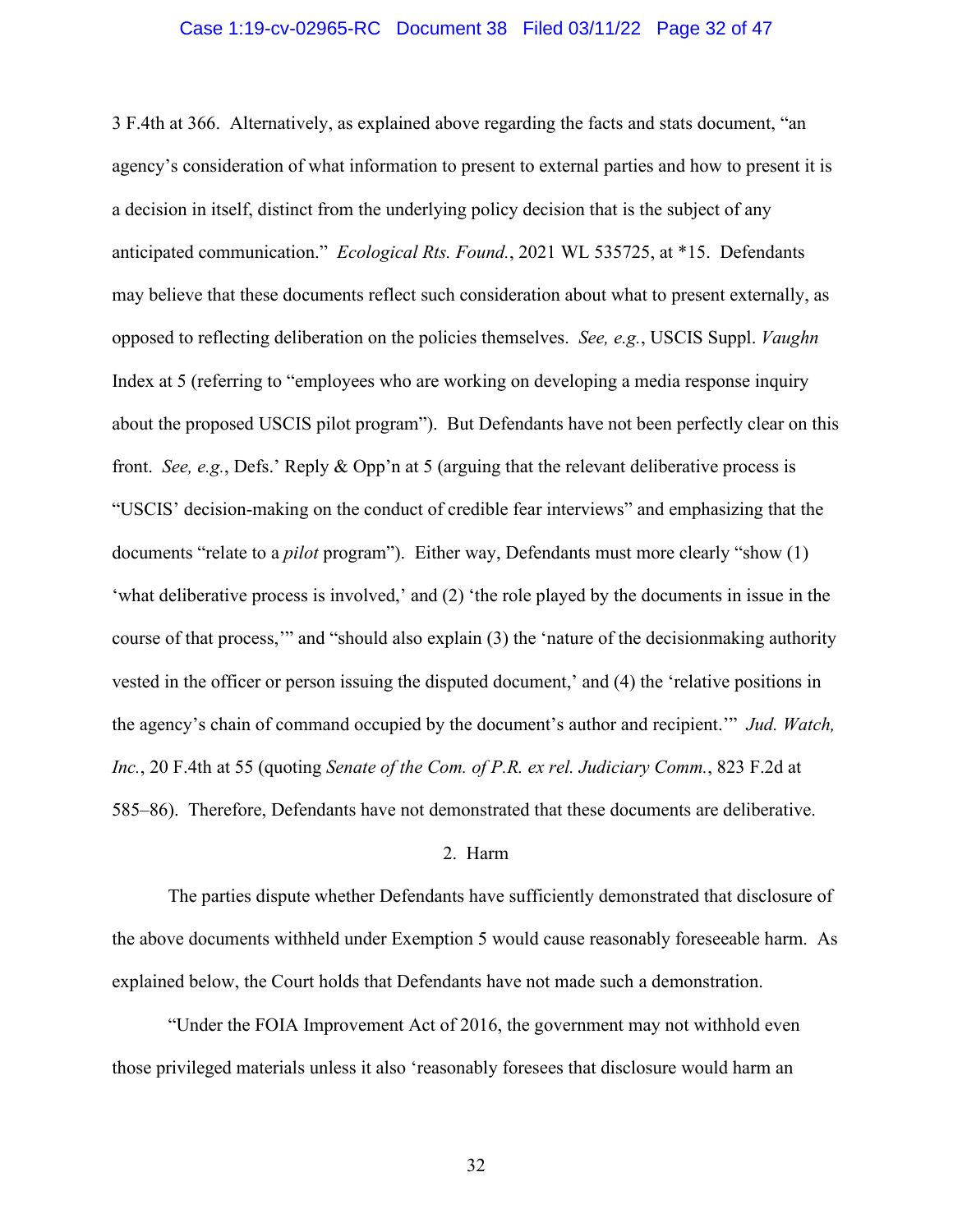### Case 1:19-cv-02965-RC Document 38 Filed 03/11/22 Page 33 of 47

interest protected by' the FOIA exemption." *Reps. Comm. for Freedom of the Press*, 3 F.4th at 369 (quoting 5 U.S.C. § 552(a)(8)(A)(i)(I)). "[A]n 'inquiry into whether an agency has reasonably foreseen a specific, identifiable harm that would be caused by a disclosure would require the ability to articulate both the nature of the harm and the link between the specified harm and specific information contained in the material withheld.'" *Jud. Watch, Inc. v. U.S. Dep't of Com.*, 375 F. Supp. 3d 93, 100 (D.D.C. 2019) (quoting H.R. Rep. No. 114-391, at 9 (2016)). "Agencies cannot rely on mere speculative or abstract fears, or fear of embarrassment to withhold information. Nor may the government meet its burden with generalized assertions." *Reps. Comm. for Freedom of the Press*, 3 F.4th at 369 (cleaned up). The foreseeable harm requirement imposes a "meaningful burden on agencies." *Ctr. for Investigative Reporting v. U.S. Customs & Border Prot.*, 436 F. Supp. 3d 90, 106 (D.D.C. 2019). "While agencies may sometimes satisfy that burden on a category-by-category basis rather than a document-bydocument basis—'that is, group together like records' and explain the harm that would result from release of each group—the basis and likelihood of that harm must be independently demonstrated for each category." *Reps. Comm. for Freedom of the Press*, 3 F.4th at 369 (quoting *Rosenberg v. Dep't of Def.*, 342 F. Supp. 3d 62, 78 (D.D.C. 2018)). For withholdings based on the deliberative process privilege, it is not enough to explain how disclosure "could" impair internal deliberations; the agency "must concretely explain how disclosure 'would'" impair such deliberations. *Id.* at 369–70. It is insufficient to merely state that disclosure "would jeopardize the free exchange of information between senior leaders within and outside of the" agency. *Id.* at 370 (quoting *Rosenberg*, 342 F. Supp. 3d at 79). There must be a contextspecific, "focused[,] and concrete demonstration of why disclosure of the particular type of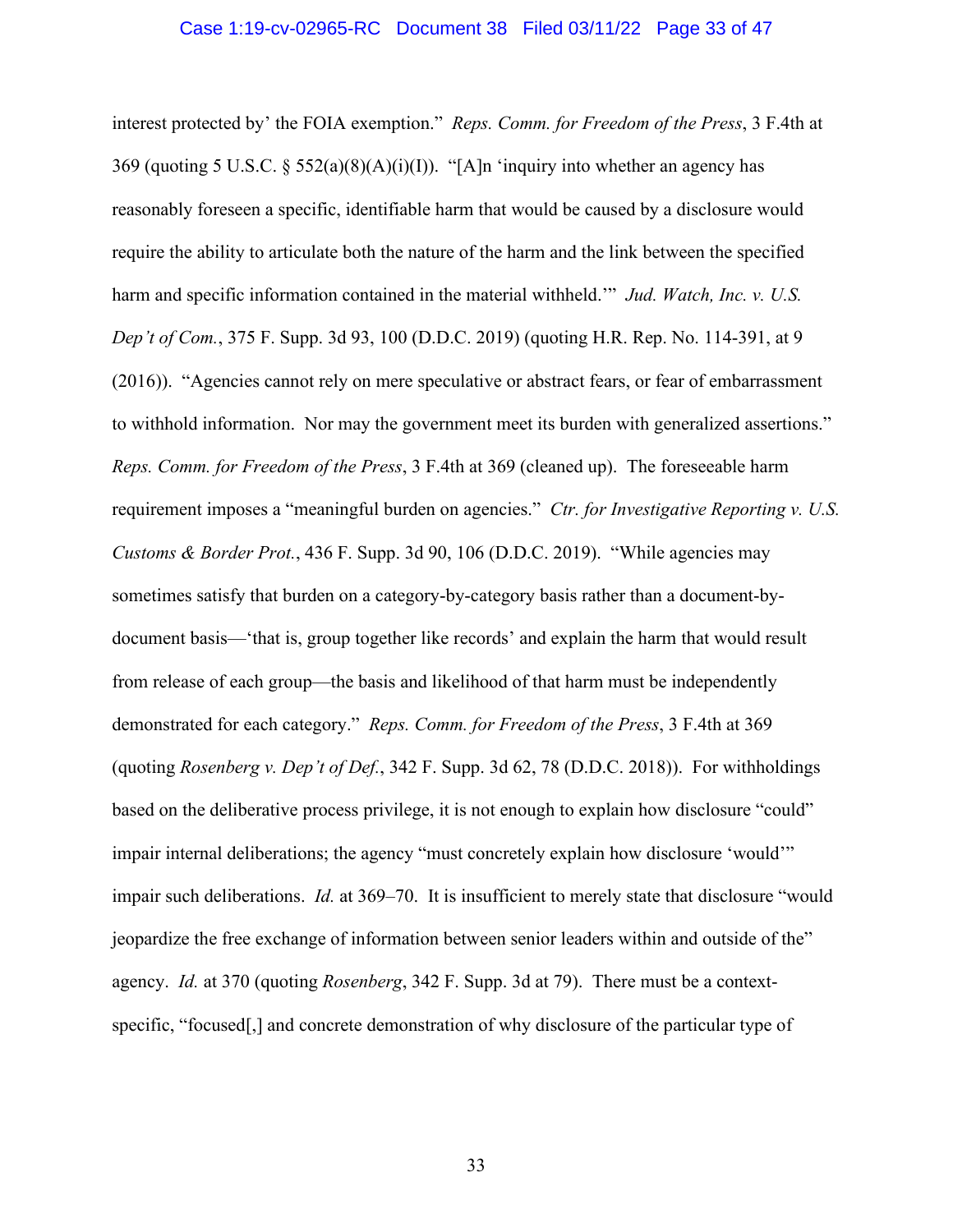### Case 1:19-cv-02965-RC Document 38 Filed 03/11/22 Page 34 of 47

material at issue will, in the specific context of the agency action at issue, actually impede those same agency deliberations going forward." *Id.*

Defendants' opening brief argues merely that disclosing DHS's deliberative process withholdings "would be misleading[] and inhibit the candid discussion of issues between employees," citing only the DHS declaration. Defs.' Mem. at 13–14. Regarding USCIS's deliberative process withholdings, they similarly argue that disclosure "would chill or deter USCIS employees from engaging in the candid and frank discussions that are so important and necessary when employees are working and sharing ideas to put together accurate agency information which will ultimately be provided to the public once that information is final." *Id.* at 15. Defendants' only response to Plaintiffs' characterization of their supposed harms as "boilerplate or nebulous" is to argue that using the same language to describe the harm for each document is understandable because the records all relate to the same issue, and that the harm in the agencies' declarations is not generalized because "the agency assessed the harm document by document, commenting about the foreseeable harm in the respective *Vaughn* indices." Pls.' Opp'n & Mem. at 24–25; Defs.' Reply & Opp'n at 6.

Upon review of the harm described in the agencies' *Vaughn* indices, the Court agrees with Plaintiffs that the descriptions are generalized, vague assertions that do not meet the statutory standard. For example, regarding the DHS issue paper (DHS-001-0973-1739 to -1742), all that the supplemental *Vaughn* index says about harm is that, "[s]ince this is not the final version of the document, disclosure of this information would be misleading, as well as inhibit the candid discussion of issues between employees." 3d Pavlik-Keenan Decl. at 8. The same justification is given for the other DHS documents at issue, with the "CBP meeting mk edits Clean v1.1" document's withholding also being justified because "[r]elease of these topics of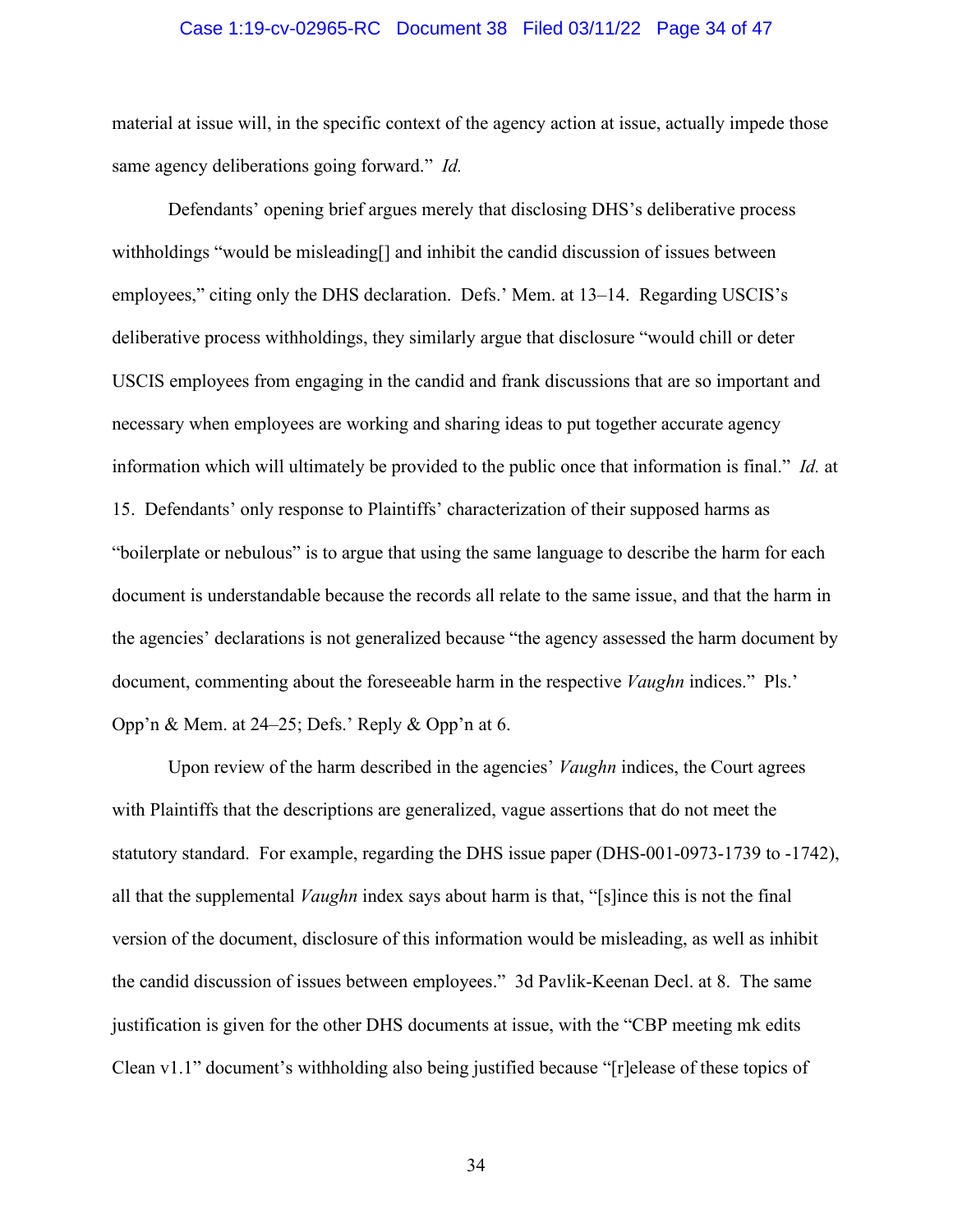### Case 1:19-cv-02965-RC Document 38 Filed 03/11/22 Page 35 of 47

discussion would disclose deliberations concerning sensitive agency priorities." *Id.* at 8–9, 11. The supplemental DHS declaration itself is no more specific, referencing "injury to the quality of future decision-making" and a "chilling effect . . . likely inhibiting future communications." 3d Pavlik-Keenan Decl. ¶ 5. These are "a series of boilerplate and generic assertions that release of any deliberative material would necessarily chill internal discussions." *Reps. Comm. for Freedom of the Press*, 3 F.4th at 370. They do not "contain<sup>[]</sup> thoroughgoing ... explanation as to the importance and deliberative value of the specific information in those records in the particular decisional context in which they arose, as well as the precise damage to the relevant agency operations that would result from their release." *Id.* at 371.

The harm that would supposedly follow disclosure of the USCIS deliberative process documents is similarly insufficient. For example, regarding the three documents considered together about the credible fear pilot program (Bates numbers 3–13), the supplemental *Vaughn* index states that disclosure "would have a chilling effect on the Agency's ability to fully consider and evaluate in<sup>[]</sup> writing the efficacy and development of its programs" by "reveal [ing] how the CBP employees prioritized different facts, what they considered to be important, and other considerations in deliberating as to the continuation of the program." USCIS Suppl. *Vaughn* Index at 3. This is close to arguing that any material covered by the deliberative process privilege also meets the foreseeable harm standard. But the foreseeable harm requirement imposes a "meaningful burden on agencies." *Ctr. for Investigative Reporting*, 436 F. Supp. 3d at 106. Additionally, as explained above, Defendants have not shown that disclosure would in fact reveal deliberative material, making it difficult to see "the particular sensitivity of the types of information at issue or the role that they play in the relevant agency decisional processes (and, therefore, whether and how their release would harm similar deliberations in the future)." *Reps.*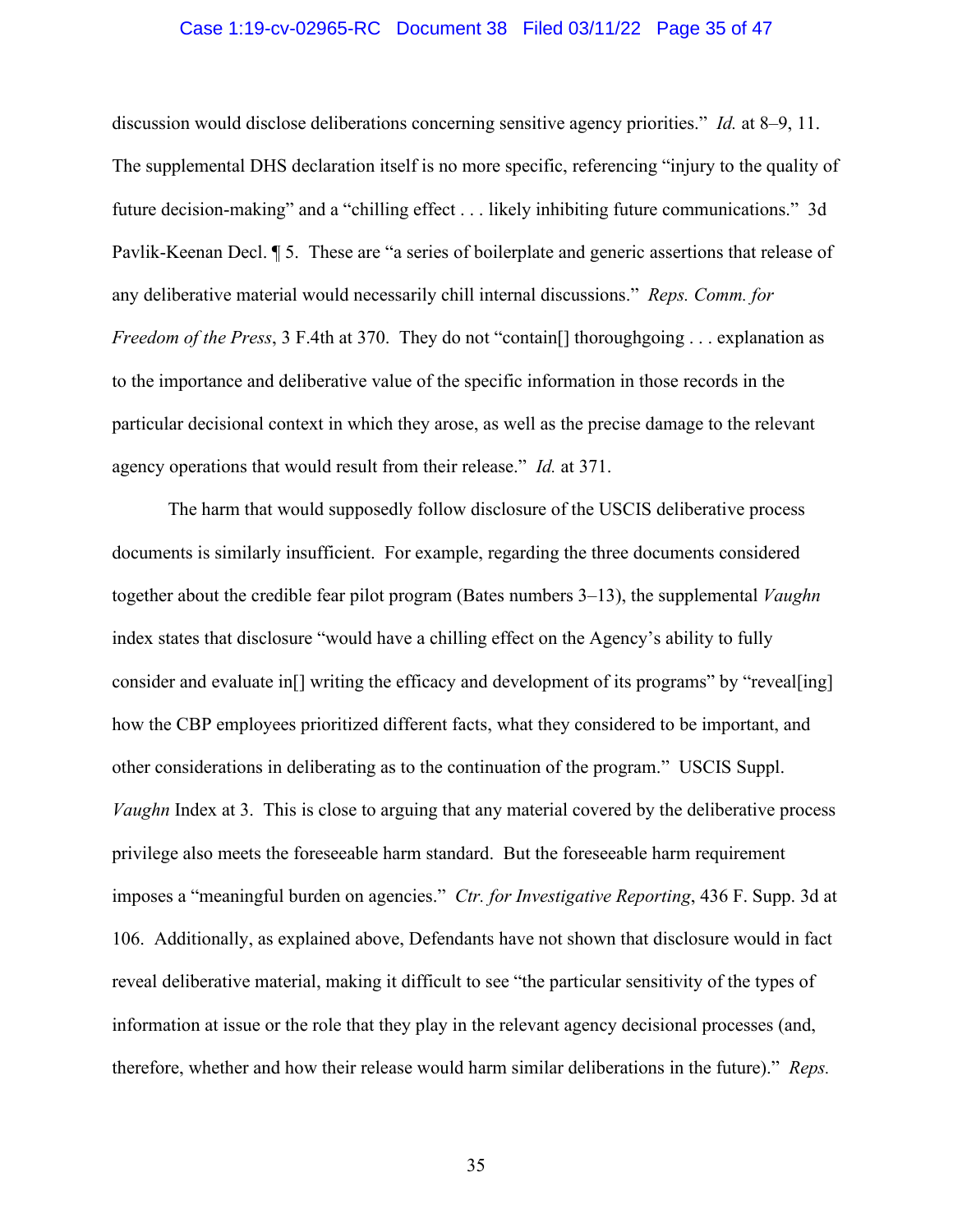### Case 1:19-cv-02965-RC Document 38 Filed 03/11/22 Page 36 of 47

*Comm. for Freedom of the Press*, 3 F.4th at 372. The other USCIS deliberative process documents fare no better. Regarding the "facts and stats" document (Bates numbers 1–2), the supplemental *Vaughn* index recites several harm justifications: (1) impairing open discussions; (2) premature disclosure of proposed policies; and (3) public confusion from releasing rationales not ultimately used. USCIS Suppl. *Vaughn* Index at 2–3. But none of these explain "the importance and deliberative value of the specific information in those records in the particular decisional context in which they arose, as well as the precise damage to the relevant agency operations that would result from their release." *Reps. Comm. for Freedom of the Press*, 3 F.4th at 371. The same justifications are given for the draft response to a media inquiry and draft talking points (Bates numbers 15–22, 26–27). USCIS Suppl. *Vaughn* Index at 5–6. As an obvious example, if the draft response to the media inquiry or talking points are nearly identical to the final versions, identifying the precise harm that disclosure would cause could be extremely difficult. And, like the three documents considered together about the credible fear pilot program, these other documents also have not been shown to be deliberative, as explained above, making it harder to see foreseeable harm from their disclosure.

### 3. Segregability

In their combined opposition and cross-motion, Plaintiffs challenge only the Exemption 5 withholdings on segregability grounds. *See* Pls.' Opp'n & Mem. at 25–26 (challenging segregability only under Exemption 5 subheading). "Any reasonably segregable portion of a record shall be provided to any person requesting such record after deletion of the portions which are exempt." 5 U.S.C. § 552(b). "To meet its burden on segregability, a government agency must usually submit a sufficiently detailed *Vaughn* index for each document and an affidavit or declaration stating that it has released all segregable material." *DBW Partners, LLC v. U.S.*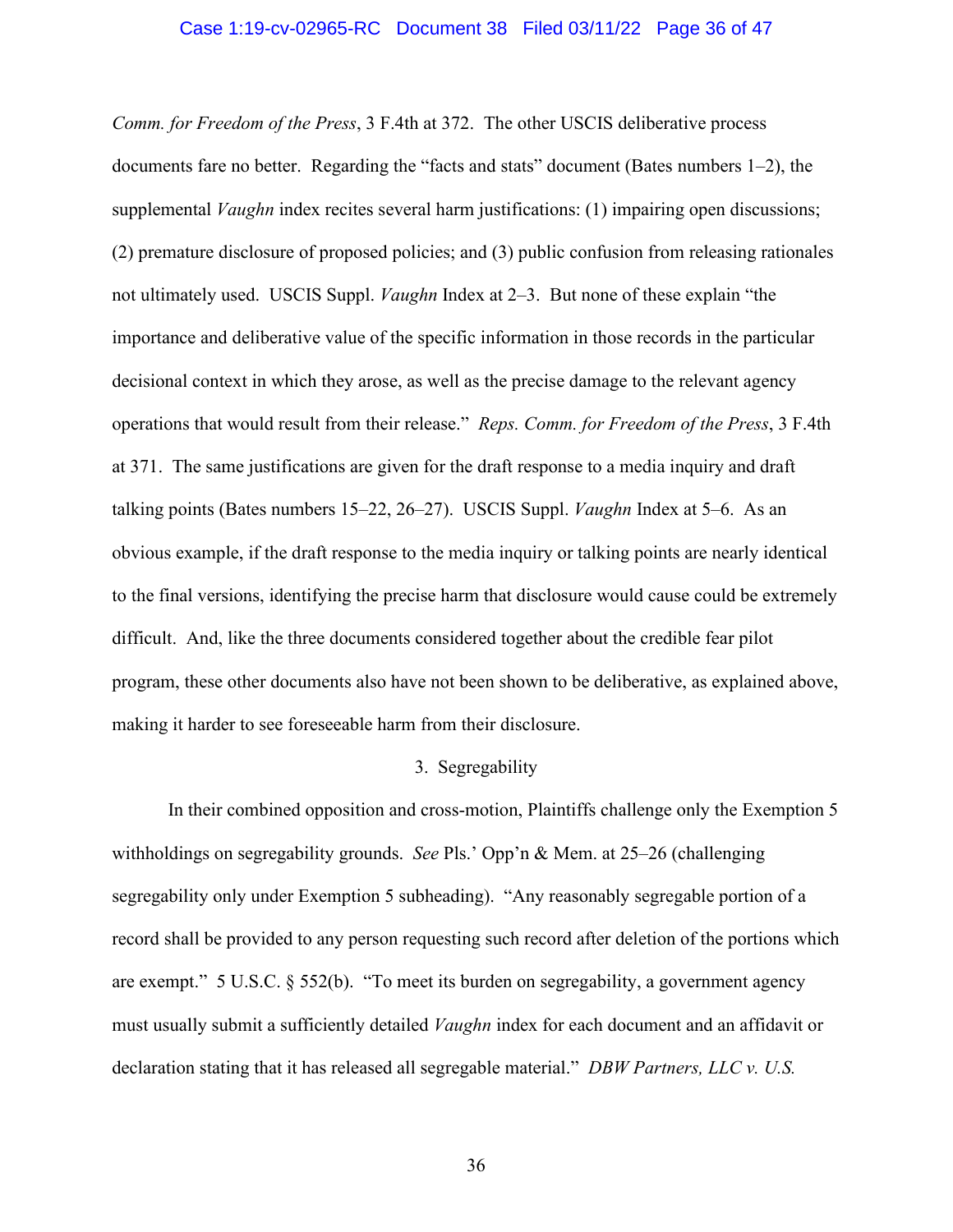### Case 1:19-cv-02965-RC Document 38 Filed 03/11/22 Page 37 of 47

*Postal Serv.*, No. 18-cv-3127, 2019 WL 5549623, at \*8 (D.D.C. Oct. 28, 2019); *see also Johnson v. Exec. Off. for U.S. Att'ys*, 310 F.3d 771, 776 (D.C. Cir. 2002) ("The combination of the *Vaughn* index and the affidavits . . . are sufficient to fulfill the agency's obligation to show with 'reasonable specificity' why a document cannot be further segregated."). "There is no strict level of detail that an agency must provide when explaining its segregability review, so long as the explanation provided is 'sufficient to explain the reasons for [the agency's] withholding and segregation decisions.'" *DBW Partners, LLC v. U.S. Postal Serv.*, No. 18-cv-3127, 2020 WL 2064082, at \*7 (D.D.C. Apr. 28, 2020) (quoting *Khine v. Dep't of Homeland Sec.*, 943 F.3d 959, 967 (D.C. Cir. 2019)).

Here, Defendants are already required to supplement their *Vaughn* indices with further detail to justify their Exemption 5 withholdings or release the disputed records. "As the agenc[ies] will have another opportunity to supplement [their] declarations as to Exemption 5, the Court need not address the issue of whether further segregation of the redacted information from information that may be disclosed is possible." *Jud. Watch, Inc.*, 375 F. Supp. 3d at 101. However, it is worth noting that, as Plaintiffs point out, Defendants' own descriptions of some of their documents suggest that they contain nontrivial amounts of factual information. *See, e.g.*, Pls.' Opp'n & Mem. at 26 (noting that Defendants describe one document as containing "[i]nformation about how many CBP employees will receive training and descriptions about the training CBP officers will receive"); Pls.' Reply at 14 (noting document described by Defendants as containing "statistical information" that is "inextricably intertwined with deliberative and predecisional information"). Defendants must carefully analyze whether non-exempt information can be disclosed from any documents that they continue to argue contain exempt material.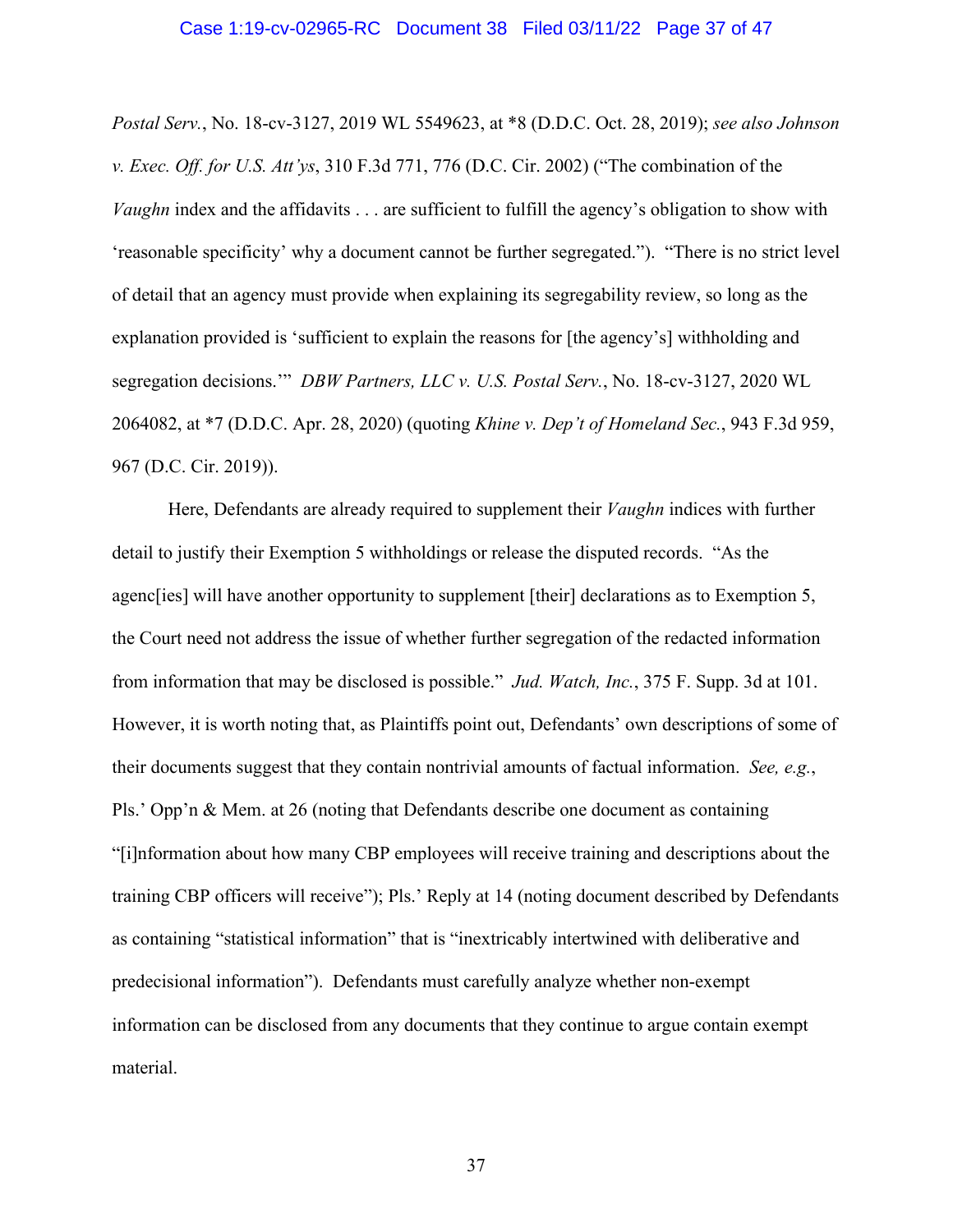\* \* \*

To encourage the speedy resolution of these questions, the Court orders Defendants to produce the Exemption 5 documents for *in camera* inspection. There are a relatively small number of documents at issue here, and "*in camera* inspection may be particularly appropriate when," among other things, "the number of withheld documents is relatively small." *Elec. Priv. Info. Ctr. v. U.S. Dep't of Just.*, 442 F. Supp. 3d 37, 47 (D.D.C. 2020) (quoting *Spirko v. U.S. Postal Serv.*, 147 F.3d 992, 996 (D.C. Cir. 1998)). Similarly, given the relatively small number of documents that remain at issue, the Court expects thorough explanations justifying the withholding of, and the expected harms disclosure would cause for, each document separately.

## **C. Exemption 6**

The last dispute between the parties is the propriety of "USCIS' withholding of the names of CBP officers in an email from Rhonda Roberts, dated July 23, 2019," under either Exemption 6 or 7(C). Pls.' Opp'n & Mem. at 11; *see id.* at 27–32; Winger Decl. Ex. D, ECF No. 29-5 (email in question with redactions). The parties do not focus on the details of this particular document, instead focusing on the general propriety of withholding the names of CBP officers who participated in the credible fear program. For the reasons below, the Court holds that the redactions are not justified under Exemption 6. Defendants' motion is therefore denied on this ground and Plaintiffs' motion is granted on this ground. Defendants are ordered to produce the unredacted document.

Exemption 6 protects "personnel and medical files and similar files the disclosure of which would constitute a clearly unwarranted invasion of personal privacy." 5 U.S.C. § 552(b)(6). When evaluating withholdings under Exemption 6, there is a "presumption in favor of disclosure [that] is as strong as can be found anywhere in the Act." *Tokar*, 304 F. Supp. 3d at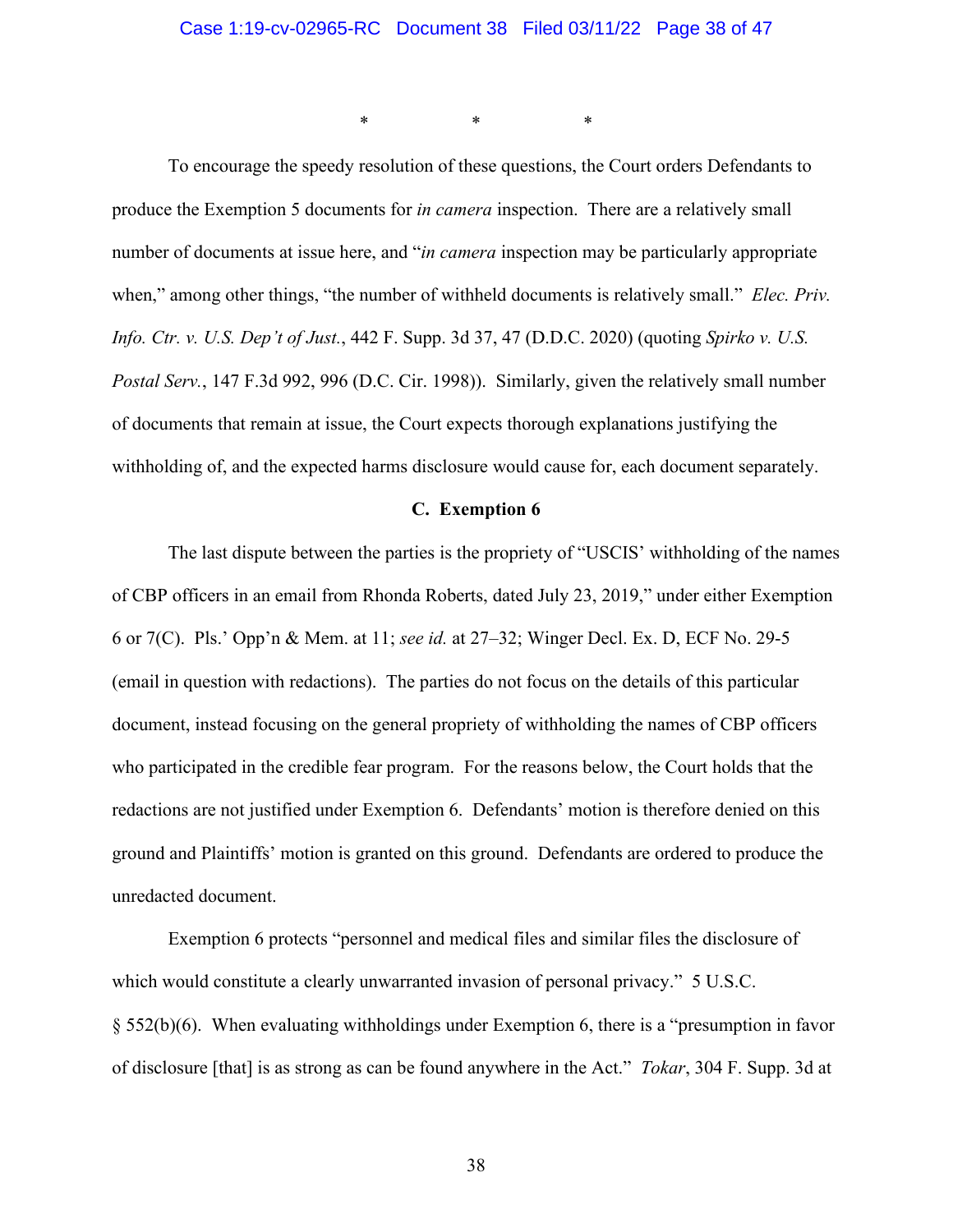### Case 1:19-cv-02965-RC Document 38 Filed 03/11/22 Page 39 of 47

96 (quoting *Multi Ag Media LLC v. Dep't of Agric.*, 515 F.3d 1224, 1227 (D.C. Cir. 2008)). "The Supreme Court has read Exemption 6 broadly, concluding the propriety of an agency's decision to withhold information does not 'turn upon the label of the file which contains the damaging information.'" *Jud. Watch, Inc. v. Food & Drug Admin.*, 449 F.3d 141, 152 (D.C. Cir. 2006) (quoting *U.S. Dep't of State v. Wash. Post Co.*, 456 U.S. 595, 601 (1982)).

 "To apply [E]xemption 6, a court must first determine whether disclosure would compromise a substantial, as opposed to a *de minimis*, privacy interest. If a substantial privacy interest is at stake, then the court must balance the individual's right of privacy against the public interest in disclosure." *Prison Legal News v. Samuels*, 787 F.3d 1142, 1147 (D.C. Cir. 2015) (internal quotation marks and citations omitted). "The threshold requirement of a substantial privacy interest 'is not very demanding,'" and the D.C. Circuit has consistently found the threshold met by "the privacy interest in an individual's name and address." *Niskanen Ctr. v. FERC*, 20 F.4th 787, 791 (D.C. Cir. 2021) (quoting *Multi Ag Media LLC*, 515 F.3d at 1230). The D.C. Circuit has also "found a significant privacy interest whenever the information sought was of a type that might invite unwanted intrusions, even absent evidence that such intrusions had occurred in the past." *Id.*

The relevant public interest is that of "the incremental value of the specific information being withheld." *Schrecker v. U.S. Dep't of Just.*, 349 F.3d 657, 661 (D.C. Cir. 2003). The only public interests relevant to the Exemption 6 analysis are those that "contribut[e] significantly to public understanding *of the operations or activities of the government*." *U.S. Dep't of Def. v. Fed. Lab. Rels. Auth.*, 510 U.S. 487, 495 (1994) (internal citation and quotation marks omitted). "Once disclosed to a requester, records are publicly available, and so the court must consider the public interest and privacy ramifications of disclosure to the public at large." *Niskanen Ctr.*, 20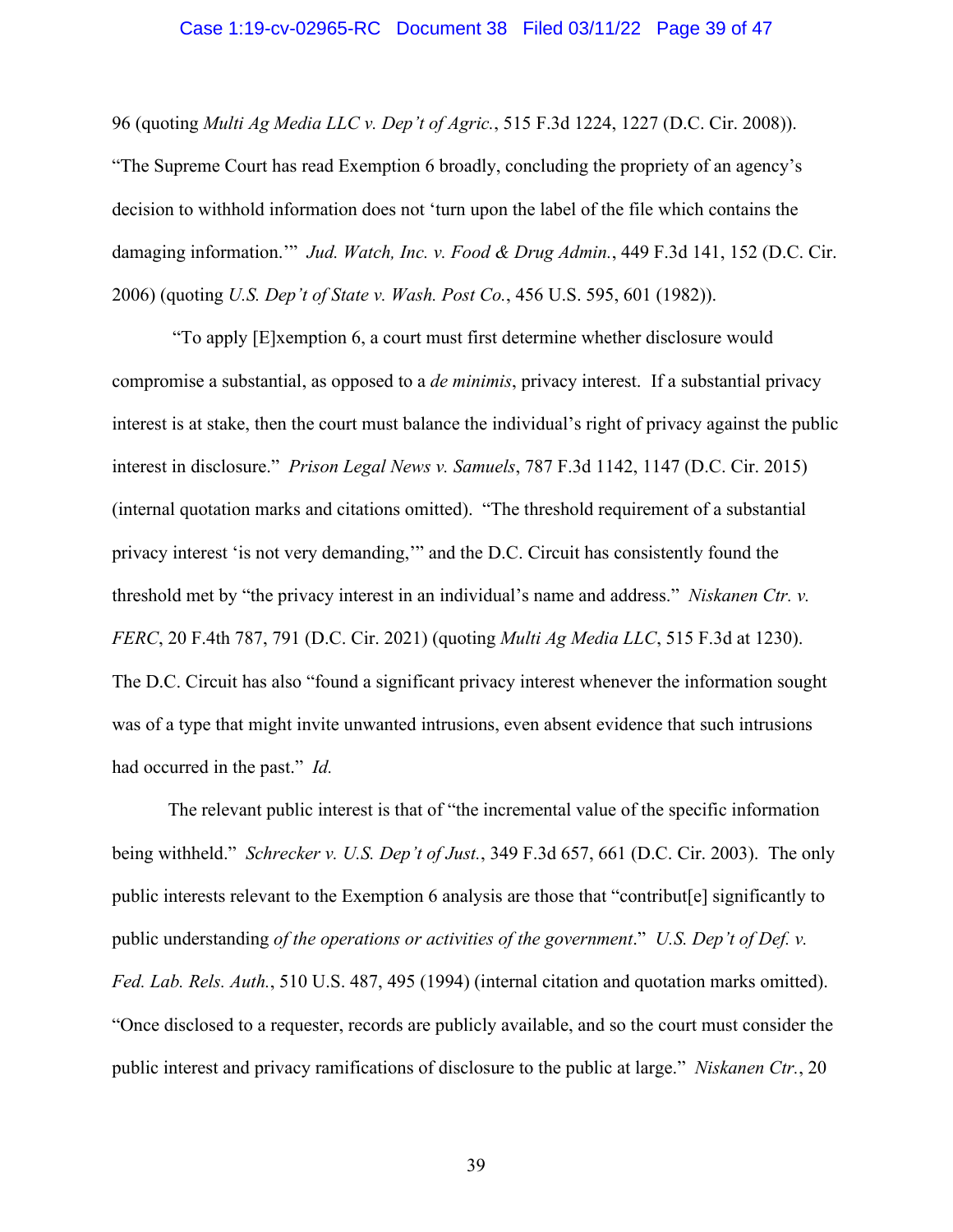### Case 1:19-cv-02965-RC Document 38 Filed 03/11/22 Page 40 of 47

F.4th at 791. "[I]nformation about private citizens that is accumulated in various governmental files but that reveals little or nothing about an agency's own conduct" is not the type of information to which FOIA permits access. *U.S. Dep't of Def.*, 510 U.S. at 496.

The first question is whether this document is a personnel file, medical file, or similar file. *See* 5 U.S.C. § 552(b)(6). Given the Supreme Court's guidance to read "similar files" broadly, this document meets the requirement. Plaintiffs' citations to the contrary are not convincing in that they concern documents less similar to personnel or medical files. *See Aguirre v. SEC*, 551 F. Supp. 2d 33, 54 (D.D.C. 2008) (holding that emails discussing SEC official's resignation and offering congratulations are not "similar files" because they "are not personal in nature," but also holding that a "resignation processing form" is a "similar file[]" because it is "more personal in nature"); *Leadership Conf. on C.R. v. Gonzales*, 404 F. Supp. 2d 246, 257 (D.D.C. 2005) (holding that Justice Department paralegals' "names and work telephone numbers" were not similar to personnel or medical files, while also noting that "their names and work telephone numbers are already publicly available"). Here, in contrast, the CBP officers' names are used in connection with their upcoming job duties, making this document similar to a personnel file.

Next is whether there is "a substantial, as opposed to a *de minimis*, privacy interest." *Prison Legal News, 787 F.3d at 1147. Although this standard "is not very demanding," Niskanen Ctr.*, 20 F.4th at 791 (quotation omitted), it is not met here. "Courts in this district have reached different conclusions regarding the magnitude of the privacy interest lower-level government employees have in complete anonymity." *Tokar*, 304 F. Supp. 3d at 101. Here, all that the redacted information would reveal is the CBP officers' names and that they participated in the credible fear program. Given that, as Plaintiffs point out, Defendants did not redact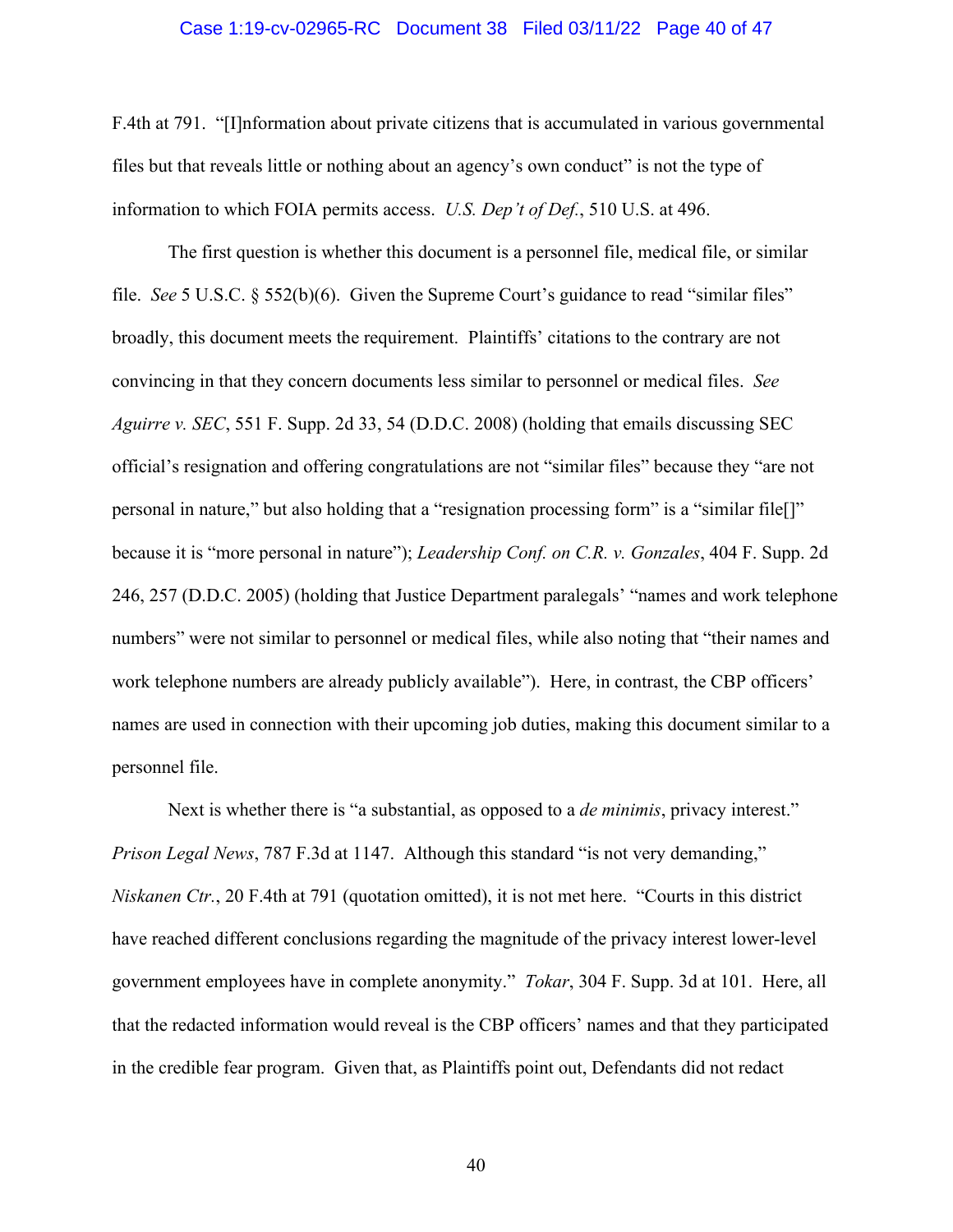### Case 1:19-cv-02965-RC Document 38 Filed 03/11/22 Page 41 of 47

"names *and email addresses* for approximately thirty USCIS asylum officers," Pls.' Opp'n & Mem. at 28 (emphasis added), who, based on the document, appear to have responded to a "request to supervise the USBP agents participating in the CF for USPB training pilot," Winger Decl. Ex. D, and therefore would also be involved in the program, any privacy interest related to being associated with performing this asylum function appears to be *de minimis*. Although Plaintiffs' opening brief only raised this comparison with the USCIS asylum officers' names and email addresses in the context of whether the document was a "similar file" or "compiled for law enforcement purposes," Pls.' Opp'n & Mem. at 28, 29 n.6, it is also relevant to whether there is a privacy interest, and Defendants did not respond to the comparison in their reply.

The only privacy interest articulated in Defendants' opening brief beyond generic allusions to "invasion of the employee's personal privacy" is the potential exposure "to physical harm." Defs.' Mem. at 21. But no detail is provided in the brief to support this fear. The declaration cited to support this fear merely states that "[t]he release of such information could subject those employees to reasonably foreseeable harms in the form of harassment as well as unwanted contact by the media and other[s]." 2d Pavlik-Keenan Decl. ¶ 46. More evidence than a bare assertion would be required to show a sufficient privacy interest. *See, e.g.*, *Jud. Watch, Inc.*, 449 F.3d at 153 (finding "abortion-related violence [to be] a privacy interest for both the names and addresses of persons and businesses associated with mifepristone" in light of affidavits providing "evidence of abortion clinic bombings" and descriptions of "websites that encourage readers to look for mifepristone's manufacturing locations and then kill or kidnap employees"). And, again, Defendants made no effort to explain why CBP officers performing this function would be more exposed to harm or harassment than their USCIS counterparts.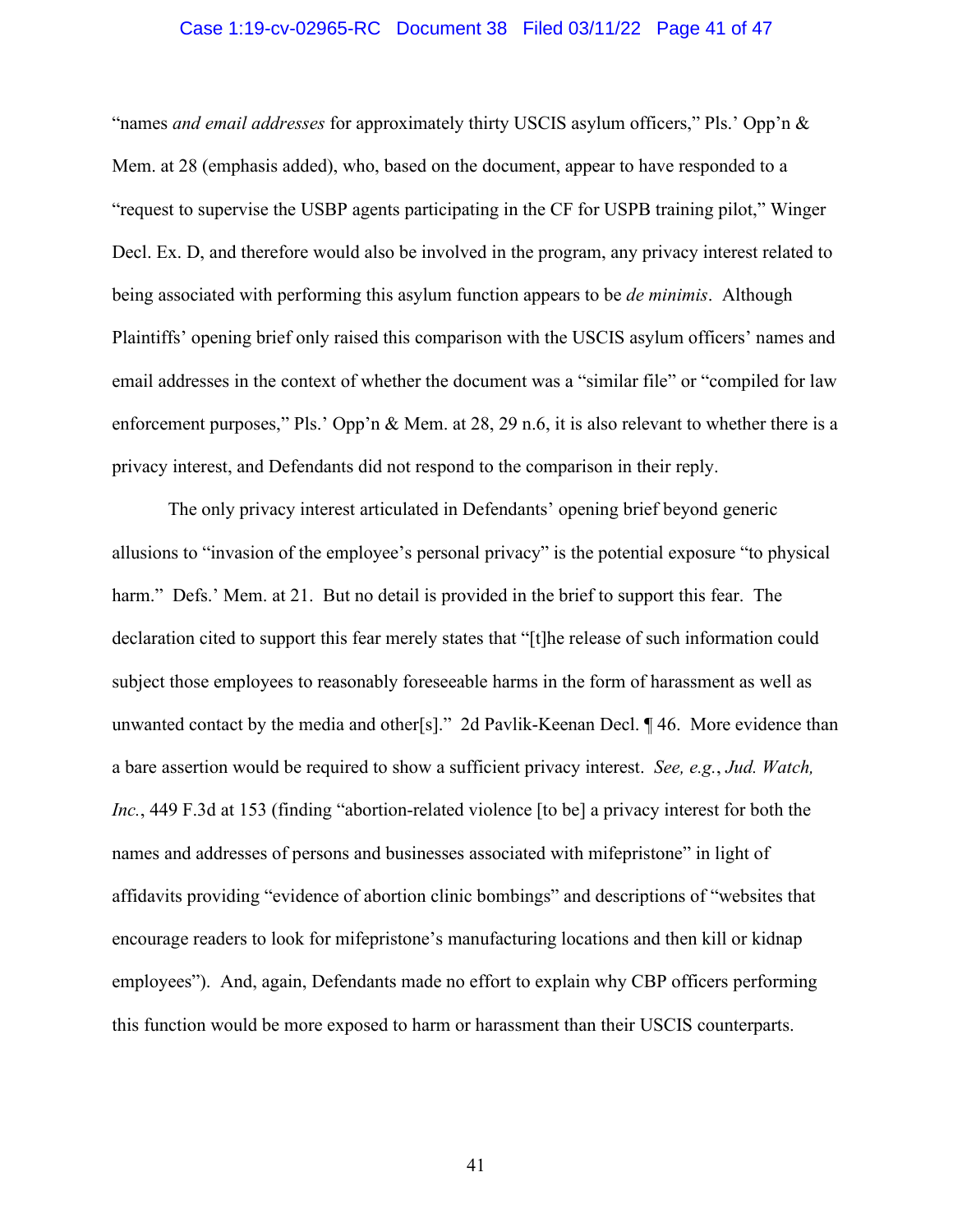### Case 1:19-cv-02965-RC Document 38 Filed 03/11/22 Page 42 of 47

In reply, Defendants merely state that "CBP officers or agents have a legitimate privacy interest in their identity," citing two out-of-circuit cases in support of withholding CBP employee names. Defs.' Reply & Opp'n at 8. The first cited case contains no analysis on this issue, merely citing an earlier opinion. *Am. C.L. Union of San Diego & Imperial Cntys. v. U.S. Dep't of Homeland Sec.*, No. 815CV00229JLSRNB, 2018 WL 6003545, at \*3 (C.D. Cal. Apr. 19, 2018). The earlier opinion held that, "[b]ecause the records in question involve allegations of unconstitutional or criminal activity by lower to middle-level federal employees, much of which has not been proven or publicly charged, the privacy interests at stake here are substantial." *Am. C.L. Union of San Diego & Imperial Cntys. v. U.S. Dep't of Homeland Sec.*, No.

815CV00229JLSRNB, 2017 WL 9500949, at \*16 (C.D. Cal. Nov. 6, 2017). Here, there would be no similar release of unsubstantiated allegations. The second cited case concerned "terminal identifiers and employee names and phone numbers," not just names, and does not explain in much detail why a substantial privacy interest was found. *Paco v. U.S. Customs & Border Prot.*, No. CV 14-5017 (MLC), 2016 WL 344522, at \*5 (D.N.J. Jan. 27, 2016).

Even if there were a substantial privacy interest, these redactions would fail the subsequent balancing test. "If a substantial privacy interest is at stake, then the court must balance the individual's right of privacy against the public interest in disclosure" to determine if there would be "a clearly unwarranted invasion of personal privacy." *Prison Legal News*, 787 F.3d at 1147 (internal quotation marks omitted); 5 U.S.C. § 552(b)(6). Public interest in disclosure comes from the value that the specific information released would provide in aiding the public's understanding of government operations. *See Schrecker*, 349 F.3d at 661; *U.S. Dep't of Def.*, 510 U.S. at 495.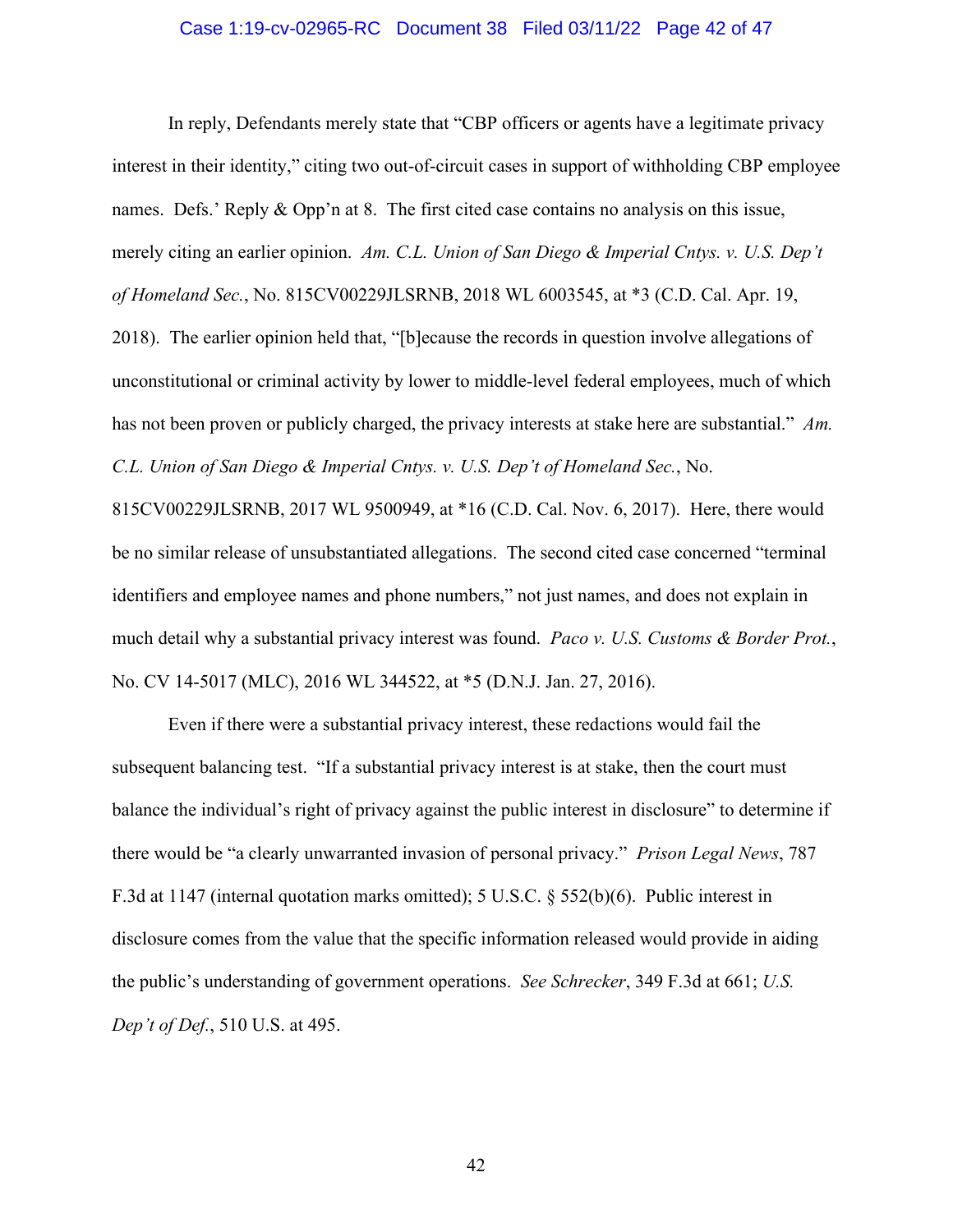### Case 1:19-cv-02965-RC Document 38 Filed 03/11/22 Page 43 of 47

Plaintiffs have put forth a public interest that significantly outweighs any potential privacy interest in this case. Namely, disclosure of CBP officers' names would show "whether the officer who conducted a credible fear interview was a Border Patrol officer" such that asylum seekers can explore legal relief and the public can "understand the full scope of who was injured by the program." Pls.' Opp'n & Mem. at 30–31. Defendants themselves are responsible for the outstanding public interest in this information; they do not dispute that "Border Patrol agents were instructed not to inform the individuals they were interviewing, or their attorneys, that they were Border Patrol agents" and that "[w]hen Border Patrol agents were directly asked whether they were Border Patrol agents they would only confirm that they were working as an asylum officer." Defs.' SUMF Resp. ¶ 3. In other words, Defendants prevented asylum seekers from learning whether their interviewers were USCIS or CBP officers. *See* Pls.' Opp'n & Mem. at 30. This is not a case of a poorly reasoned justification for disclosing officers' names. Here, the names appear to be necessary for the public to understand the government's operations. *See U.S. Dep't of Def.*, 510 U.S. at 495.

Defendants only make two arguments in response (combining their balancing-test arguments for Exemptions 6 and  $7(C)$ ). First, they argue that there is no evidence that specific CBP officers engaged in misconduct. Defs.' Reply & Opp'n at 8. Plaintiffs contest this point, *see* Pls.' Reply at 10, but, regardless, there is a public interest beyond learning the misconduct of specific officers. In fact, the quote cited for support by Defendants states that "the justification most likely to satisfy Exemption 7(C)'s public interest requirement is that the information is necessary to show the investigative *agency* or other responsible officials acted negligently or *otherwise improperly* in the performance of their duties." *Nat'l Archives & Recs. Admin. v. Favish*, 541 U.S. 157, 173 (2004) (emphases added). Here, disclosure would aid public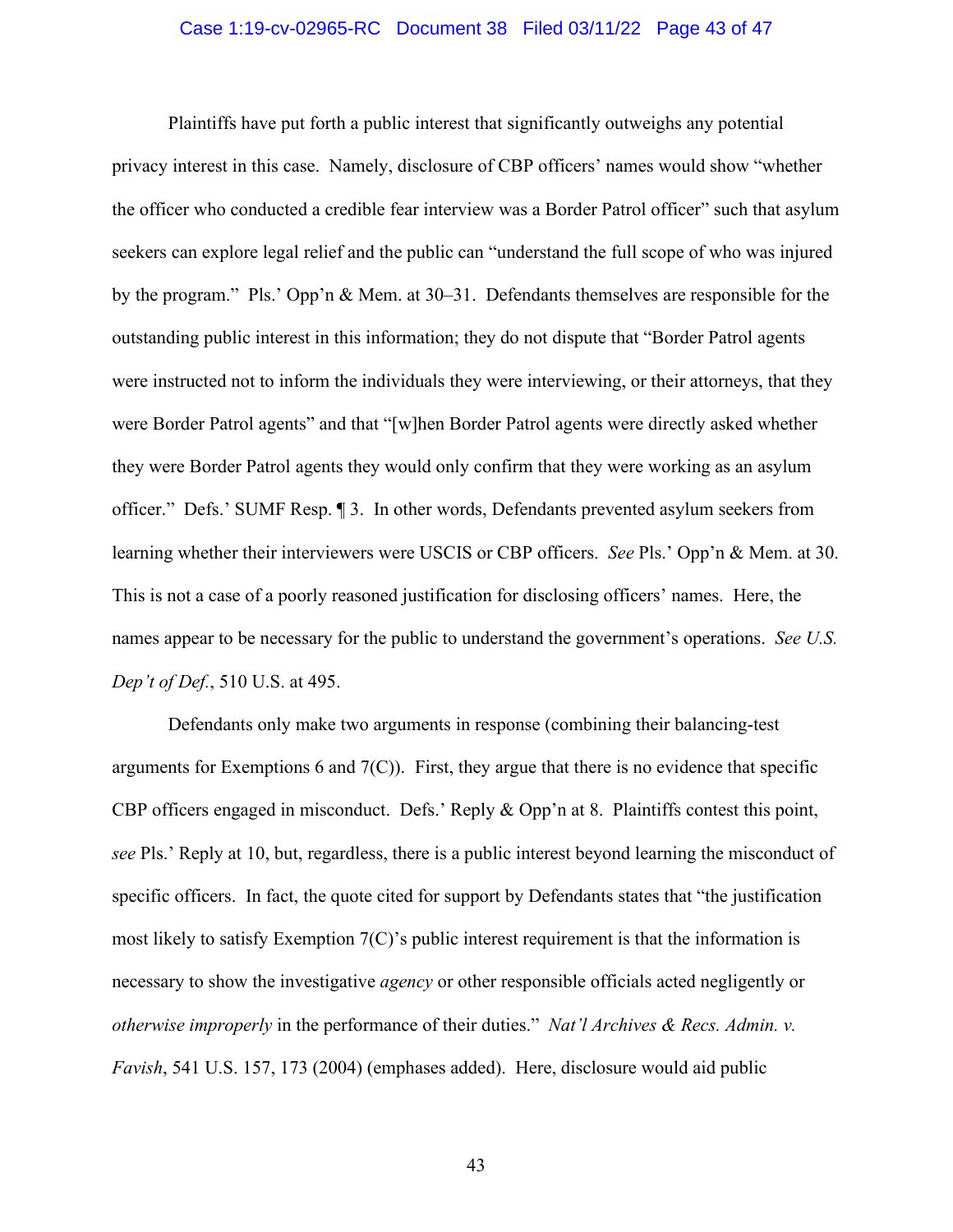### Case 1:19-cv-02965-RC Document 38 Filed 03/11/22 Page 44 of 47

understanding of whether the agency acted improperly and the extent of any harm caused. Second, Defendants argue that releasing the names of the CBP officers would not bear on "whether the pilot program was inconsistent with the Administrative Procedure Act or the Immigration and Nationality Act," in part because those officers "played no role in the crafting of the pilot program." Defs.' Reply & Opp'n at 8. The latter is not relevant; as explained above, there is a public interest in understanding how the government operated here beyond how the program was created. Regarding the former, Defendants do not dispute Plaintiffs' argument that the public interest is served by giving asylum seekers the information they need to try and challenge negative determinations. *See* Pls.' Opp'n & Mem. at 30–31. It is therefore not dispositive whether revealing the names would show whether the program violated certain statutes. *See Am. C.L. Union v. U.S. Dep't of Just.*, 655 F.3d 1, 14 (D.C. Cir. 2011) ("[P]laintiffs are not (or at least not only) seeking to show that the government's tracking policy is legally improper, but rather to show what that policy is and how effective or intrusive it is."), *quoted in* Pls.' Opp'n & Mem. at 31. Tellingly, Defendants give no indication that the public, including asylum seekers, could learn this same information elsewhere without disclosing the names.

## **D. Exemption 7(C)**

It is not necessary to discuss Exemption 7(C) in depth because, despite the easier-to-meet standard compared to Exemption 6, Defendants' redactions do not meet Exemption 7(C). Exemption 7(C) allows an agency to withhold "records or information compiled for law enforcement purposes, but only to the extent that the production of such law enforcement records or information . . . could reasonably be expected to constitute an unwarranted invasion of personal privacy." 5 U.S.C. § 552(b)(7)(C). "Exemption 7(C) has less stringent requirements for withholding than Exemption 6, because in order to properly invoke it an agency need only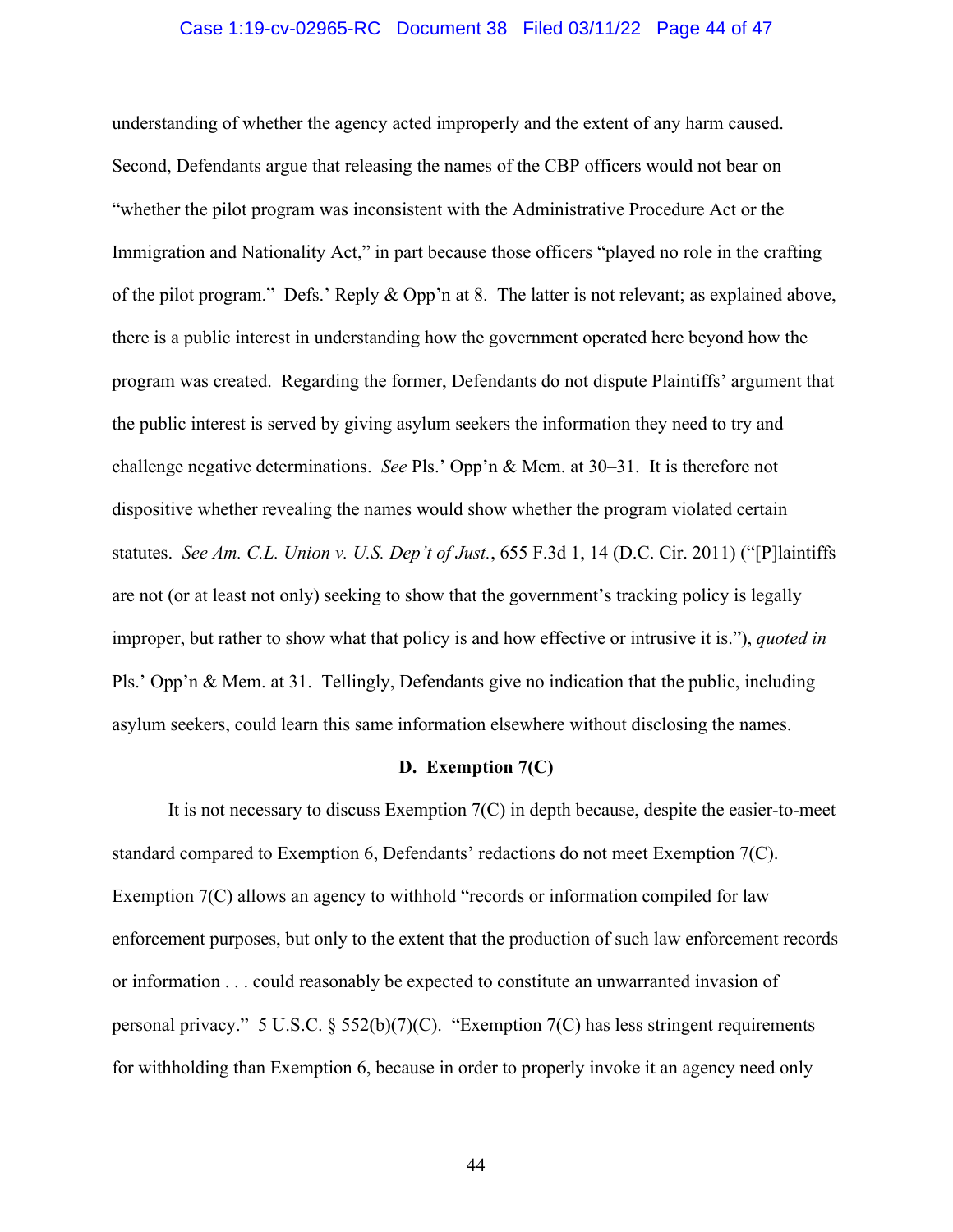### Case 1:19-cv-02965-RC Document 38 Filed 03/11/22 Page 45 of 47

show that the release of the information 'could reasonably be expected' to be an 'unwarranted' invasion of personal privacy, as opposed to a 'clearly unwarranted' invasion of personal privacy." *Tokar*, 304 F. Supp. 3d at 99. "The courts have construed this provision as permitting exemption if the privacy interest at stake outweighs the public's interest in disclosure." *Nation Mag., Wash. Bureau*, 71 F.3d at 893. "[T]raditionally, the privacy interests at stake in an Exemption 7(C) analysis are those resulting from the stigma of being associated with a criminal investigation." *Tokar*, 304 F. Supp. 3d at 99.

Exemption 7(C) first requires that the record have been "compiled for law enforcement purposes." 5 U.S.C. § 552(b)(7). Plaintiffs argue that this record was not created for law enforcement purposes because the CBP agents "were performing duties that encompass the adjudication of asylum claims, a humanitarian form of immigration relief, which is *not* a law enforcement function." Pls.' Opp'n & Mem. at 29 n.6. They cite Judge Leon's recent opinion which explains that DHS regulations and USCIS guidelines require the asylum interviews to be nonadversarial. *See id.* (citing *A.B.-B.*, 2020 WL 5107548, at \*7). Additionally, the Memorandum of Agreement between CBP and USCIS requires CBP to "[e]nsure that [Border Patrol Agents] and [Supervisory Border Patrol Agents] are not exercising their law enforcement officer duties while on the [credible fear task force] assignment." Howard Suppl. Decl. Ex. A  $\P$ 4(B)(iv). Though neither party addresses this specific language in relation to this question.<sup>3</sup> Defendants cite an earlier case for the proposition that USCIS acts as a law enforcement agency when it adjudicates requests for immigration benefits. *See* Defs.' Mem. at 19; *Gosen v. U.S. Citizenship & Immigr. Servs.*, 75 F. Supp. 3d 279, 288–89 (D.D.C. 2014) (explaining that "courts

<sup>&</sup>lt;sup>3</sup> Plaintiffs quote this language only to counter the argument that CBP played only a limited role in the pilot program. *See* Pls.' Reply at 3.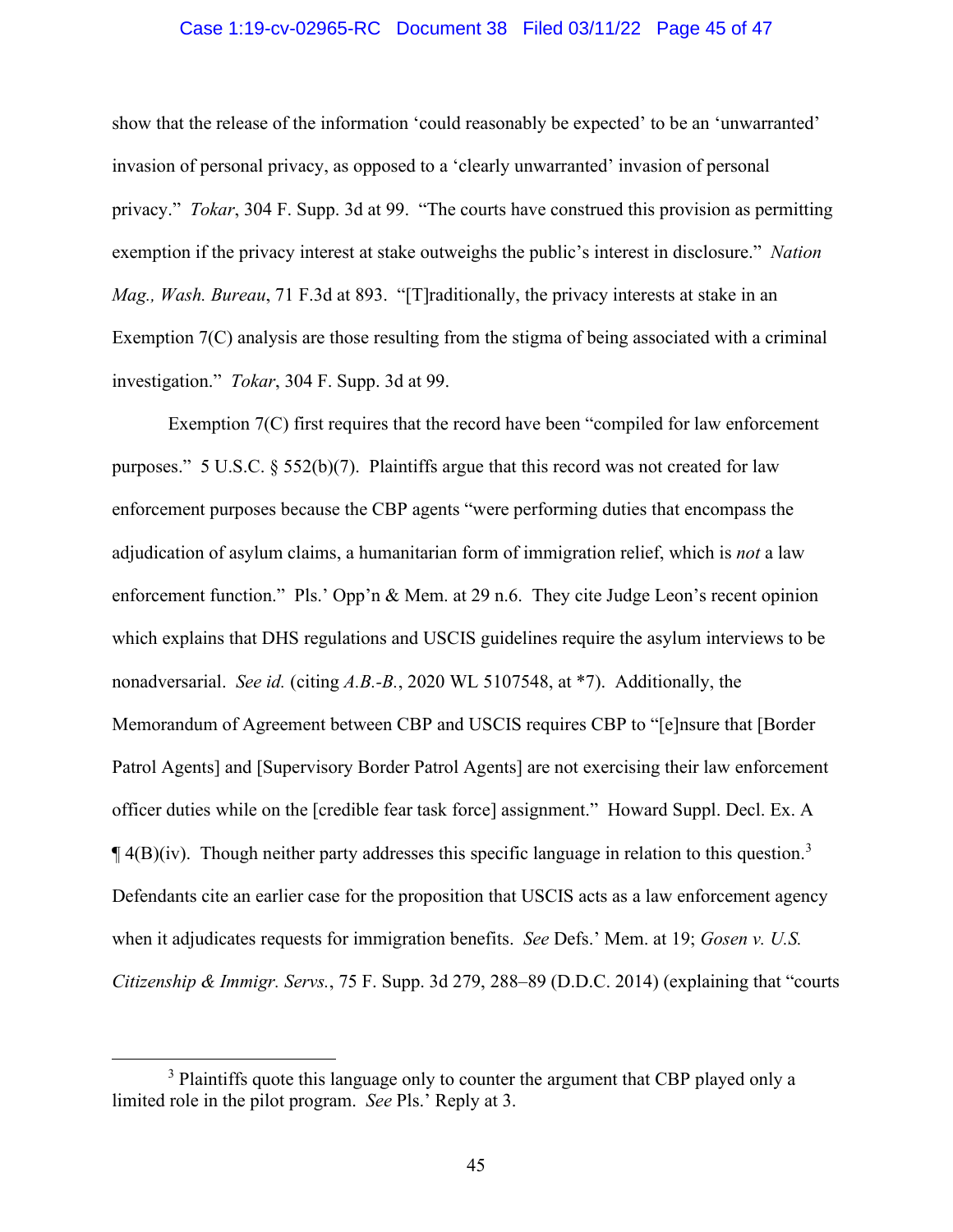### Case 1:19-cv-02965-RC Document 38 Filed 03/11/22 Page 46 of 47

regularly find Exemption 7 applicable to USCIS documents" and implying that documents involved in the enforcement of statutes or regulations within USCIS's authority and compiled for adjudicative or enforcement purposes meet the "law enforcement purposes" requirement). But *Gosen*'s analysis of this issue is relatively brief and responds to the broader argument that a "law" enforcement mandate" was needed to meet the "law enforcement purposes" requirement. *See* 75 F. Supp. 3d at 288–89. Overall, it remains unclear whether this document was compiled for law enforcement purposes.

However, even assuming that the document at issue was compiled for law enforcement purposes, it still fails the next requirement—the balancing test. For the same reasons given above for Exemption 6, any possible privacy interest at stake here is outweighed by the public interest in disclosure such that it could not "reasonably be expected to constitute an unwarranted invasion of personal privacy."  $5 \text{ U.S.C.} \$  $552(b)(7)(C)$ .

### **V. CONCLUSION**

For the foregoing reasons, Defendants' motion for summary judgment (ECF No. 28) is **GRANTED IN PART AND DENIED IN PART** and Plaintiffs' motion for summary judgment (ECF No. 29) is **GRANTED IN PART AND DENIED IN PART**. Specifically, Defendants' motion is **GRANTED** to the extent that it is unopposed, **DENIED** regarding CBP's search and redaction of CBP officer names in one document, and **DENIED WITHOUT PREJUDICE** regarding the Exemption 5 withholdings. Plaintiffs' motion is **GRANTED** regarding CBP's search and redaction of CBP officer names in one document and **DENIED WITHOUT PREJUDICE** regarding the Exemption 5 withholdings. Defendants are **ORDERED** to conduct

a search reasonably calculated to uncover all relevant documents from the expedited requests. Defendants are also **ORDERED** to either supplement their *Vaughn* indices to justify their